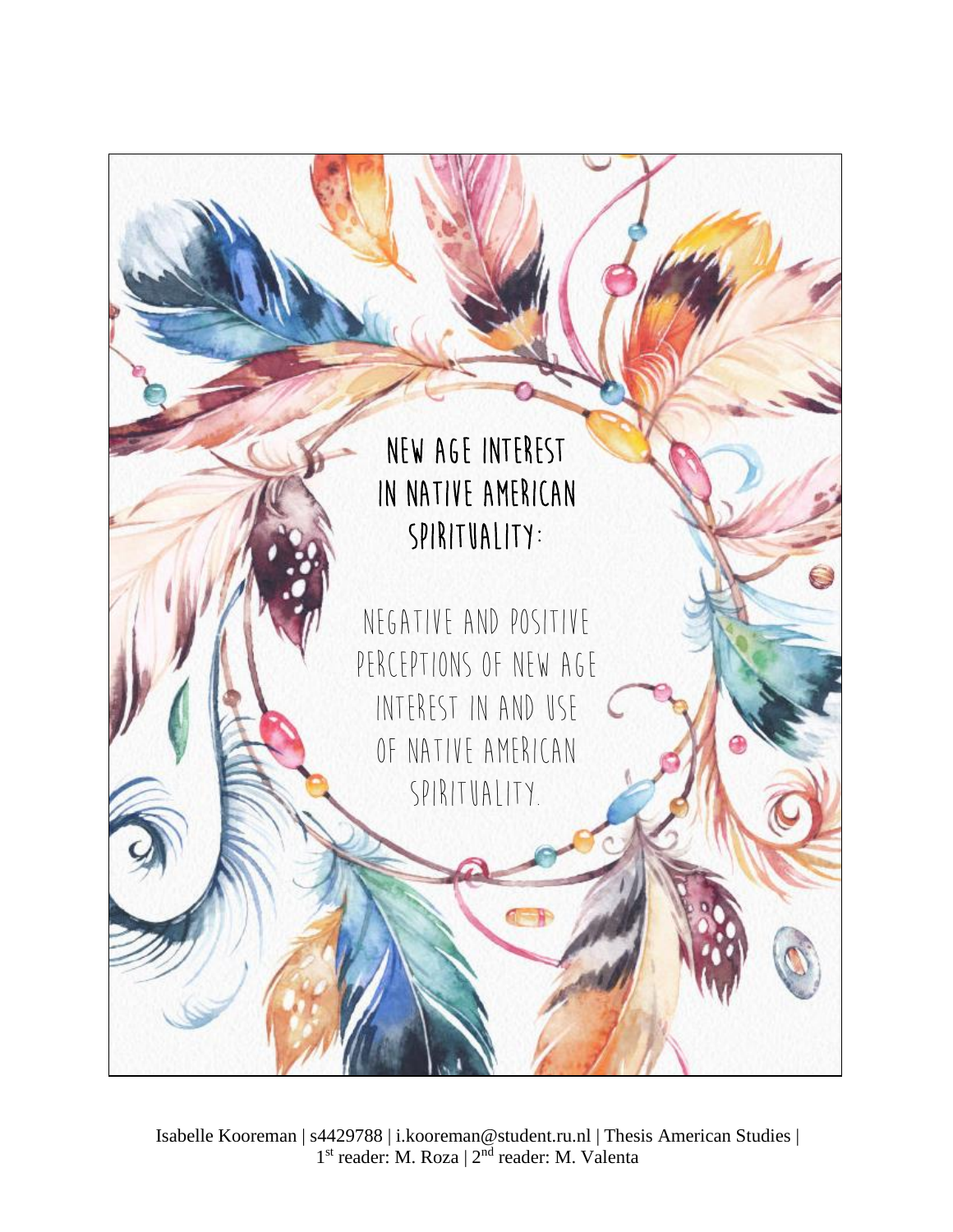ENGELSE TAAL EN CULTUUR

Teacher who will receive this document: Drs. Roza Title of document: Roza\_Kooreman\_BachelorThesisAmericanStudies\_Thesis Name of course: Bachelor Thesis American Studies Date of submission: 15 June 2018

The work submitted here is the sole responsibility of the undersigned, who has neither committed plagiarism nor colluded in its production.

Signed

Name of student: Isabelle Kooreman

Student number: s4429788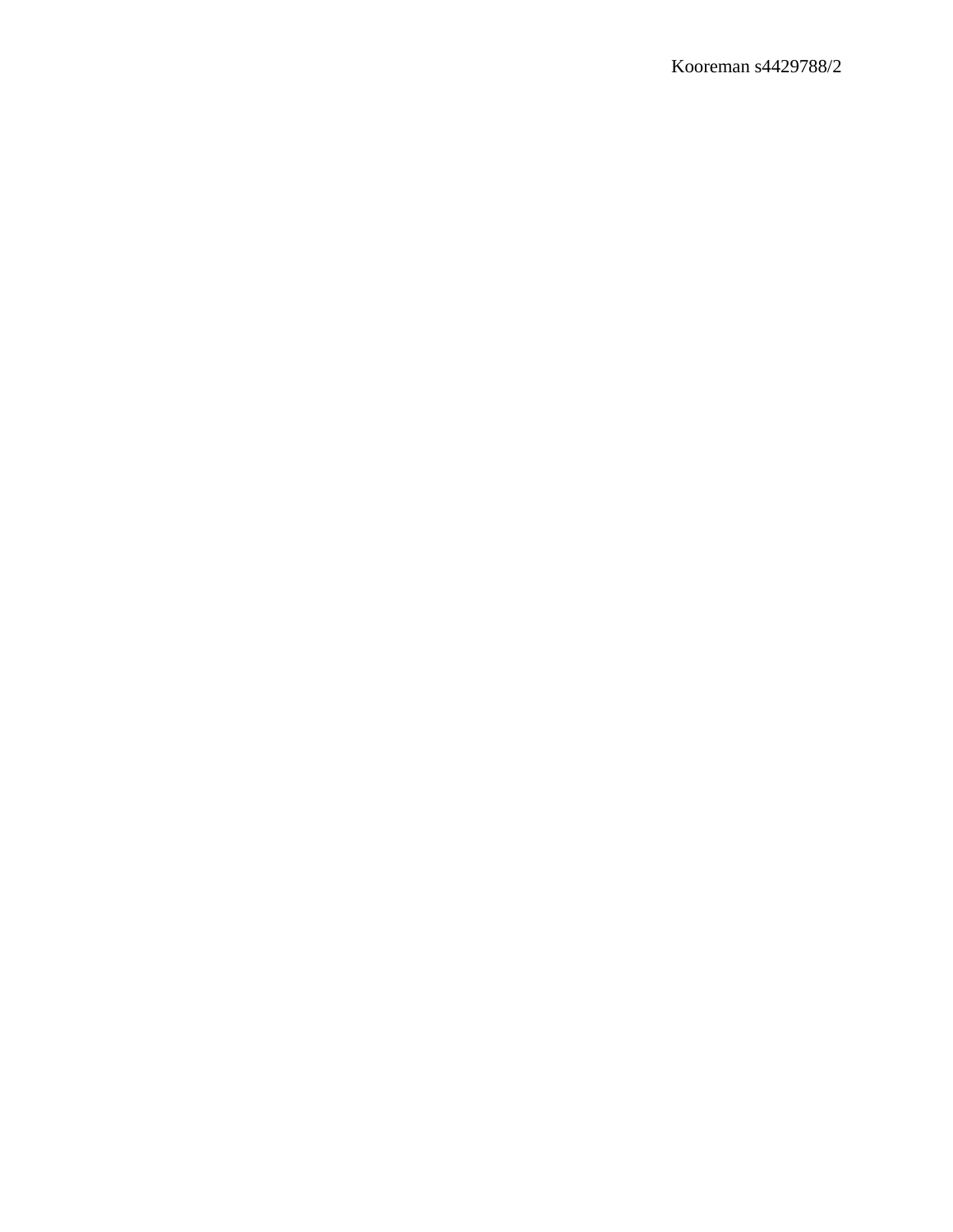## **Table of contents**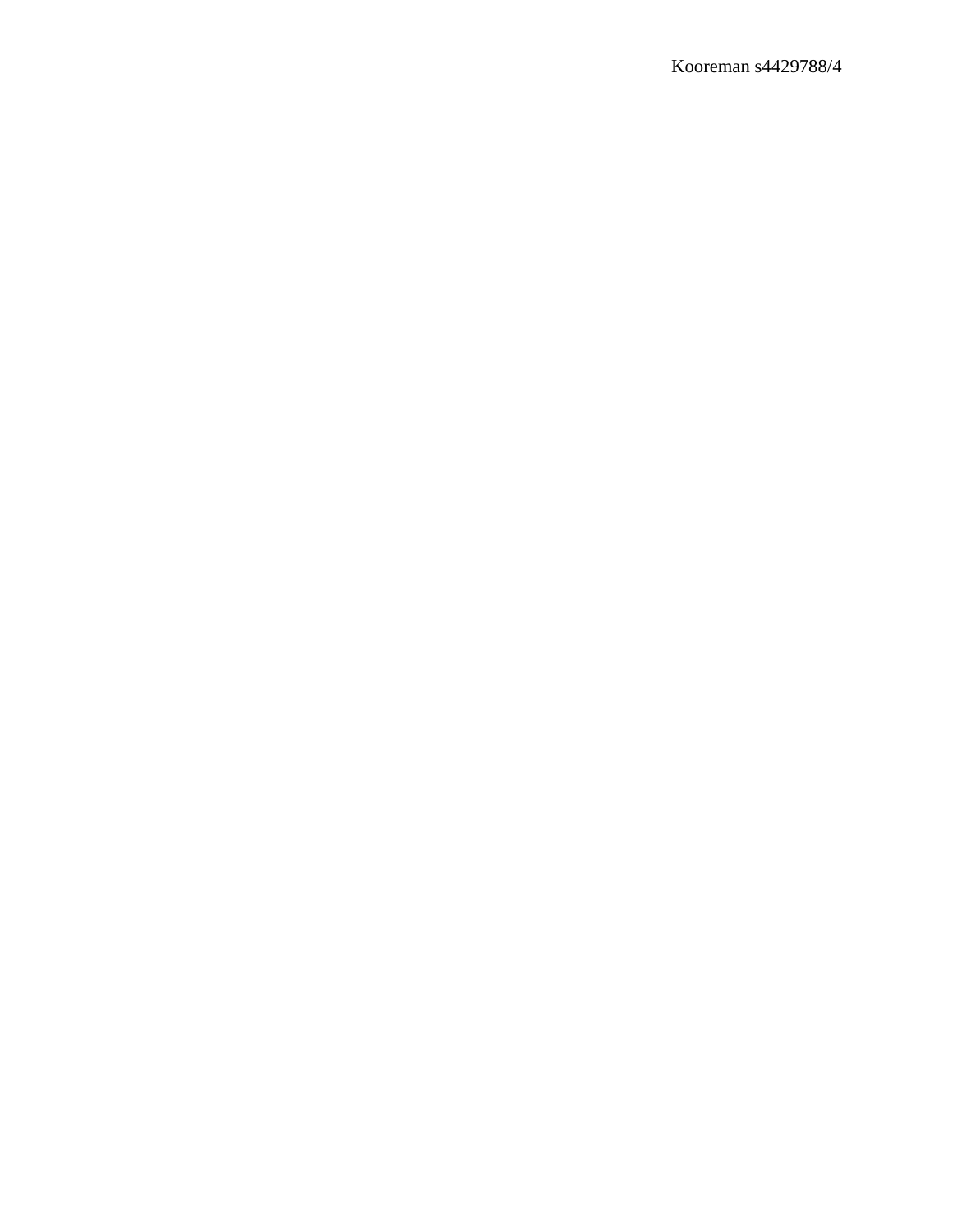## **Abstract**

Western and New Age interest in Native American spirituality is often approached as an empty, consumerist phenomenon. Much research has been done on the negative effects of this phenomenon. This thesis explores both the alleged negative and the potentially positive consequences of New Age interest in Native American spirituality through the opinions of New Age critics, proponents and Native Americans themselves. A specific emphasis is laid on positive effects of western interest in Native American spirituality as this information seems to be lacking. Analysis of scholarly literature and primary sources related to reception studies provide the grounds on which the claim is made that there are both negative and positive sides to the phenomenon and that New Age Neo-Native spirituality cannot just be written off as empty consumerism. The research provides a basis for the ongoing conversation regarding cultural appropriation and western interest in non-western phenomena. It will provide a level of understanding and open-mindedness for further explorations.

**Keywords:** Native American, American Indian, New Age, spirituality, religion, perception studies, cultural appropriation, cultural property, consumerism, literature analysis, communication.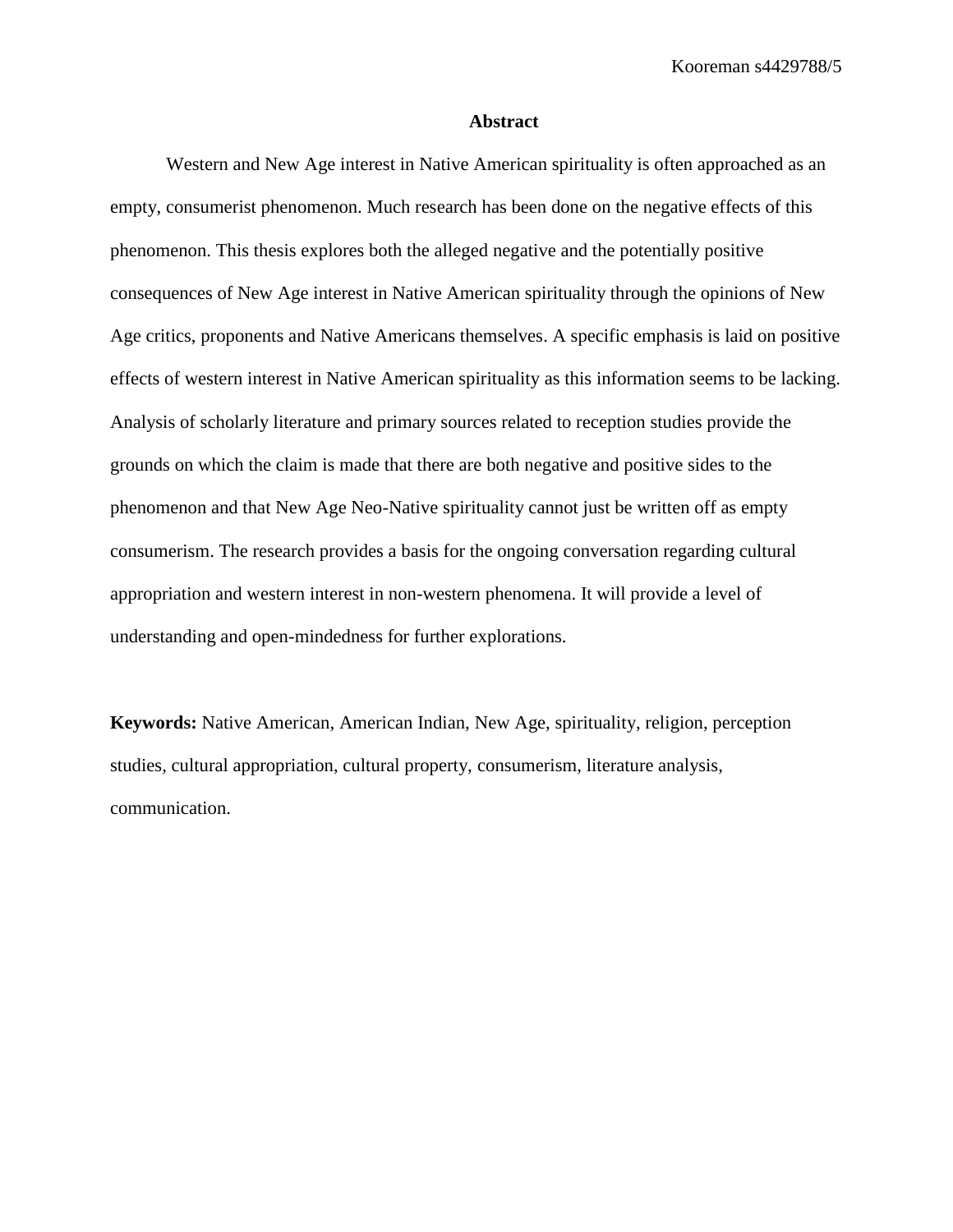## **Introduction**

The New Age movement has been the object of conflict since it first came into being. After emerging out of the Hippie movement of the 1960s it truly reached its height in the 1980s. While it is a widespread, unregulated movement (that many of its members do not openly identify with), New Agers do have certain shared elements. These shared elements include, as indicated by Vincett and Woodhead, focus on the individual self, universalism, optimism, evolutionary progressivism and eco-consciousness. In their search for an individual practice many New Agers have borrowed from other religions and spiritual practices, especially those from the east – such as Buddhism and Hinduism – and non-traditional western ones – such as Native American spirituality. New Agers believe they can find help and information in these other traditions that they cannot find in established Western religious traditions. It is the question whether this interest in and adoption of other practices is culturally appropriate and respectful. Is it acceptable for someone to adopt something into their lives that is not originally part of their historic lineage? Can non-Natives ever really grasp the full concept of Native American spirituality? Is the information that is put out there accurate and sufficient? Does a person have the right to adopt and alter practices and beliefs into their life when these do not belong to their "cultural property"?

## *Overview*

This thesis deals with the positive and negative responses to the New Agers' embrace of Native American spirituality. I will be discussing the classic New Age, which existed between the 1970s and 1990s, unless indicated that something concerns the neo-New Age, which exists in the  $21<sup>st</sup>$  century.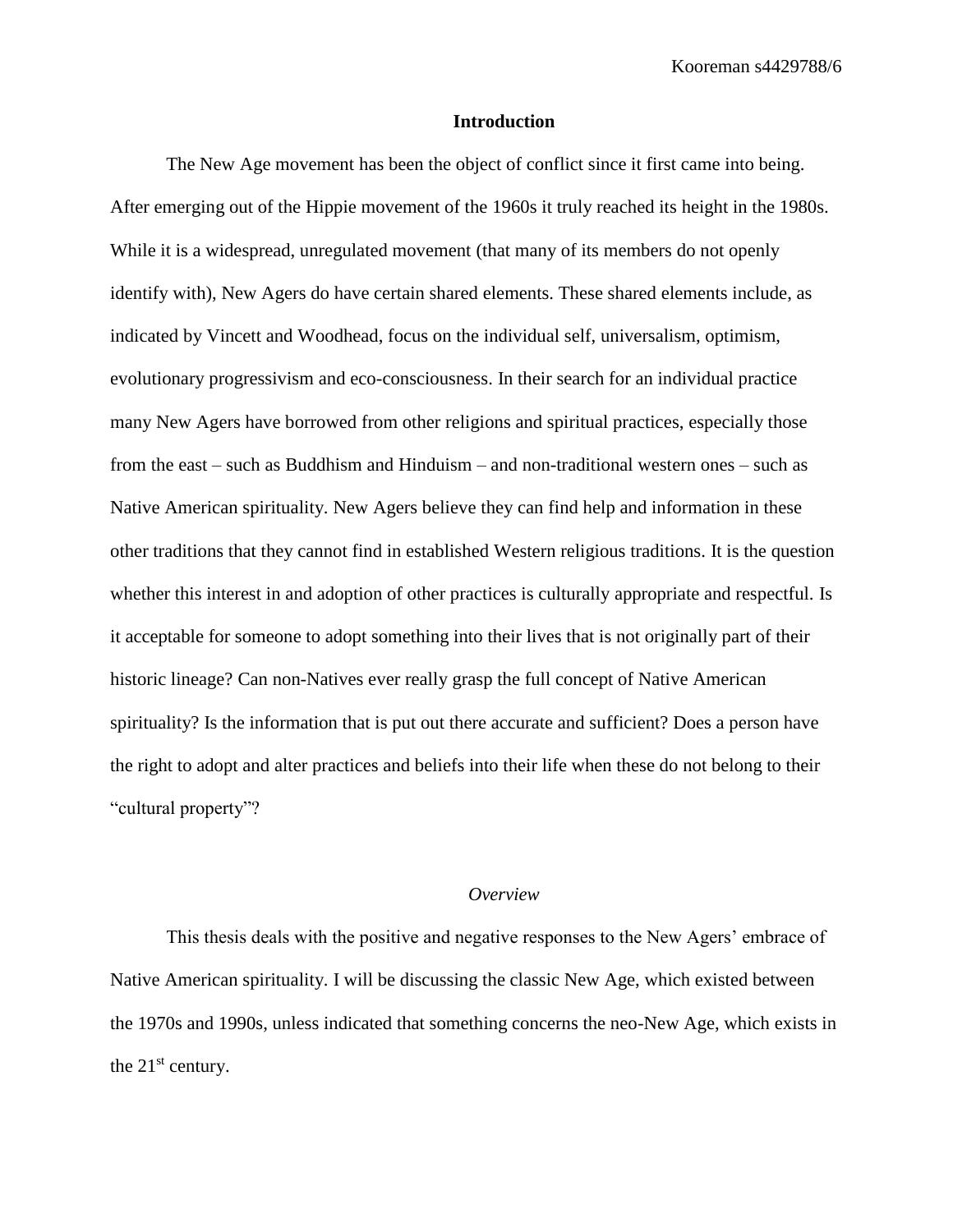In the first chapter, I expand on the historical background of the New Age movement, the way it grew to what it was in the 1980s, its basic elements and main received criticisms. Following that I deal with the possible negative consequences of New Age interest in Native spirituality; the way in which individualism seems to be prioritized, the way in which New Age use of Native spirituality can be viewed as another way Native are being exploited by whites and the way in which consumerism devaluates spiritual content. Subsequently the positive perceptions are dealt with; the good intentions New Agers predominantly have in looking for Native spirituality, the way in Natives share with non-Natives and the way in which cultural mixing is a timeless and necessary part of religious development. Lastly, I will converge these into a temporary conclusion that can serve as an informational basis for future research.

This study is based on literature analysis. Scholarly articles and books constitute the main part of the sources. Aside from both the academic circle's perception and the New Agers' perception, I will also include Native Americans' opinions regarding the subject. These will be ones that have been printed in academic articles, interviews or videos that have been uploaded to YouTube in which people of Native American heritage put forth their own opinions regarding the research's subject.

Native American studies is a multidisciplinary field. Depending on the specific research subject the disciplinary theories differ. As this research revolves around the different perceptions of the phenomenon (i.e. New Age interest in Native American religion and spirituality and its consequences) this thesis stays within the realm of reception studies. It specifically deals with the positive perceptions and negative perceptions of New age use of Native American spirituality. The main focus will lie on presenting and interpreting the different opinions regarding the subject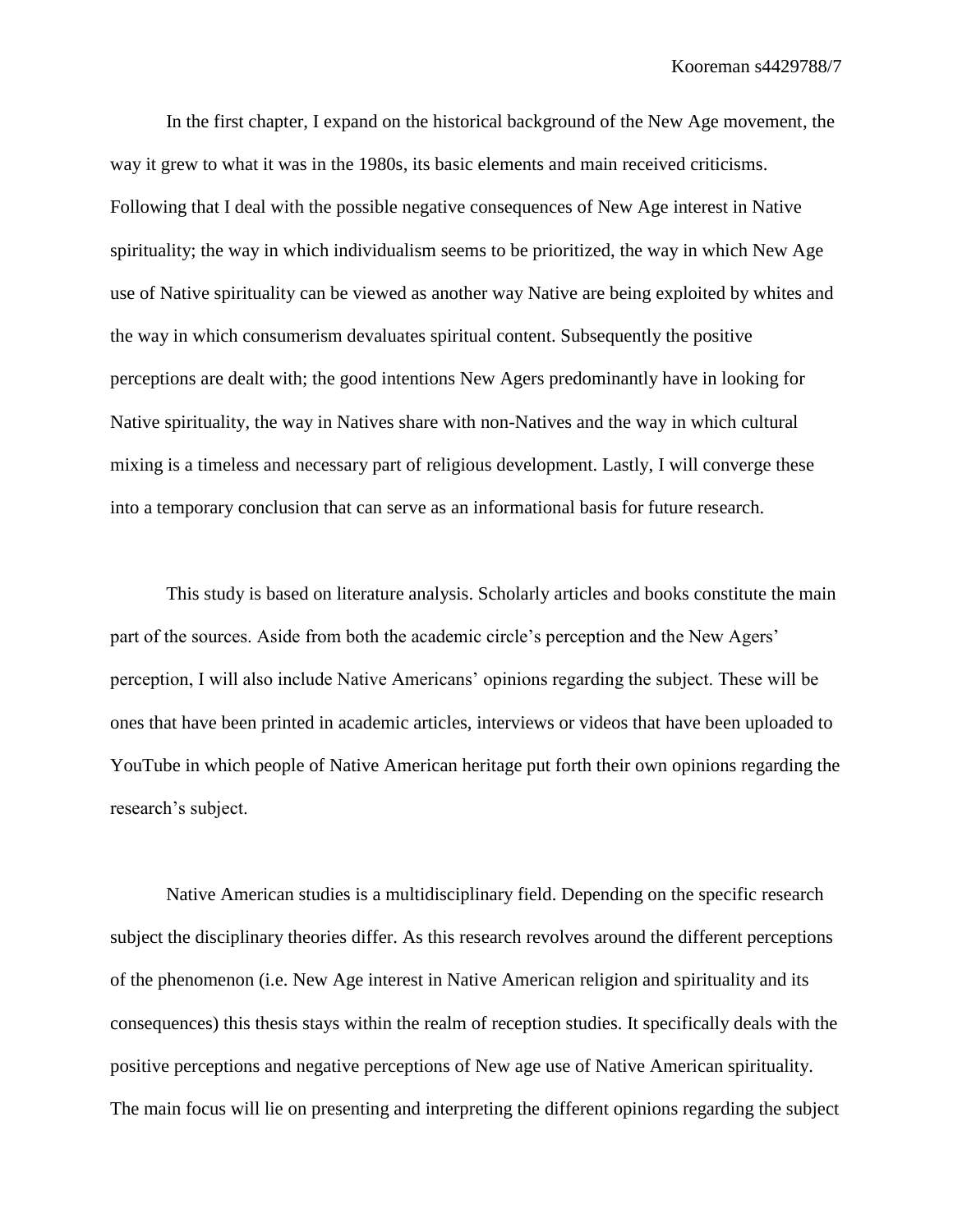that have been voiced through academic articles, published interviews and social media. One existing theory that will be employed, however, is Stuart Hall's encoding and decoding theory. This will help provide insight in the underlying communication issues that are the root of the eventual disagreements and problems.

As a rule, New Age interest in Native spirituality is regarded as diminishing and harmful. While these possible negative consequences will be dealt with, the main focus lies on also bringing to light the potential positive consequences. The findings support the hypothesis that there are both negative and positive consequences of New Age interest in Native American spirituality, and that these are acknowledged by New Agers, critics and Native Americans, alike. The research will provide an informational basis for the ongoing conversation regarding cultural appropriation (i.e. the situation in which members of a dominant culture adopt, and occasionally adapt, elements of a minority's culture) and western interest in non-western phenomena.

## *Hall's Theory of Encoding and Decoding*

Hall proposes that communication is a constant process of encoding and decoding. Hall states that a communicative message is interpreted based on someone's "structures of understanding" (166). Someone's history and socio-economic situation influence the way someone interprets any given message. This also causes religious messages to be interpreted in different ways. However, within a culture, some ways of interpretation can be so ingrained that they become culture-specific and no longer appear to be constructed, but rather a "naturally" given code (167). This provides a possible explanation for the disagreements surrounding nonnative use of Native spirituality. While the "preferred reading" of many Native practices and texts may be the one that fits within the culturally specific Native American frame, this does not mean that any non-Native person who is not accustomed to the Native American specific culture frame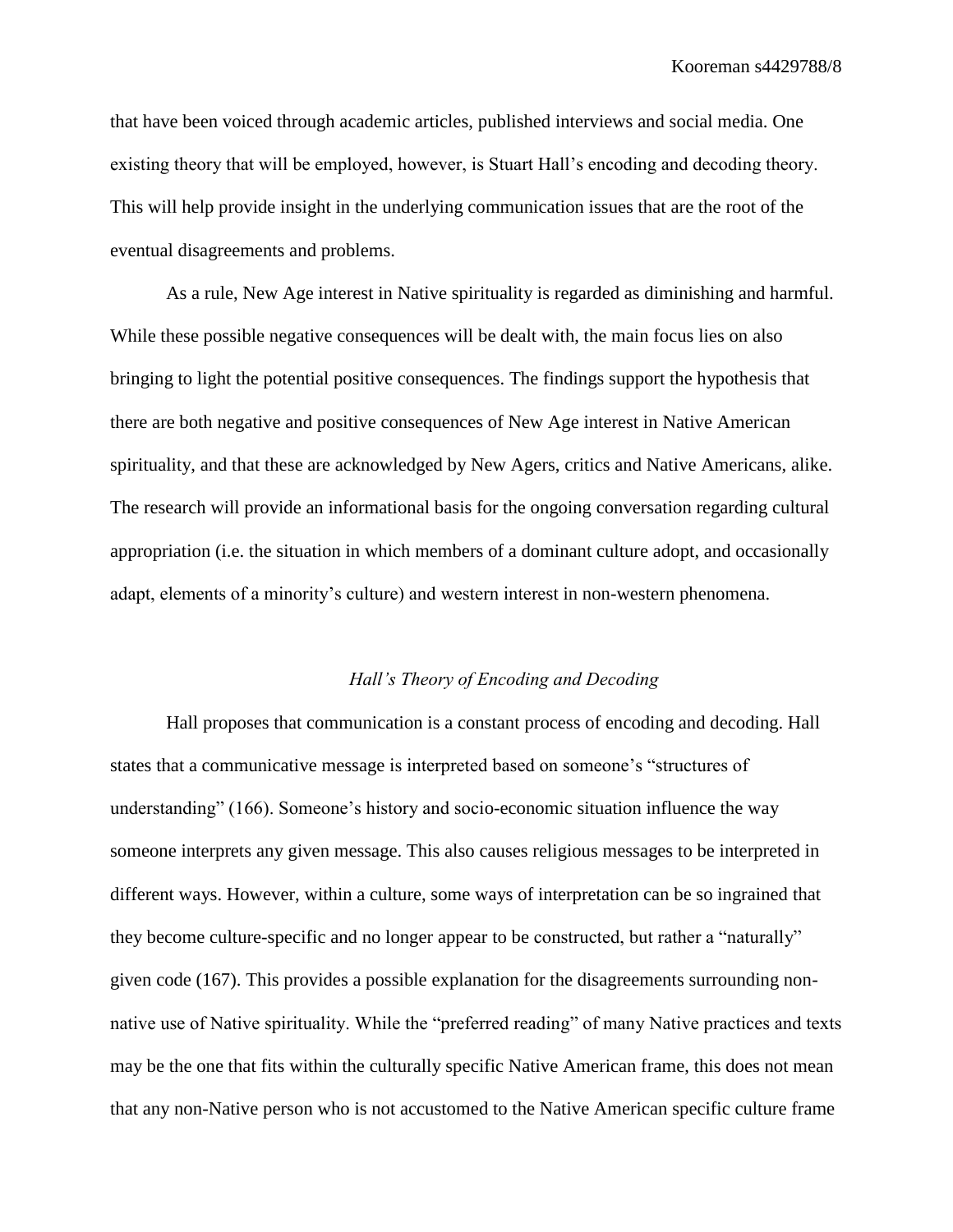interprets the information regarding the subject in this previously stated preferred way. A different frame of reference leads to a different interpretation. Consequentially, Hall indicates, "'distortions' or 'misunderstandings' arise precisely from the lack of equivalence between the two sides in the communicative exchange" (166). So, because New Agers and Native Americans have different frames of reference, and therefore interpret the intricacies of spirituality in distinct ways, misunderstandings and discussions about what is appropriate in the practice of spirituality arise. This theoretical basis for miscommunication and culturally preferred readings will be employed to explain the issues that occur when New Agers copy, or enquire into, Native American spirituality.

## *Existing research*

A significant amount of research has been done on the New Age movement and the influence their non-Native interest in Native American spirituality has had on Native spiritual culture and the practical application of Native spiritual practices (Aldred, 2000; Deloria, 1998; Donaldson, 1999; Jenkins, 2004; Jocks, 1996; Miskimmin, 1996; York, 2001). However, most of said research seems focused on the roles of well-known, profiting individuals and the negative consequences. Consequentially, most write New Age Neo-Native spirituality off as an empty, consumerist phenomenon that only hurts the Native American culture from which it is derived.

The New Age movement seemed to have peaked in the 1980s. It was during this time that the movement was at the height of its influence. After the American Indian Religious Freedom Act of 1978, it seemed like Native people were finally free from white interference. It was through this act that the federal government showed its acknowledgement of the fact that Native American spiritual and religious practices are an integral part of their culture and should be left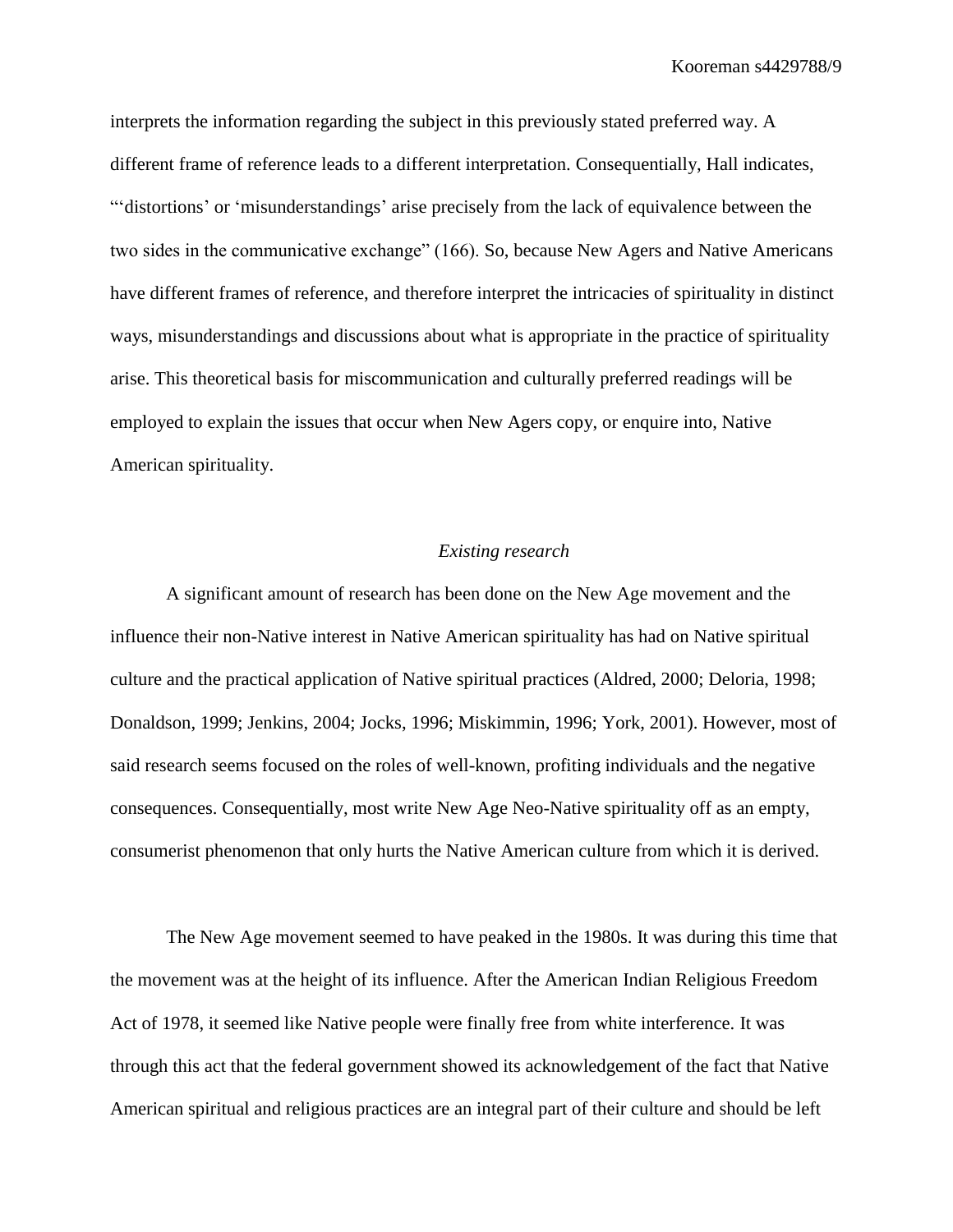alone. "The federal government recognized that, through the years, the 'abridgement of religious freedom for traditional American Indians' had been a persistent problem" (Jenkins 226). It was only after the implementation of this act that it became clear the cultural-loss problem would not be solved simply by stopping governmental interference. It became apparent that the New Age movement was very much interested in, altering and using formerly Native American religious practices. By doing this, many American Indians experienced a whole new way of non-natives interfering in their culture. Instead of (predominantly) whites suppressing and trying to eradicate Native culture and religion, they now started copying, adopting and changing Native practices in their own lives with the "Native American" label still attached. New Agers started taking what they were interested in and using it in their own lives.

The people – both Native and non-Native alike – that also commercialized and sold their distorted Native products and services were an even more complicated way in which whites were interfering with Native culture. This, of course, did not come without challenge. "Indian criticisms of neo-Native activity [also] developed during the 1980s, originally in pamphlets and newspaper articles, but soon spreading to direct action." (Jenkins 237) Not only were seminars and ceremonies protested against and disrupted, New Age leaders were even attacked. All together this makes the New Age of the 1980s an interesting part of the field as it was a time when government was no longer interfering, and it were solely "normal" people that had a potential influence on the Natives and their traditions.

So why were many young people so eager to learn from Native American spiritual knowledge? New Agers looked into other ways of thinking, both eastern philosophies and Native spirituality, in an attempt to improve their lives. Western spiritual traditions did not fulfill their need for personal improvement. They believed they had the right to look to other cultures as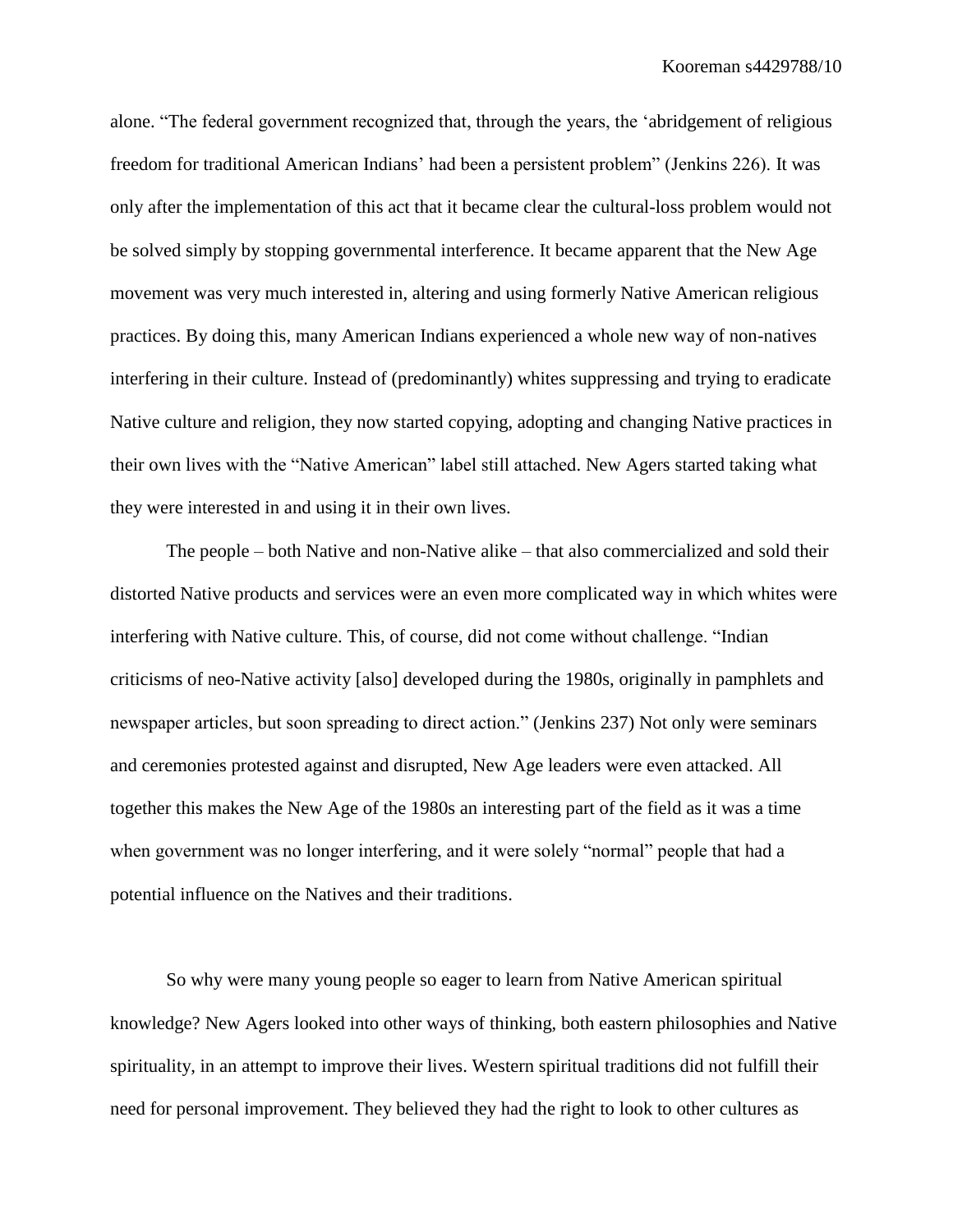many New Agers believed that "spiritual seekers are free to borrow from many traditions because of a widespread sense that all of them are built upon common insights" (Woodhead). In addition to that, there was a certain individualistic aspect to the phenomenon. Ever since the second part of the twentieth century western culture has focused more and more on the individual, its wants and its right to do as he or she feels appropriate. This is why, as indicated by Lisa Aldred, they believed they were justified in making use of other traditions in their search for personal transformation and spiritual growth (330).

Previous research has shown that a number of well-known people within the New Age movement in the 1980s exploited the Native material by commercializing it and by only incorporating a few of many traditional practices, often claiming they were authentic. Important historical aspects of Native culture were neglected, and a simplified version of traditional beliefs was sold to a (largely white) audience. The interesting part about this, however, is that this was done both by non-Natives and Natives alike. Some examples of this capitalist use of Native traditions are the publication of books, such as *Jaguar Woman* by Lynn Andrews or *Phantoms Afoot: Helping the Spirits Among Us* by Summer Rain. The running of paid workshops or seminars that teach 'Native American spiritual practices' was also a common occurrence. An example of this is an American Indian woman who goes by the name Mary Thunder. She ran a New Age center where she let people pay for sweat lodge experiences, pipe ceremonies or talks with other beings (Aldred 332).

While it seems that New Age interest may simply be a consumerist phenomenon, a religious marketplace, if you will, I believe that this does not simply mean that it is without its merits. As indicated by Stewart Muir: "the deployment of commoditized representations is not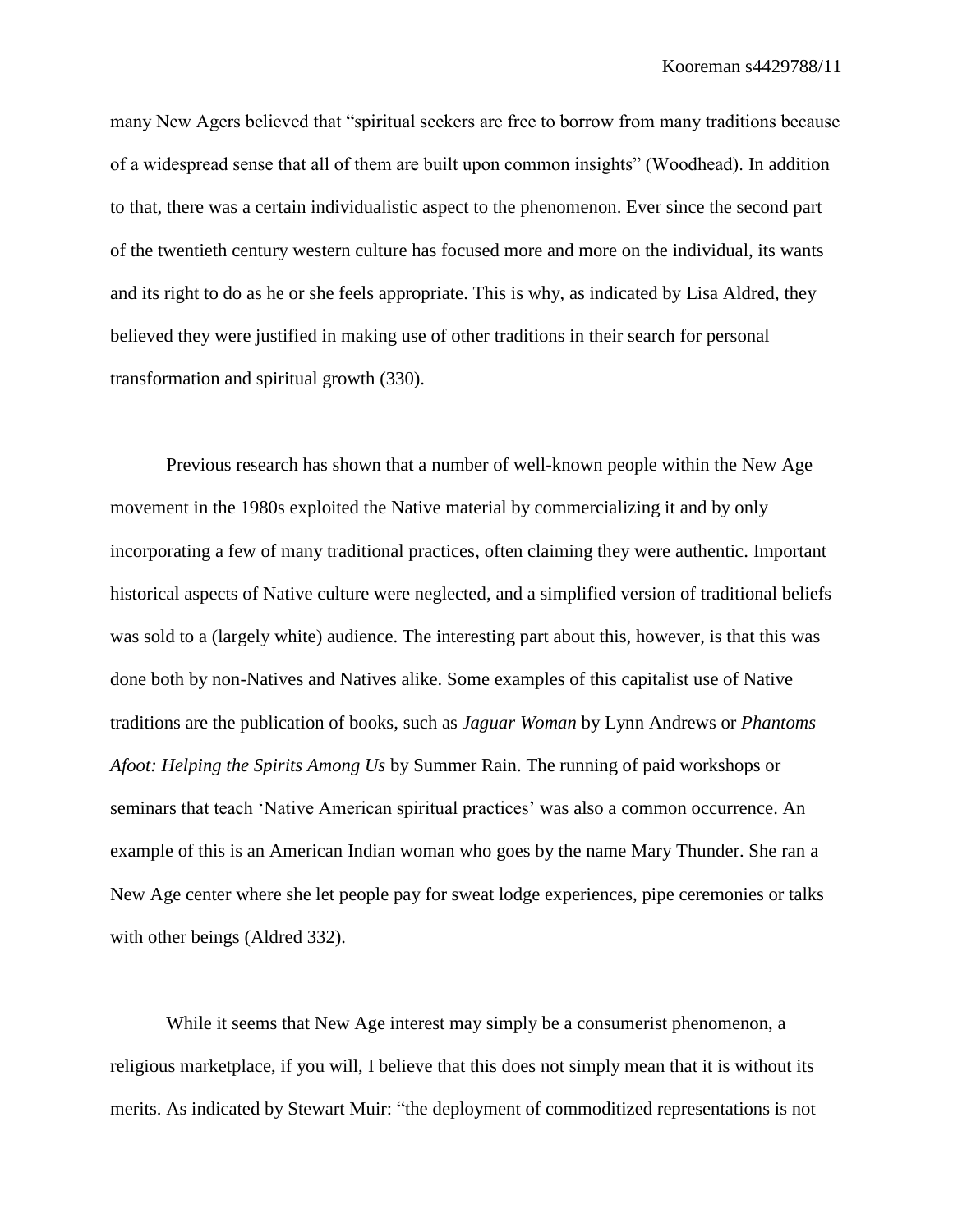always harmless. However, nor are such processes [in which spiritual and cultural exchange, appropriation, commodification and consumption take place] necessarily malign" (247). New Age interest, or any modern interest, for that matter, seems to be inherently consumerist. It seems an inescapable part of modern day society. Several social theorists such as Lisa Aldred have actually proposed for decades that "lifestyles, identity, cultural, and even spiritual meaning have become commodities for purchase" (338). The consumerist aspects of twentieth and twenty-first century western culture do not mean that the interest cannot be based on genuine interest and respect for cultural traditions. Rather than assuming that the New Age's consumerist characteristics diminish anything it touches, there may be some merit to the idea that the New Age phenomenon is just the next step in a natural evolutionary process of spirituality and that both parties involved could benefit on some levels.

#### **The New Age movement**

The New Age movement is a phenomenon unlike any other. Many of its members do not officially call themselves "New Agers" but with an estimated 3.5 million people taking part in its practices ("Religion Library: New Age") it is an incredibly interesting subject. How did the New Age movement come to be? What are some of the practices associated with the New Age movement and why are so many people interested in it?

## *Historical background*

The New Age movement can be traced back to the Hippie movement of the 1960s and 1970s. Hippies had a way of rejecting the established western ideas and searched for a more meaningful way of life in other cultures. They went against the established culture, wore headbands, love beads and feathers and were inspired by cult books, such as *Be Here Now* by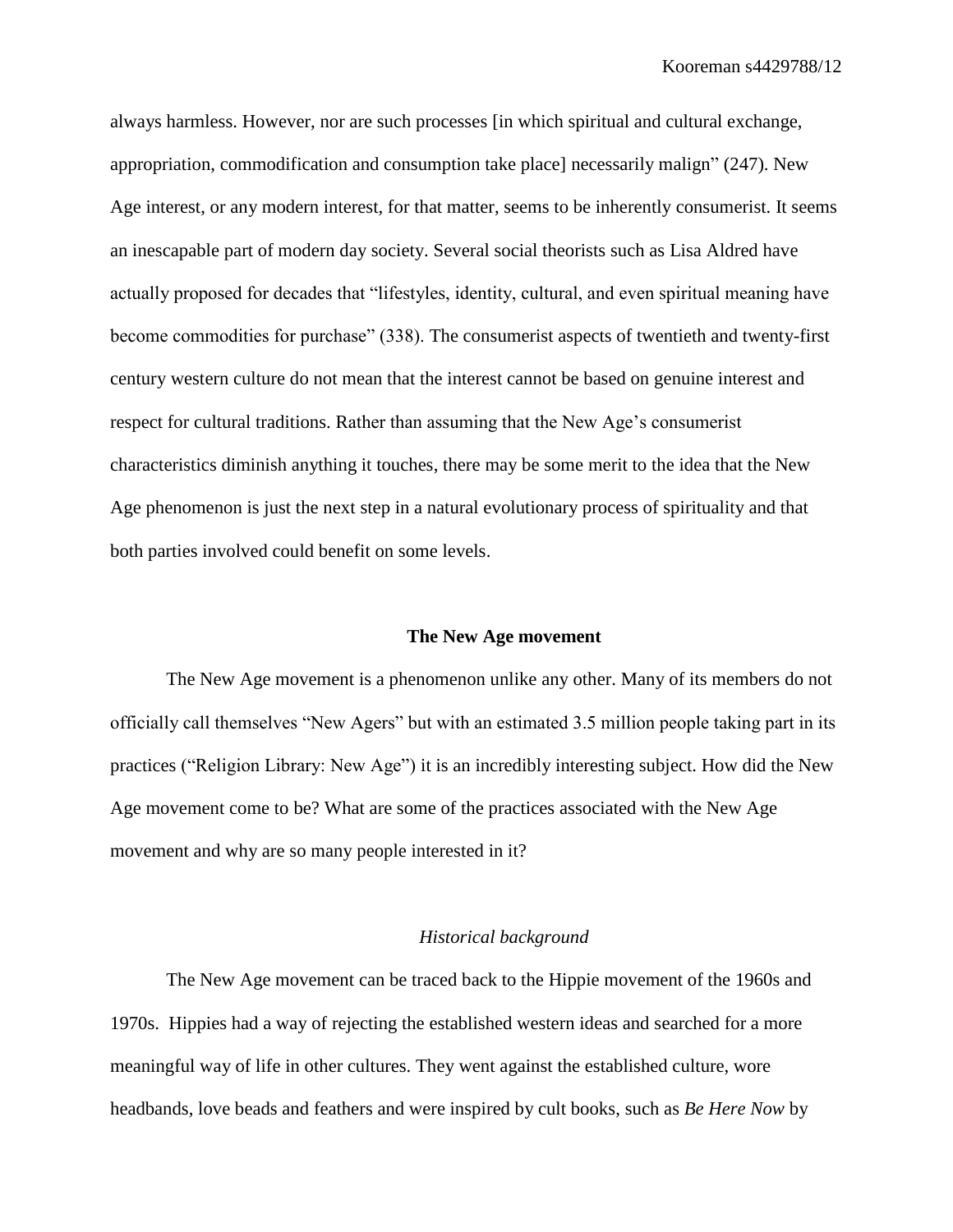Ram Dass, *The Teaching of Don Juan* by Carlos Castaneda or any of the books by Timothy Leary. It was already during this time that many went to American Indian reservation areas in search of "higher consciousness" (Miskimmin 207). It is clear that a fascination with non-western spiritual practices and an interest in Native American spirituality was already on the rise during the 1960s and 1970s.

Hippies were dissatisfied with the way of life in the United States at the time. The US government and its wars – particularly the Vietnam War – younger Hippies' parents and their set male-female roles, the restricted way of living and staying within your social sphere and even the restrictions in looking the way you wanted to; these were all seen as detrimental to personal development and growth. Hippies wanted to learn more about the world, find themselves and create peace. In order to do so, they had to go against the grain and discover new ways of living as they believed the Western ways had proven ineffective. As indicated by Lisa Aldred "In the so-called postmodern culture of late consumer capitalism, a significant number of white affluent suburban and urban middle-aged baby-boomers [complained] of feeling uprooted from cultural traditions, community belonging and spiritual meaning" (329). It is for these reasons that the counterculture of the 1960s sparked a rejection of the white suburban middle-class culture of gender division, church and "proper" way of life. Particularly younger people between the age of 15 and 40 were no longer interested in the traditional housewife, working man, Sunday morning church status-quo. They became more individualistic and more critical of their government and the world.

In addition to that, many Hippies believed that it was during this time that the Age of Aquarius was dawning. This meant that it was the perfect time to change their way of life. This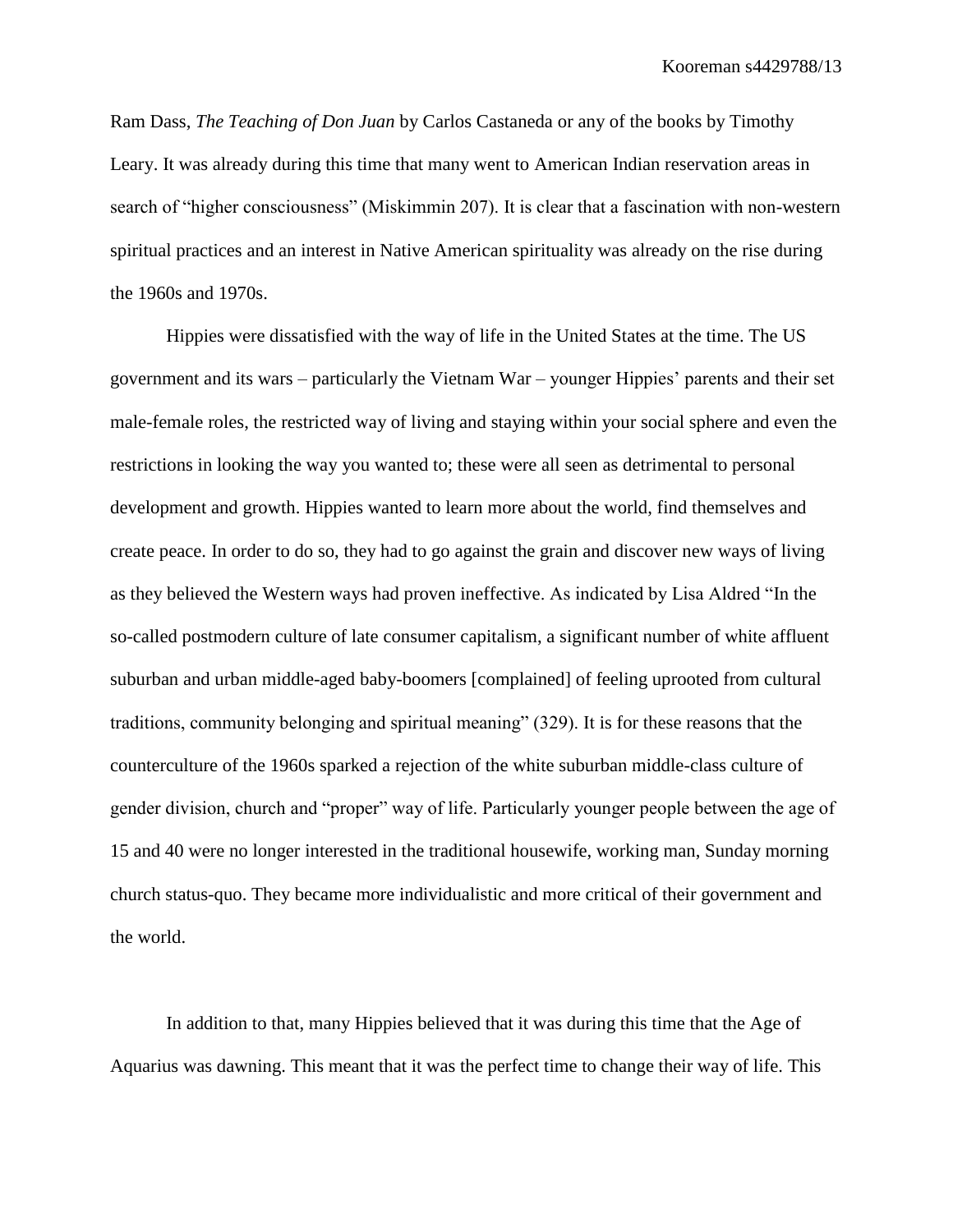phenomenon is also sung about in the 1967 Hippie musical *Hair,* that was made into a movie in 1979. Here they describe the dawning of this coming age as follows:

> When the moon is in the Seventh House And Jupiter aligns with Mars Then peace will guide the planets And love will steer the stars This is the dawning of the age of Aquarius (*Hair*).

Hippies believed that the Age of Aquarius was coming and that it would be a time in which peace would win and love would spread around the world. It is just this message of peace and love that was so central to the Hippie movement and their protests.

After the initial push away from the established culture by the Hippies in the 1960s, the 'classic' New Age movement emerged. During the 1970s and 1980s the New Age movement gained popularity through the teachings of David Spangler and other New Age gurus and teachers. David Spangler is a writer of spiritual books who has since denounced the overcommercialized elements some members of the New Age movement have adopted. Spangler attracted many leaders and teachers to the movement when he published his first book in the 1970s; *Revelation: The Birth of a New Age*. Many New Agers were buying his books and coming to listen to his presentations as a way to expand their knowledge and adopt ideas about new ways of living their lives. David Spangler laid the foundation for New Age thinking. He believed that, at the time, waves of spiritual energy were released due to astrological changes. Which everyone should employ to bring about a new age (Melton). This idea of a new age dawning is known as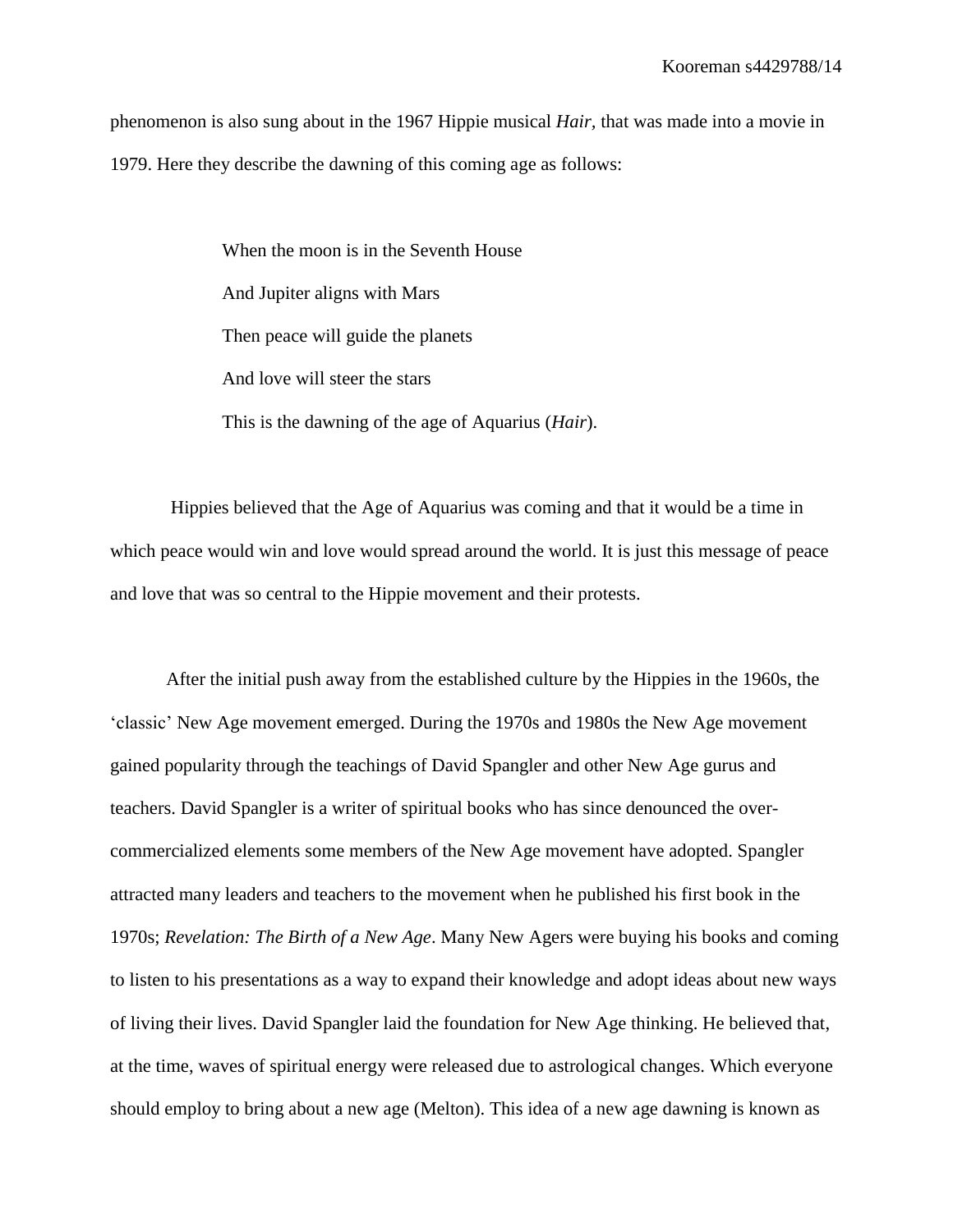the aforementioned Age of Aquarius. David Spangler greatly popularized this idea and introduced it to a greater public. The active stance evoked by the idea of a new age dawning contained in it a positivity and potential for peace and love, that really attracted counterculture youngsters.

Another person that greatly popularized the New Age movement during this time was best-selling author Lynn Andrews. Her books supposedly are "true accounts of her mentoring experiences with two Canadian Cree medicine women – Agnes Whistling Elk and Ruby Plenty Chiefs" (Aldred 331). Andrews' books were sold to a wide audience, having been on the Los Angeles Times and The New York Times best-seller lists for quite some time. While incredibly popular, she has been under constant scrutiny from the Native community, who criticized her for commercializing and inventing Native Culture for financial gain. Many American Indians even stated that she mixes and matches elements from many different Native communities and presents them as one in her book, thereby attacking and diminishing their culture.

While individuals like Lynn Andrews initially popularized the movement, it seems that over time (starting at the end of the 1980s) many New Agers have strayed away from the "guru" or "teacher"-based way of being involved. Aldred indicates that

Many New Age books have seeped into the mainstream and have influenced the views of people not consciously identified with the movement. The New Age is thus [no longer] a strictly defined community headed by formally recognized leaders with an articulated dogma. Rather, it is a term that is applied to a heterogenous collection of philosophies and practices (330).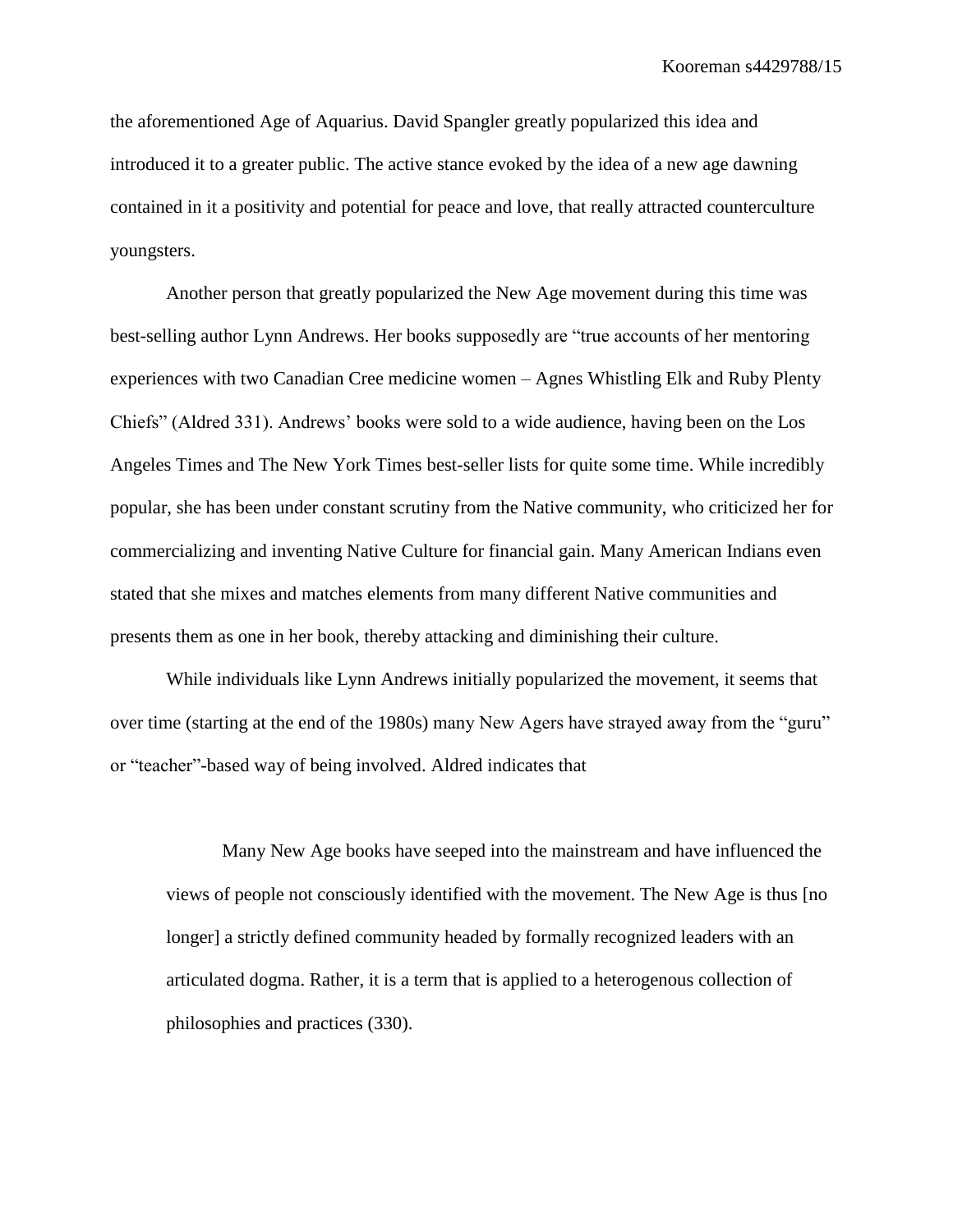While certainly part of the cause, the introduction of new ideas does not necessarily correspond with an increase in interest. For what reason did the movement grow so much during the 1970s and 1980s?

During the 1970s and 1980s the New Age movement had a new way of communicating. Instead of the formal meetings still used within established western religious communities – such as Sabbat or Sunday morning church – they communicated with one another through mailing lists, conferences, conventions and publications ("Religion Library: New Age"). Where before they would have to rely on mouth-to-mouth communication, call everyone individually or go with the costlier option of sending letters, new modes of communication simplified the process. Informal events were hosted, and an array of people were invited through emails sent to mailing lists of people they knew were interested. It was much easier to find people to come to their conventions or sell their publications to. Additionally, the reach of event planners and product sellers was constantly expanded by new email-addresses being added to their lists. These easy access, low-barrier communication methods, events and sources provided a "common core" for the emerging New Age movement. They brought together different people that were interested in self transformation and world improvement through the sale of products and tickets to events related to non-traditional spiritual practices. Easy-access events and popular informational books lowered the barrier for inclusion and made it easier for strangers to take part in New Age practices. Really, the only thing you needed to do was pick up a New Age book and start reading. This saw to it that the New Age movement, in contrast with its other theological and spiritual counterparts, did not spread through institutional growth, parental introduction or face-to-face contact but through the sale of New Age information sources and events. By the 1980s the New Age existed as an "informal network of spiritual seekers who shared subscriptions to similar magazines, read similar books and shopped at the burgeoning number of New Age stores"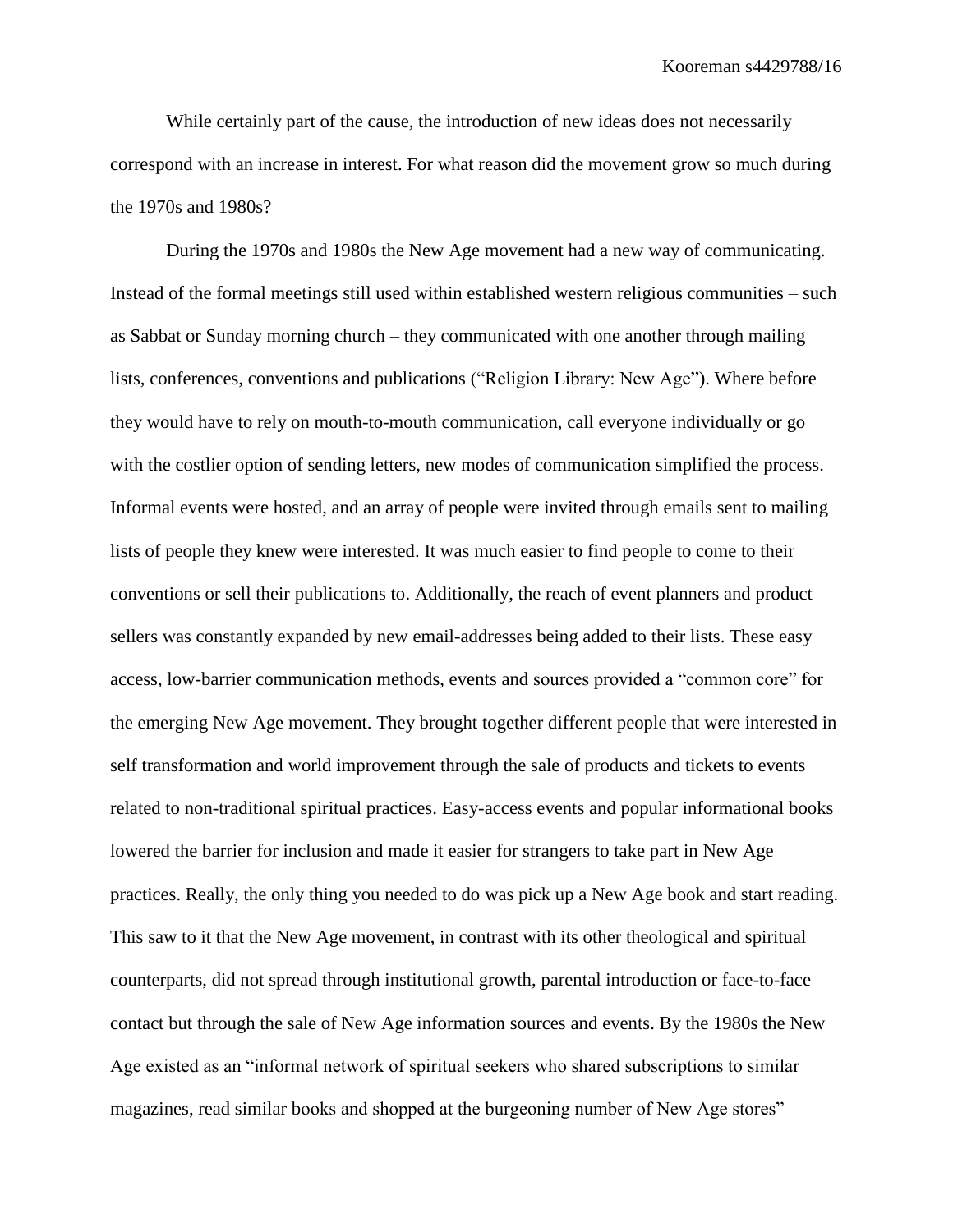("Religion Library: New Age"). It is interesting to note that most elements that are part of the movement – from dietary change to interest in spirituality – predate the 1970s and 1980s, but it was through the New Age movement that they were combined in a way that never occurred before.

By the start of the 1990s the New Age had lost its popularity. It was condemned for the use of occult practices such as tarot cards and crystals. Since then, however, the individualistic aspects of the movements have made it so that each member defines their spiritual practices in a different way. This change has become most apparent since the start of the  $21<sup>st</sup>$  century, during the neo-New Age, if you will, in which New Age books have seeped into the mainstream and many people find their own ways of informing and practicing spirituality in their daily lives. Some prefer to read about Eastern philosophies, some use oracle cards, all practice spirituality in their own personal way.

The term New Age has become more and more obscure, with even fewer 'New Agers' proclaiming themselves to be just that, than before. Woodhead indicates that partly due to ridicule in the media the tern 'New Age' is falling out of use even though people occasionally still borrow elements from the movement. The main focus, however, remains common: individualism, personal development, positivity and spiritualism. So, while the term New Age, denoting a uniform movement, is disappearing from the common vocabulary, the ideas and practices remain used to this day. From the late 1980s on, it has simply become more mainstream, less sensationalized by celebrities within the New Age, less community-based and individuals have all found their own way of practicing spirituality (Woodhead).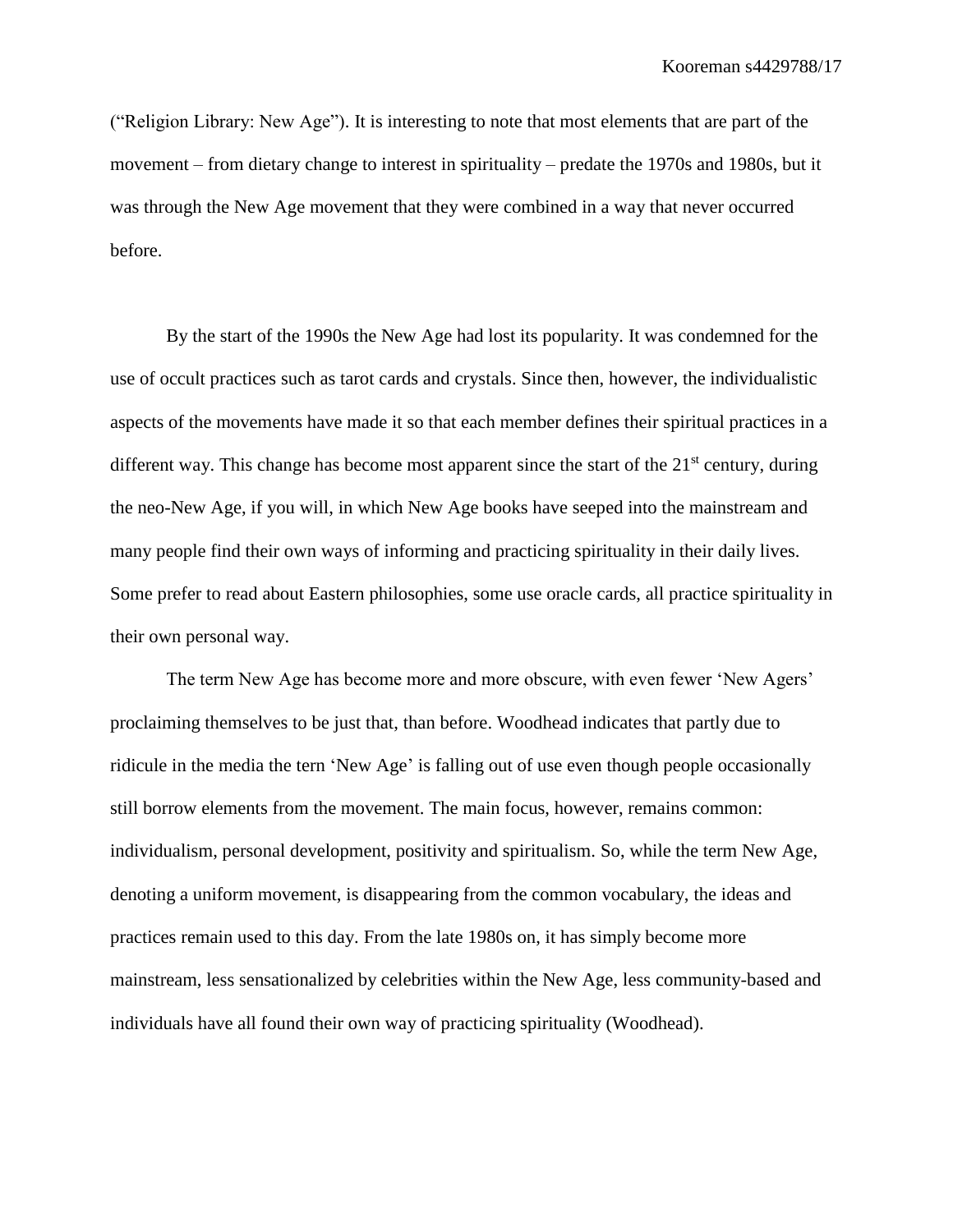## *Basic elements*

So, what were the basic elements of the 'classic' New Age? Were they simply an interest in spiritualism, focus on personal development and a positive view of what the world could be?

The cause for many New Agers' search for alternative day-to-day spirituality stems from an emotional need within dominant society, at the time  $(1970s \& 1980s)$ ; feelings of spiritual emptiness and meaninglessness in their daily lives led many young adults into the arms of nonwestern philosophy and religion (Miskimmin 206). The knowledge and practices they found in Asian, Eastern and Native American cultures were tools to help them find their way and develop their sense of self in a world that, in their view, was impersonal and obsessed with objects, status and financial gain.

New Age beliefs have many different origins; from Eastern philosophies such as Buddhism, Hinduism and Taoism to Native American practices. Anything not traditionally western was viewed as interesting and potentially helpful. Non-westerners were viewed as having a different relationship with spirituality and nature. Native Americans, especially, were thought to have a special connection with nature. Jenkins indicates that "Native tradition promised things that, many believed, could not be found in conventional Western religion, an inner peace, a wholeness, and an integration with the earth and nature" (181). Spiritual traditions, including the Native American ones, became more popular in the 1970s and 1980s through the dispersion of translated spiritual texts from India and Asia. Jenkins also indicates that a publishing boom during the 1980s and early 1990s indicates a mass interest in Indian religions (176). In addition to the interest in older non-traditionally-western traditions, many New Agers were also interested in mystic practices such as shamanism, oracle or tarot cards, crystals, non-conventional or holistic healing, meditation and diet reform, particularly vegetarianism and later veganism ("Religion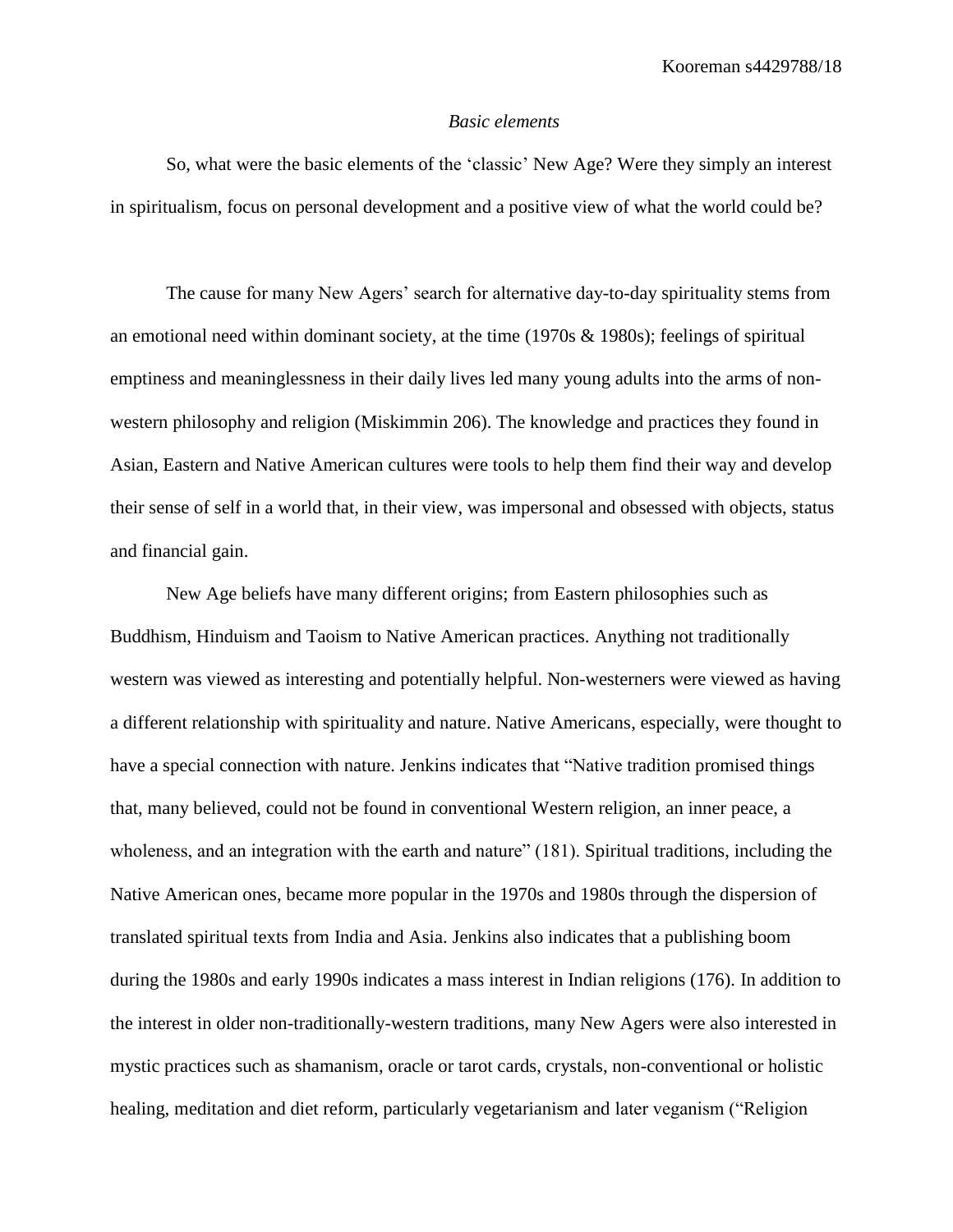Library: New Age."). It was also during this time that the practice of Yoga – another practice many New Agers have incorporated in their lives – was popularized in the West ("Religion Library: New Age"). A clear distancing from western philosophies and religions has been apparent since its inception.

The closest non-traditional communities that American New Agers could find were those of Native Americans. This was fortunate for them, as Aldred's research has shown that Native American spirituality was one of the New Agers' most popular interests (Aldred 330). Because of this popularity at the time, reservations were visited by many who were interested in learning the ways of Native Americans. Some people were welcomed, Native American journalist Christina Rose, indicates in her article for the *Indian Country Today* that many appreciated Caucasians when they came to them "the right way" by coming to them help and learn in the process. More often than not, however, New Agers were either turned away, protested against or money was solicited for admission to ceremonies, a practice which legitimate Native American spiritual leaders would never have approved of (Butterfield). Jenkins also states that Native American criticism of neo-Native activity developed during the 1980s. It started in pamphlets and newspaper articles, but quickly spread to direct action (237). Many Native Americans were simply not interested in people coming to them for some quick fixes with no regard to their tribes' specific history, culture or socio-economic situation. In the same way that Natives were once stigmatized, they now tried to do the same with New Agers.

Part of the problem many Native Americans had with New Agers was the fact that they applied the same 'self-religion' mentality that they adhered to with other traditions. "The history of New Age is that of crossed borders, transnational influences, and localized forms" (Sadovina 84) New Agers combined elements from different cultures from different parts of the world and,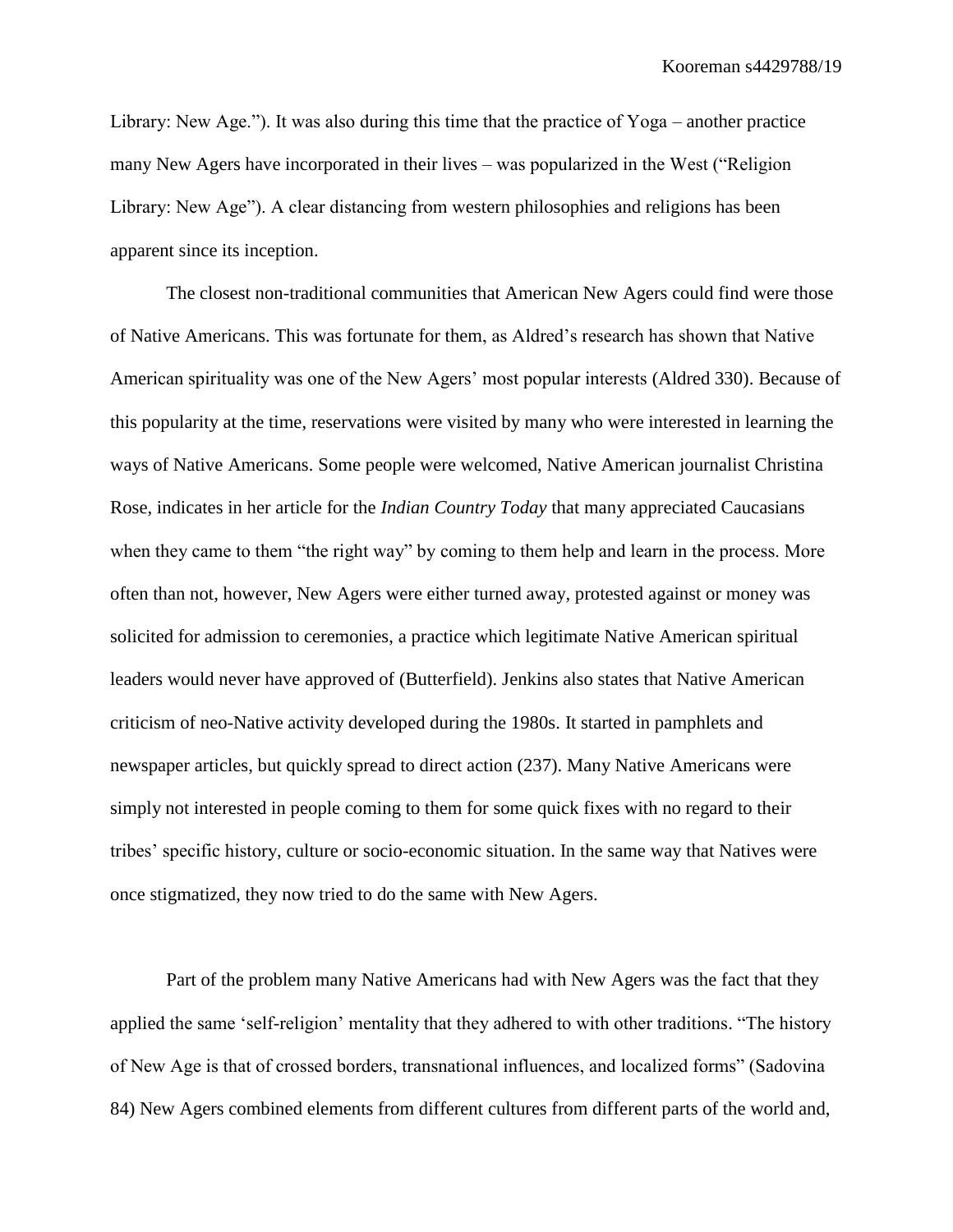comparatively, most tended not to distinguish between different Native American tribes. This means a lot of history was ignored and spiritual practices that were not supposed to go together were in fact combined.

All practices and knowledge New Agers adopt from other cultures is done in search for self-development and spiritual growth. The focus lies on the practices, their functionality in daily life and their use in search for personal development. Context, history and socio-economic issues are often ignored or avoided when considering the origins of these practices. As indicated by Deloria, one of the most prominent researchers on the subject and of Standing Rock Sioux Native American descent, "New Age thinking tends to focus on ultimate individual liberation and engagement with a higher power, having little interest in the social world that lies between self and spirit" (170). Susanne Miskimmin also states that the items New Agers produce and market as Native American Spiritual products, do not reflect the history of American Indians. Instead they are Native representations by non-Natives, and therefore devoid of any historical value (208). In addition to that, most New Age products and services are sold for profit. This makes them contested, as religion and consumerism are often viewed as highly incompatible. Especially to many Native Americans, the sale of tickets to spiritual ceremonies is unacceptable. A Lakota traditional member has written on the website for non-profit organization Native Languages of the Americas, that Native Americans would not ask money in exchange for spiritual lessons or guidance as it would make the ceremony useless ("Differences between Indian Beliefs and New Age [Archive]").

So, in its entirety, New Agers "ascribe to an eclectic amalgam of beliefs and practices, often hybridized from various cultures. New Agers tend to focus on what they refer to as personal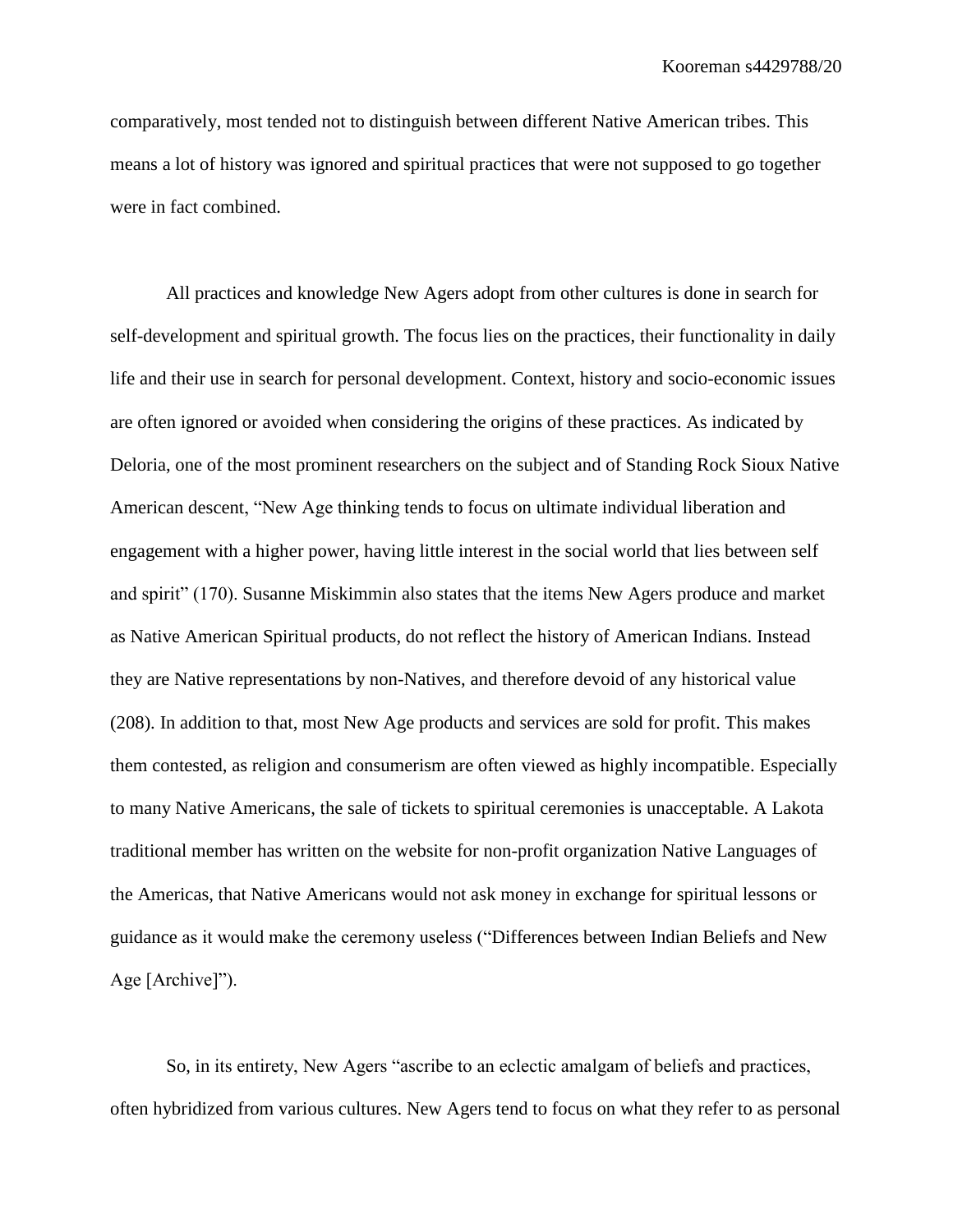transformation and spiritual growth" (Aldred 330). Many products and sources they use are copies from, or inspired by, other spiritual traditions and produced in mass and sold for profit. All this together makes the New Age movement a highly controversial phenomenon.

## *Membership*

It is estimated that over 3 million people engage in New Age practices ("Religion Library: New Age."). These numbers, however, are tentative at best. Aldred estimates that people identifying with the New Age movement has ranged between ten and twenty million (330). Considering the fact that most "members" of the movement do not openly identify with the movement it is hard to make a proper estimate. Additionally, as Aldred indicates, "there is no circumscribed creed or defined tenets in the New Age movement. Nor are there any requirements for membership, although studies show most tend to be white, middle-aged, and college educated, with a middle- to upper-middle-class income" (330). As it is possible for people to engage in New Age behavior in many different ways – from reading books classed as New Age to the use of tarot cards or crystals – it is possible that many do not even know about the term they could be classified as. Those that are aware of the terminology, Michael York indicates, often renounce the term, even when sociologists class them as belonging to the cultural group (364).

The lack of requirements, administration, people in managing positions and identification with the term makes members of the New Age movement to be impossible to estimate. It is clear, however, especially as many "New Age books" have seeped into the mainstream, that a widespread group of people engages in New Age practices and buys New Age products.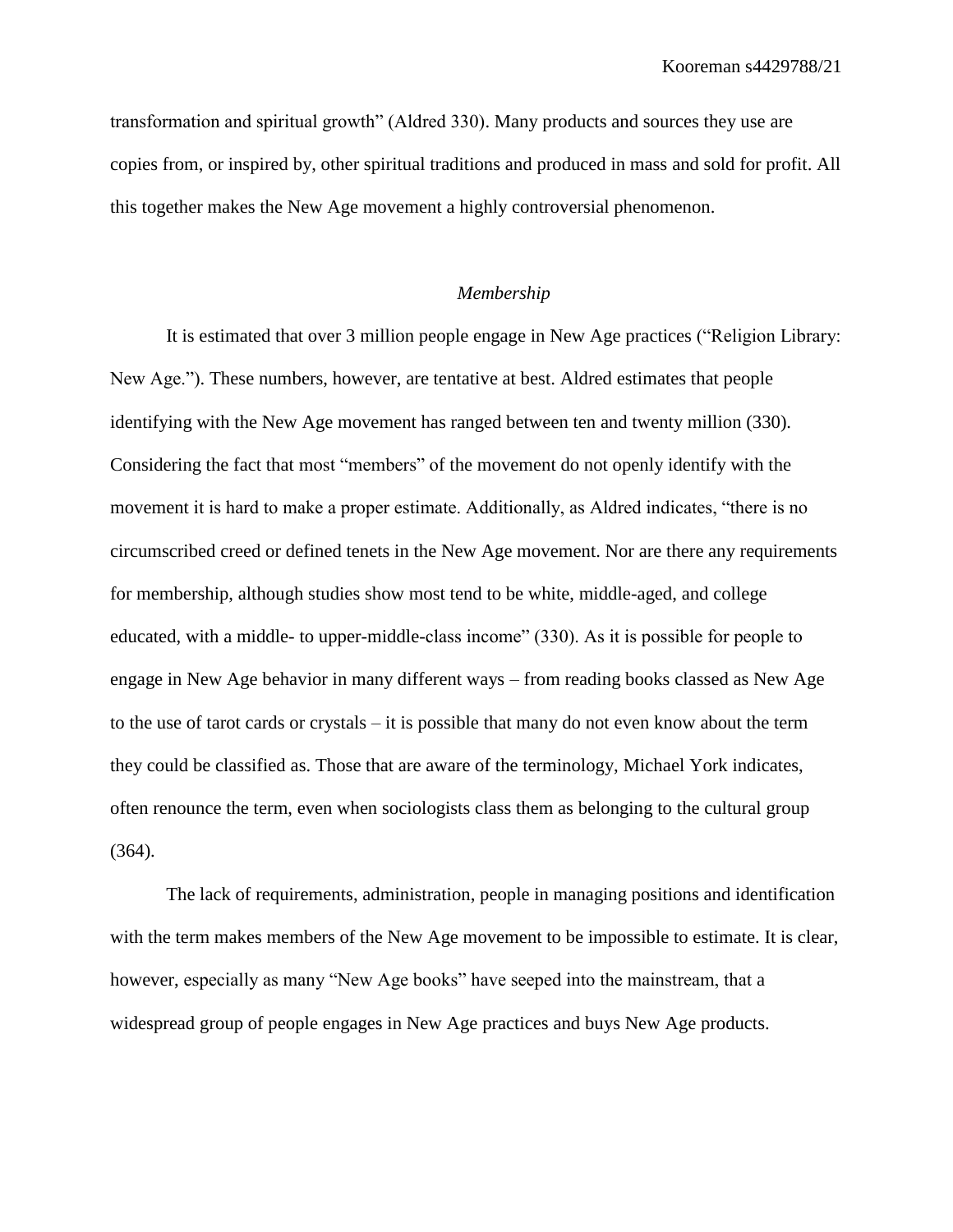#### *Consumerism and criticism*

As indicated by Stewart Muir, New Agers have been the recipient of harsh criticism. They are dismissed as self-indulgent, consumerist and a source of the corrosion of several ancient spiritual practices. While they are interested in multiple ancient traditions – Buddhism, Taoism, Hinduism and Native American religion to name just a few – their interpretations, application and conjugation of these traditions tend to be very different from the original. "The New Age emphasis on tradition does not reflect actual continuity between ancient and contemporary beliefs. […] New Agers re-work older esoteric elements to create something new" (Sadovina 89). They search for common points and underlying principles that connect to them personally and adopt into their lives these altered practices under their original name. This, while possibly effective for them, can be harmful to the people and the cultures they appropriate from.

It is often stated that profit-seeking is at the heart of New Age interest in Native spirituality. Many, if not most, researchers who address New Agers end up touching on this. Aldred states that the New Age movement is, first and foremost, a consumerist phenomenon (330). The sale of goods and services were at the heart of its very existence. Sadovina, Muir and more think of the New Age movement more as a "spiritual supermarket". A place in which information about almost any spiritual tradition is shared and people can pick and choose which parts they like to "take home". "The term [spiritual supermarket] not only evokes profit-seeking cynicism, but also the 'variety and choice' in individual practice" (Sadovina 90).

Several researchers (Aldred, 2000; York, 2001) equate commercialization with diminishment in value. When something with spiritual content is sold, it is no longer as valuable as it once was. While commercialization does change the content of certain products, services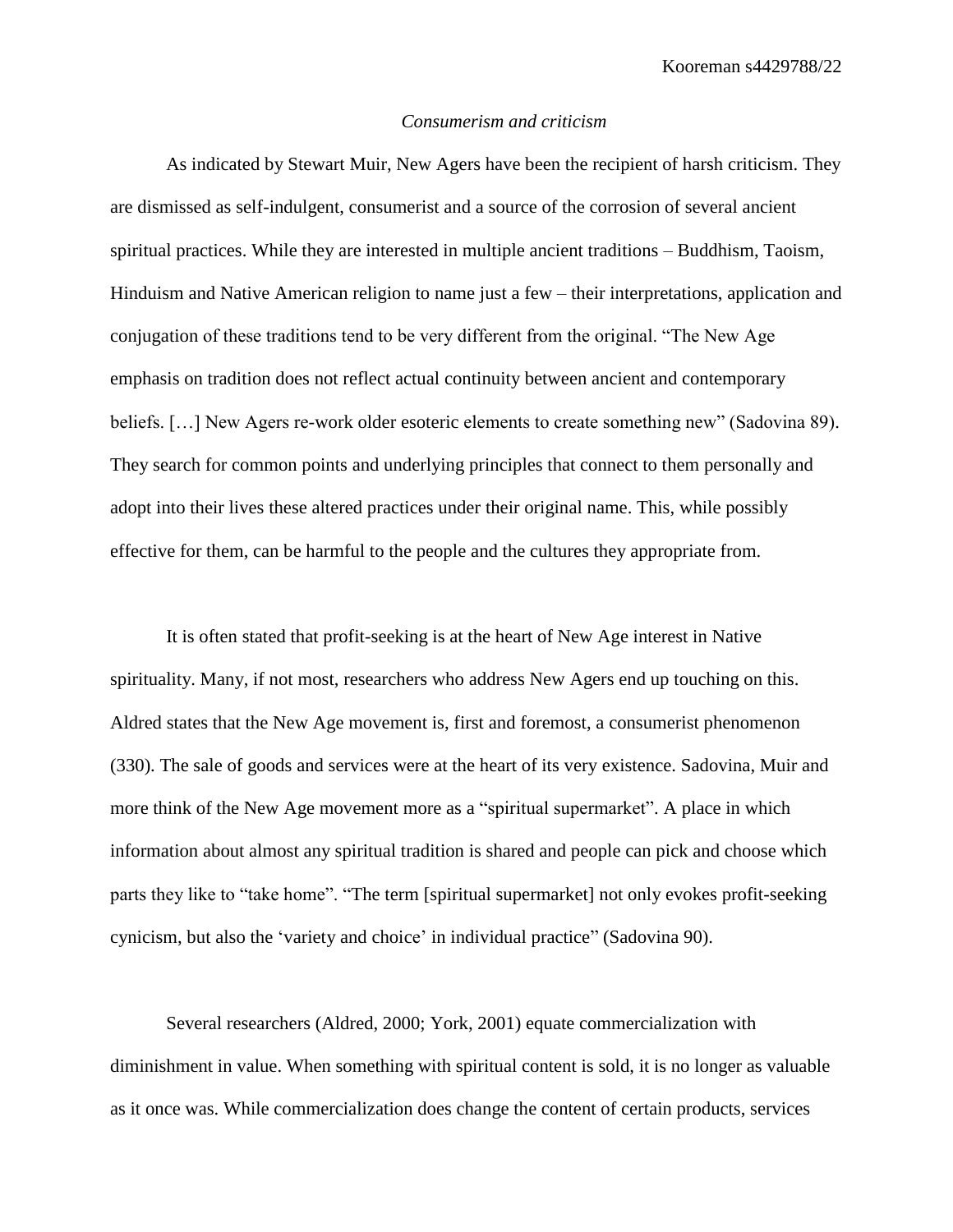and information, and divorces them from their historical backgrounds, the immediate assumption that anything commercial is automatically diminished in value seems like a bold generalization. It seems that when it comes to religion, "commercial" endeavors are frowned upon. It is, however, a longstanding tradition for religious objects and information to be sold for profit (albeit sometimes invested in good causes). Christians have sold rosaries for decades and newer translations of the Bible or Koran are constantly appearing. In addition to that it seems that commercialism and globalization are an unavoidable part of today's world. If anything, the late twentieth and twenty-first centuries are characterized by consumer capitalism. It would be hard to find an object, service or information source that is completely cut off from any commercial interests. This is why, as indicated by Michael York, Ph.D., 'the spiritual and the commercial have [also] become increasingly wedded' (371).

Within the United States, New Agers have had a specific interest in Native American spirituality. It is this specific interest that is of concern in this thesis. So, what are some ways in which the New Age movement has practiced this specific interest?

Individuals that have misused information and are asking for money for a makeshift sweat-lodge or people that lay claim to Native heritage in order to sell books are most prominently dealt with in a lot of research (among others Aldred, 2000; Donaldson, 1999 and York, 2001). These people are criticized and villainized for their commercialization of Native American traditions. It seems there is more to explore when it comes to everyday people. Part of the problem could be the faulty information many New Agers are supplied with. The sources of spiritual information in the 1980s were often white Americans who claimed to have been taught by Native American medicine people but with no further claim to Native knowledge or heritage.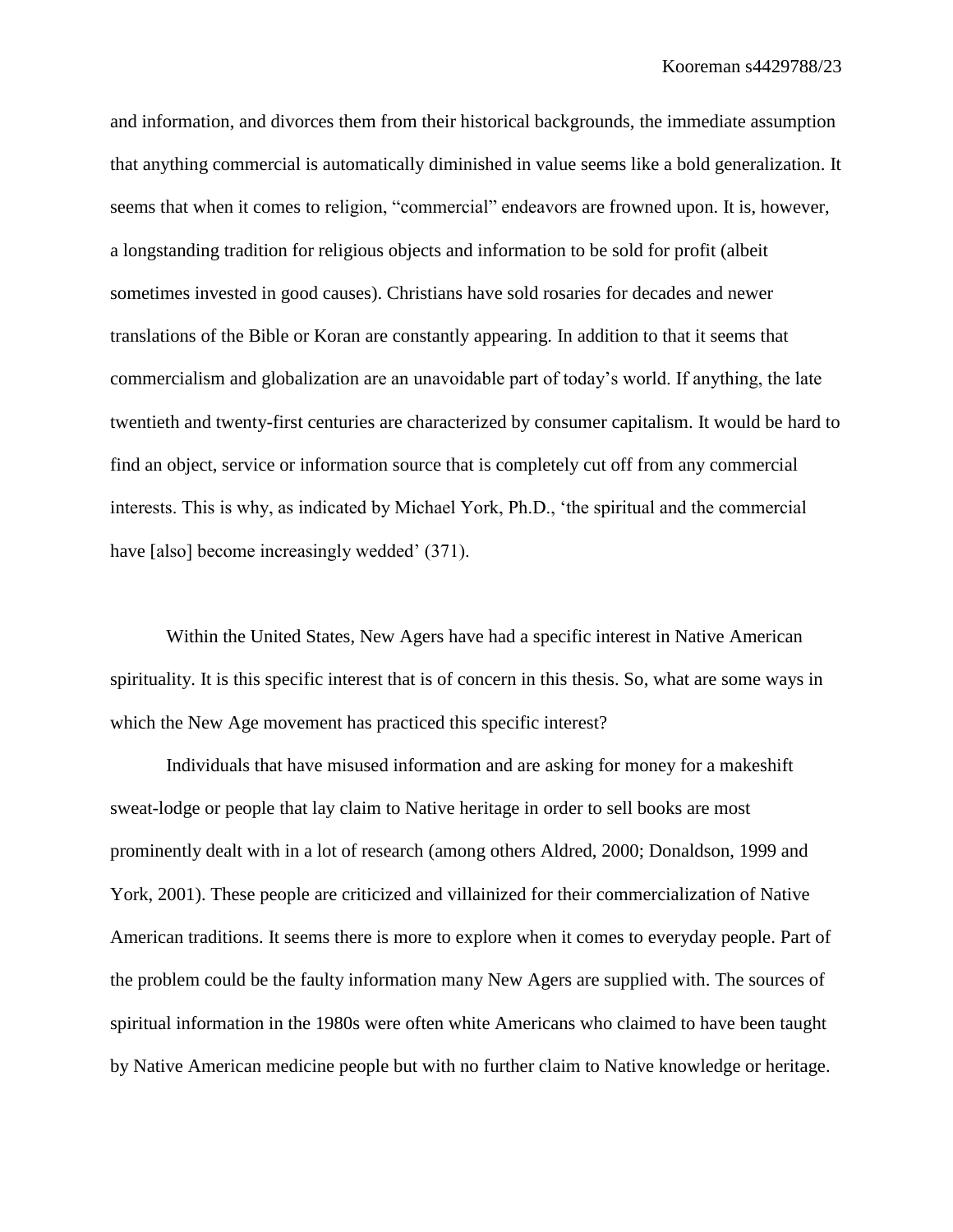This basis, while wrong, could explain why many New Agers in the 1980s were unknowingly insulting Native Americans through the adoption of fake Native American spirituality.

Additionally, most research spends very little time on the individualist aspect of all religions – i.e. everyone's freedom to choose and practice religion in their own personal way. It even seems to be completely discarded by many. Aldred, however, does touch on this by stating that most New Agers defend their appropriation of Native knowledge by evoking their First amendment right to religious freedom (Adred 336). This argument, however, is part of the problem. It is part of a constitution that was drawn up by the very people that colonized Natives in the first place. It, therefore, will not hold a lot of value to the Native people, making the argument barely convincing for American Indians, at best. The question remains whether everyone is restricted by ethnicity and cultural boundaries or whether there is something to the religious freedom that many New Agers embody.

As they have received a lot of backlash from both Natives and outsiders for the adoption and modification of established practices, many New Agers argued that they had the right to incorporate other practices into their lives according to a so-called "public-domain" argument. Michael York, in his research concerning New Age, explains it as follows:

[During the classic age of the] New Age [people upheld] the idea that all past and present spiritual legacies are no longer private property, but belong now, in the New Age of Aquarius, to the public domain. This idea easily translates into the rationale and justification for appropriating whatever third-world institution has appeal to the individual religious consumer along with the 'freedom' to market what one allocates to others (368).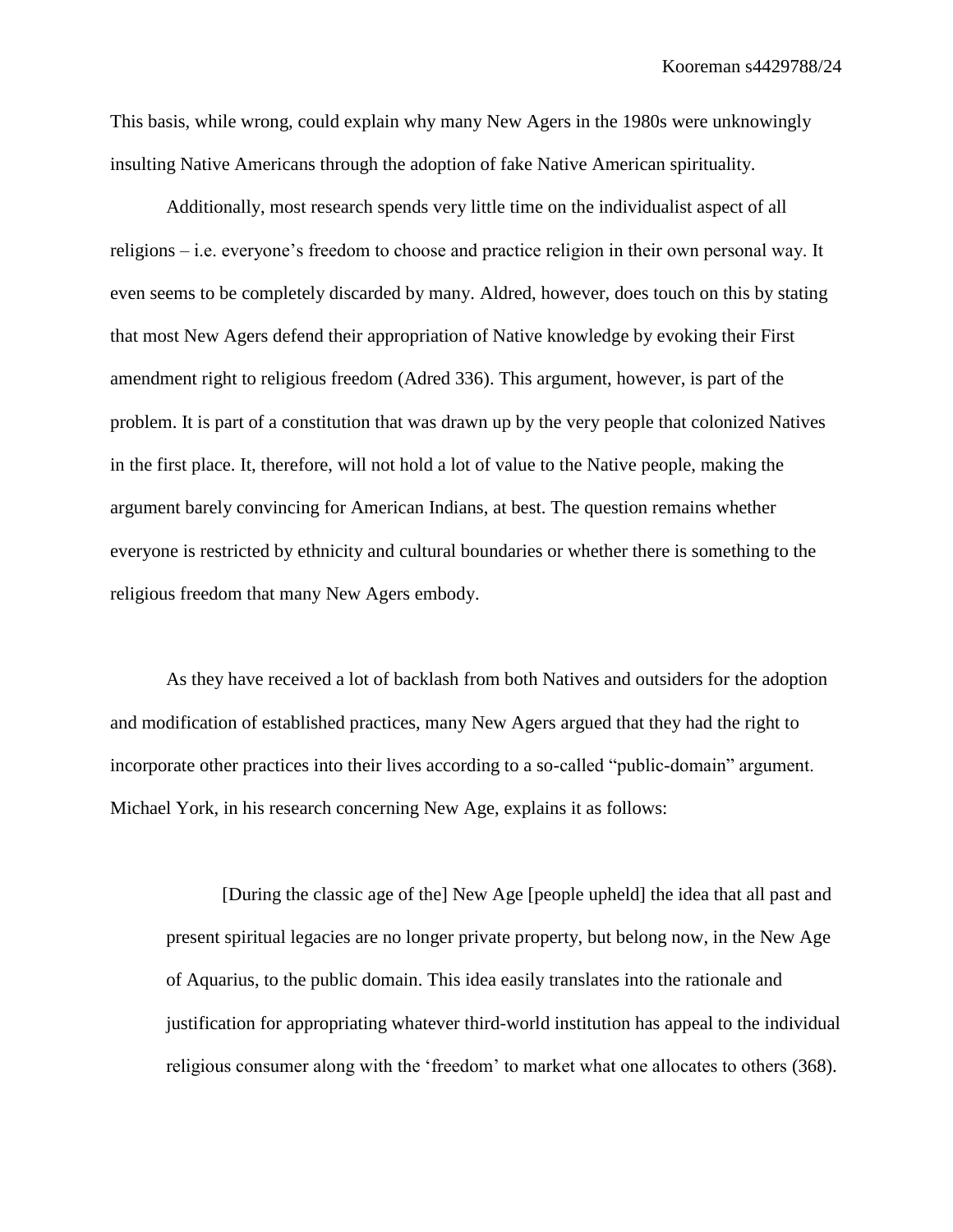Some people, such as author Ted Andrews, take this argument even further. He argues that all religions have influenced and borrowed from each other. Andrews holds that it may be hypocritical for members of a certain religion or culture to attack others for adopting their traditions, as their forefathers will, most likely, have done the exact same thing. He also states that most religious traditions throughout time have believed that others stole their sacredness or diminished their beliefs (Andrews 6). These arguments, while they do not provide approval for all New Age actions, form the foundation most New Agers base their religious freedom upon.

New Agers tend to only take some parts of Native spiritual practices while leaving others behind. As indicated by Susanne Miskimmin, "the New Age Movement's approach to native spirituality is a 'grab bag' of native spiritual traditions" (205). It seems, however, that many New Agers' adoption of distorted and diminished Native spirituality is a result of the wrong information they are supplied with and their original interest stems from a willingness to learn and to grow. "Those who embrace native spirituality, for the most part, believe that in doing so they admire and express respect for First Nations. On the surface, this attitude toward native heritage may indeed appear a positive thing that native spirituality is being revered and celebrated." (Miskimmin 206) The issues that remain, and will be dealt with in the following chapters, is whether respect and initial interest in Native culture are an important base of the New Age movement and how they relate to the feeling of intrusion and theft that many Native Americans are left with.

#### **Negative perceptions of New Age interest in Native American spirituality**

In this chapter I will map out the main arguments used by those who are against New Age use of Native spirituality and provide an overview of their significance.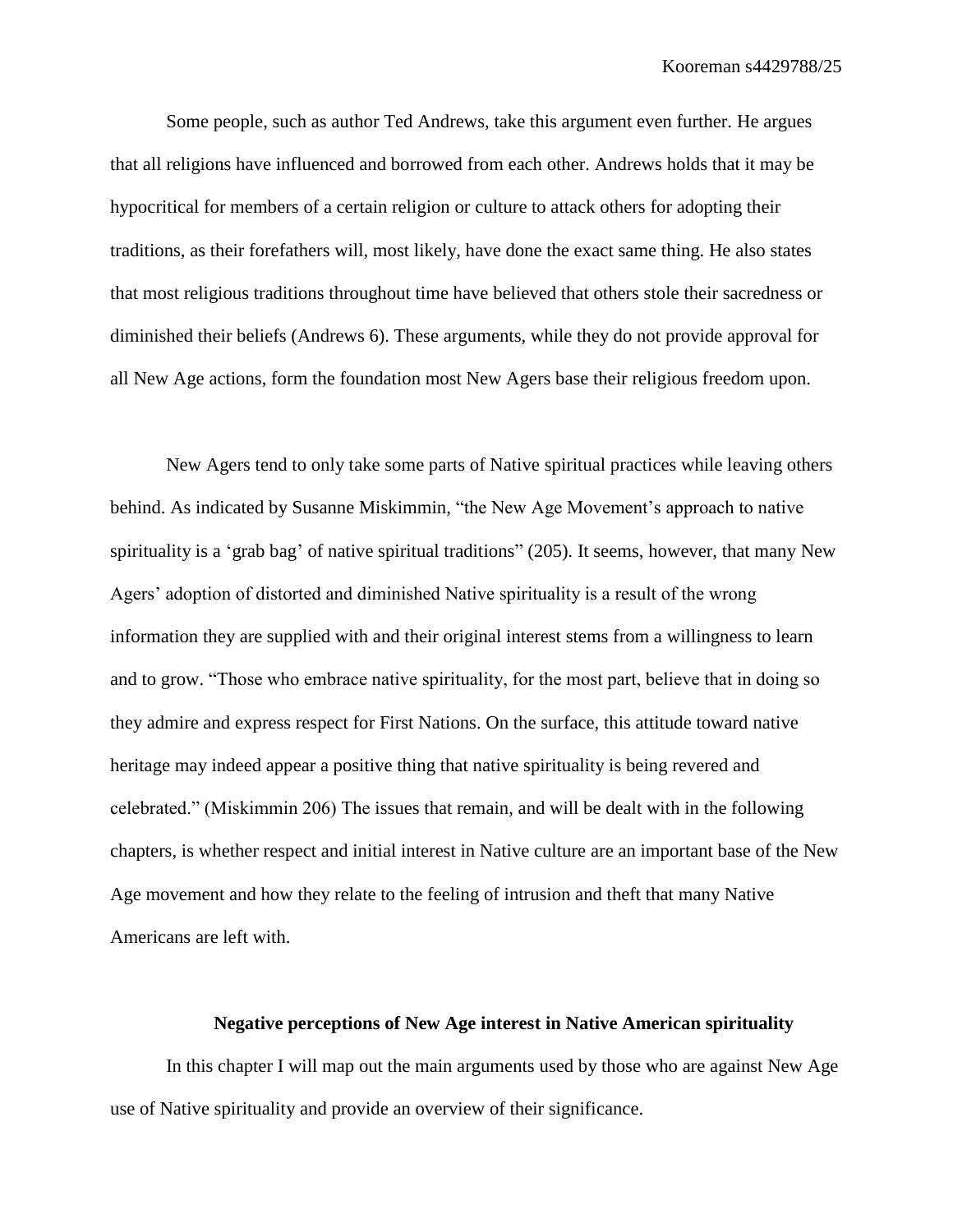## *Individualism over social struggles*

At the heart of many anti-New Age arguments lies the idea that New Agers believe their personal choice bears more importance than the opinions and intricacies of the culture they borrow from. History and socio-economic situations are often ignored by New Agers when they take interest in the spiritual part of a certain culture. This, in part, stems from the fact that "America has always been more about individual rights than responsibilities and many, though not all, New Agers have expressed this 'right' in their appropriation of all things Native" (Mello). New Age adaptations of Native American religious practices and beliefs, also known as New Age Neo-Native religion, are often completely unique manifestations. They are usually divorced from "real" Indians as they are produced by non-Natives, but New Agers tend to still use the same name; "Native American" when describing their practices and beliefs. From books written by Euro-Americans who claim they have been taught by Native American spiritual leaders to Sun Dances and sweat lodge workshops, Neo Native American spirituality was, and still is, used and practiced by non-Natives all over the United States and "many Native Americans have been offended by the mockery these bastardized versions make of their sacred ceremonies" (Aldred 333).

How is it possible that so many New Agers have a distorted view of what Native American Spirituality is? Why are they "bastardizing" the original? The problem lies with the original images of Natives that New Agers were confronted with. Miskimmin explains that the images of American Indians and their culture which New Agers encounter, do not reflect the actual intricacies of Native life. Instead they are the representations of Natives by non-Natives (208). "The wave of books and related materials on Native Spirituality is diverse in its content and in many cases, the actual relationship to any Native tradition past or present is tenuous" (Jenkins 197). A feather headdress, a picture of Natives dancing around a fire, even the tipis used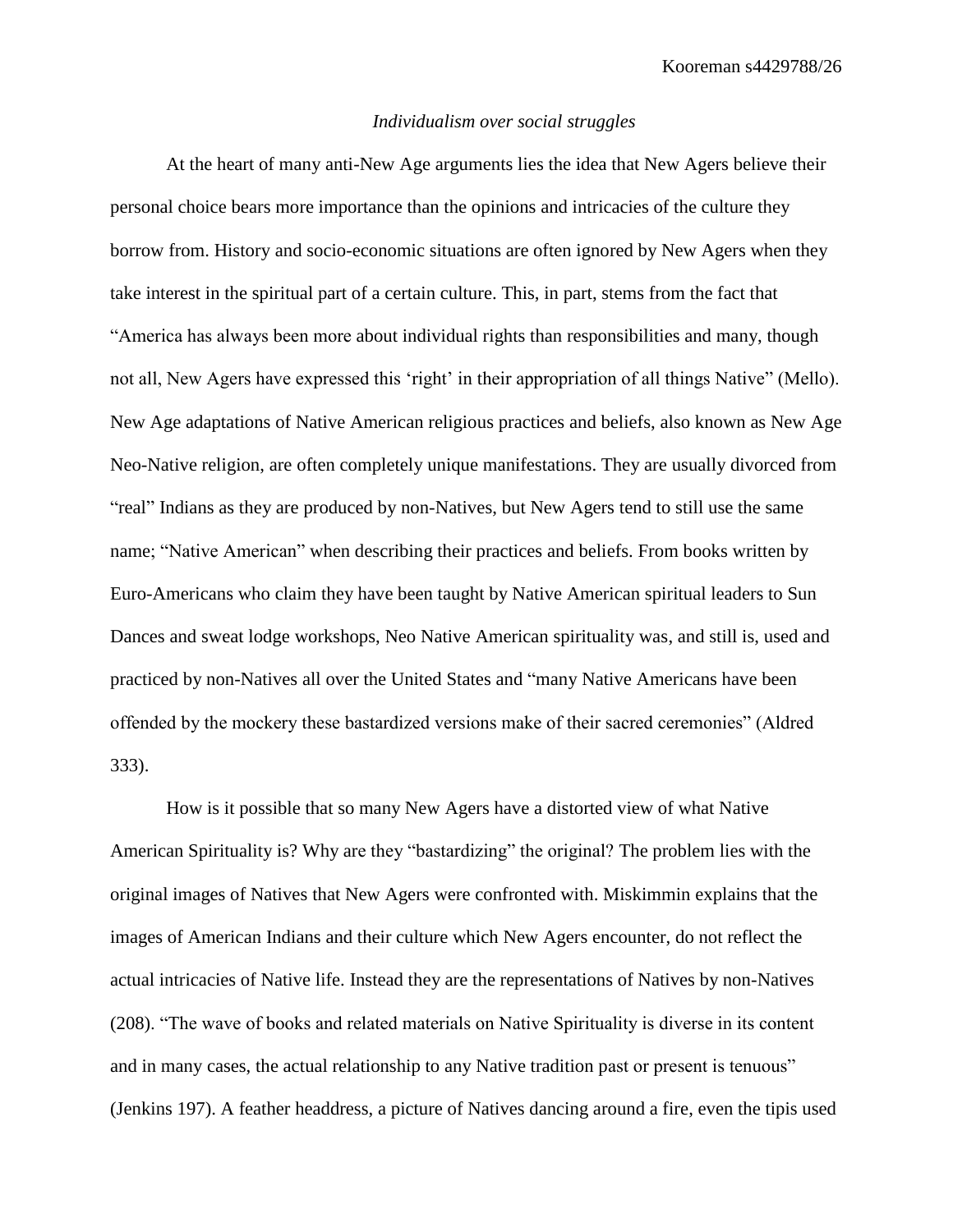by some tribes (by no means did Natives in colder climates live in housing so ill-fitting for their environment), all these images were taken, romanticized and sold to the, largely white, public. And this is exactly the problem that Aldred points out:

New age interest in Native American cultures appears more concerned with exoticized images and romanticized rituals revolving around a distorted view of Native American spirituality than with the indigenous peoples themselves and the very real (and often ugly) socio-economic and political problems they face as colonized peoples (333).

This observation displays the real problem: "though presented as a tribute, a kind of solidarity with Indians, the adoption of Indian-ness is highly selective, and ignores most of the all-too-practical pressing issues facing Indian peoples in the modern world" (Jenkins 242). By taking parts of American Indian culture and not paying attention to their struggles, New Agers push aside something that has played, and still plays, a huge part in Indian life for the last 400 years. "They [New Agers] do not want to acknowledge that which would deny them their romanticized vision of Indian reality" (Miskimmin 209).

So, while this taking and changing of Native culture can be seen as cultural appropriation or theft it is also possible to view the phenomenon in a different light. Since most appropriated Native culture is not really that, but rather already a westernized version of it, Muir indicates that "the lack of 'real' aboriginality in appropriated practices suggests that the 'problem' of cultural consumption and appropriation is something other than the direct 'theft' it is sometimes made out to be" (235). Instead, it could be a process of emulation and inspiration that causes a new spiritual tradition to come into being (further elaboration regarding this topic follows in the next chapter).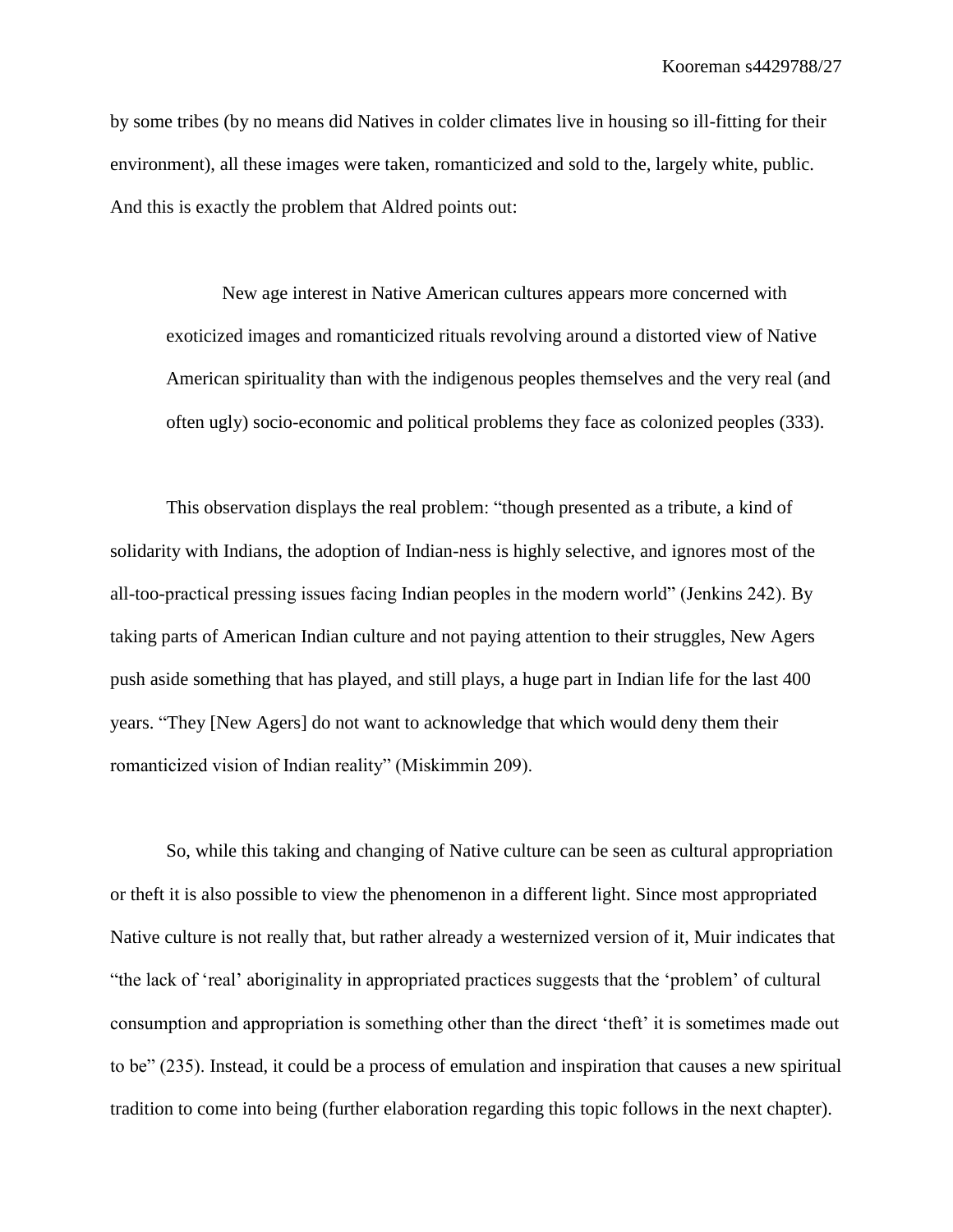While the ignorance about the authenticity of their spiritual practices is problematic, the narrow view that New Agers were simply committing cultural theft does not accurately describe what was happening. Moreover, Hanegraaf, quoted by Sadovina, adds that "New Agers re-work older esoteric elements to create something new" (89). Muir indicates that "Such convergences of interest and representation tend to be obscured by the language of appropriation and alienation, which commonly describes two distinct groups whose only relation is one of dominance and subordination" (245). While this 'language of appropriation and alienation' is the one most academics are most well-versed in, it does not take into account the more complex relationships that are present when Natives and non-Natives create and use similar, yet different, spiritual ideas and practices. The phenomenon can then also be viewed as a new step in the religious world. The creation of a new spirituality or an evolution of existing concepts, if you will.

But despite the fact that New Agers may or may not be committing cultural 'theft' why does the argument regarding history and social situation come up so often in the conversation? This issue appears so often because it displays the binary that underlies the New Age v. Native discussion. New Agers believed in a 'perennial philosophy'. Woodhead defines this as "[the idea that] spiritual seekers are free to borrow from many traditions because of a widespread sense that all of them are built upon common insights". This would make it ethical and right for them to take knowledge from other cultures and combine them into their own personal life-philosophy. They believe they have the freedom to create their individual version of a pre-existing spiritual traditions. This is exactly what goes against many Native philosophies. "Traditional American Indian communities do not conceive of 'religious knowledge' apart from its complex relations with other domains, including economics and politics" (Jocks 425). So, by taking part of their religious knowledge and disregarding everything else New Agers did something that was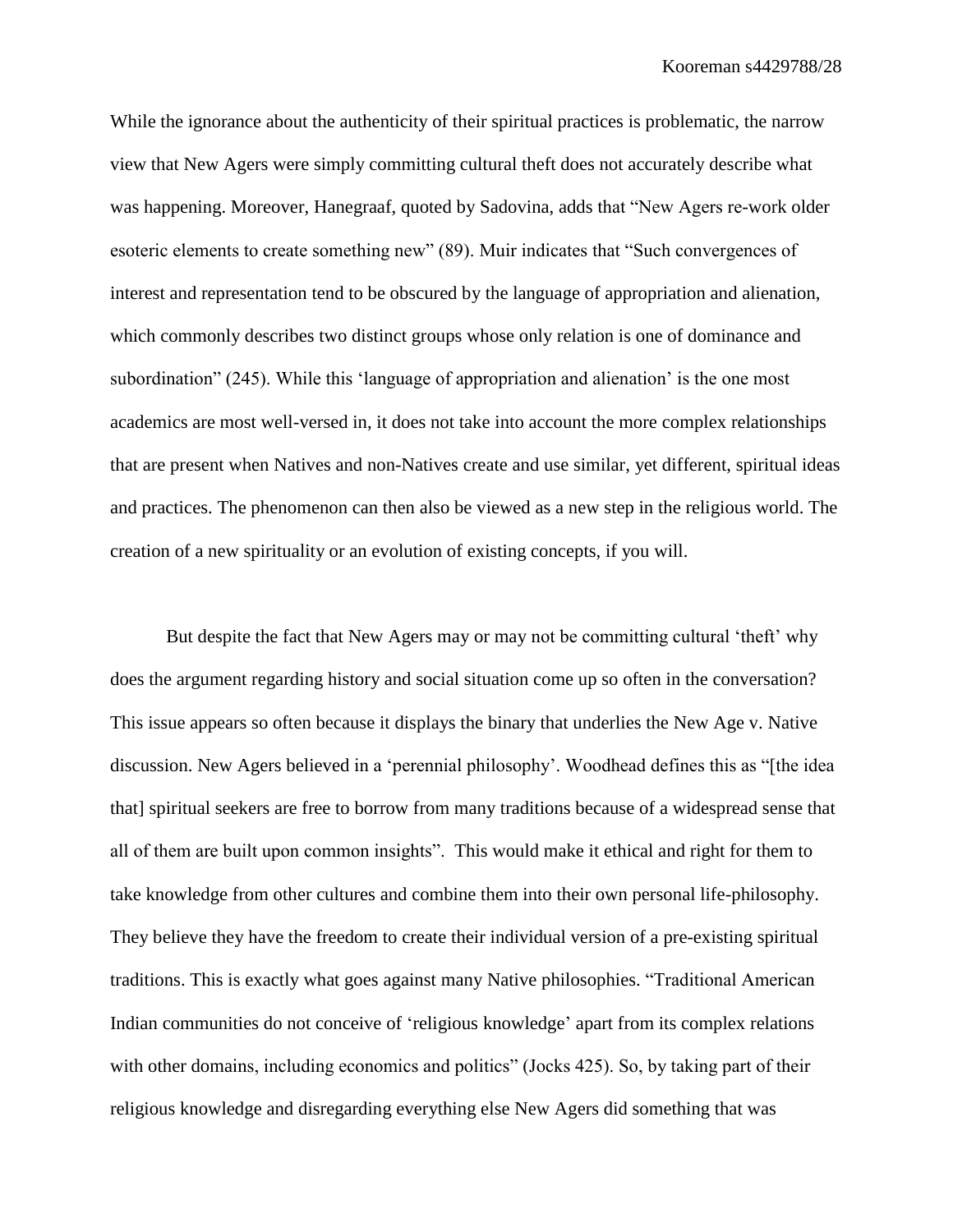impossible to most Natives. To Native Americans, throughout their history, their spiritual practices were intricately tied in with any other part of their lives. They do not conceive of religion as separate from any other part of their lives. Thereby, by essentially separating it from the other elements of Native live, New Agers not only do something that seems impossible to many Native Americans, they could actually be said to attack and destroy American Indian culture in the process of ignoring cultural traditions. Donaldson quotes Apache scholar Inés Talamantez, stating the following:

The belief that the traditions of other may be appropriated to serve the needs of the self is a peculiarly Western notion that relies on a belief that knowledge is disembodied rather than embedded in relationships, intimately tied to place, and entails responsibilities to others and a commitment and discipline in learning (692).

Jocks, a Longhouse Native American and academic researcher who considers himself to have an in-between perspective, corroborates this. He indicates that when people hold the Natives' perspective they believe knowledge cannot be traded in an imagined "marketplace" as if spiritual traditions were neutral and disembodied objects, because to them, they are not (420). It is in these 'perspectives' that we find the source of the problem. The underlying ideas that all people uphold, make the borrowing of practices and traditions wrong to some and right to others. While considering spirituality as something all on its own is not perceived as wrong in most western communities, it is viewed that way by most Native ones who consider all parts of their lives – from religion, to work, to politics – to be intertwined.

Hall's theory of encoding and decoding explains this dissonance more clearly. Due to the differences in in New Agers and Natives' structures of understanding there is a disagreement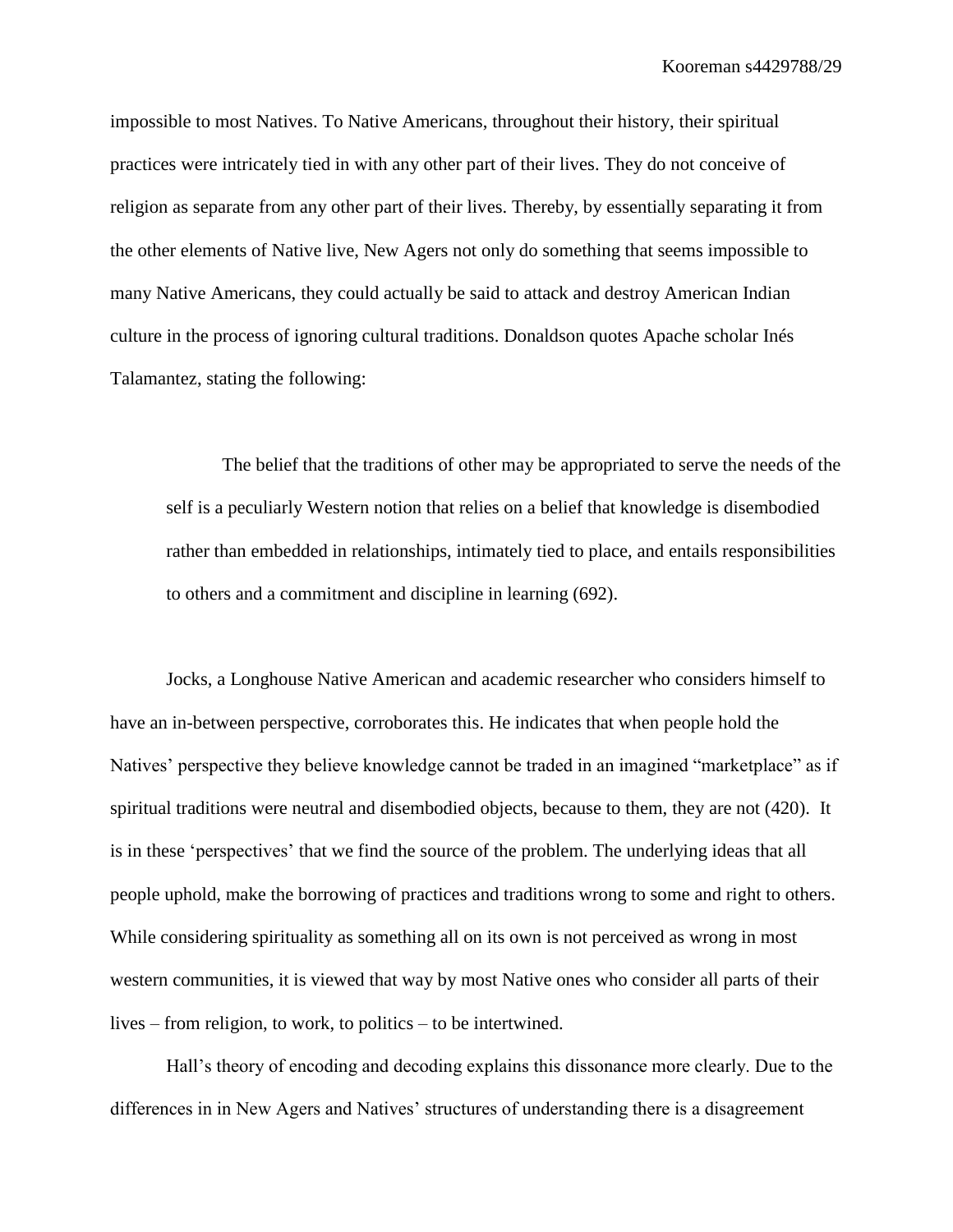surrounding what is right and wrong in the practice of spirituality. Hall indicates that "What are called 'distortions' or 'misunderstandings' arise precisely from the *lack of equivalence* between the two sides in the communicative exchange" (Hall 166). The Native Americans have a culture specific code which states that religion is intricately embedded in the other parts of life. This is a code that is considered natural as the idea is so embedded in many tribes' cultures. As hall indicates: "Certain codes may, of course, be so widely distributed in a specific language community or culture, and be learned at so early an age, that they appear not to be constructed – the effect of an articulation between sign and referent – but to be 'naturally' given" (Hall 167). This code, however, is not present in New Agers. So, the dissonance in codes and frame of reference cause there to be a disagreement regarding what is right and wrong in the practice and use of spirituality.

## *Continuing exploitation of American Indians*

A second major point of contention is the way in which New Age use of Native spirituality is seen as another way of (mainly) white Americans exploiting Native Americans, and in the process taking away the Natives' freedom of speech. "Indian activists complain that most of those marketing Native spirituality have little or no claim to Indian-ness, and are thus engaged in cultural theft" (Jenkins 199). Individuals such as Lynn Andrews, Sun Bear and Mary Summer Rain enjoyed great success both in the traditional sense and financially. This caused great anger with many Native Americans, many of whom still live below the poverty line. "The source of this anger, at least in part, is the astounding success of these and like enterprises, and the fact that this success often displaces, distorts, marginalizes and belittles Native people's own cultural production" (Jocks 417).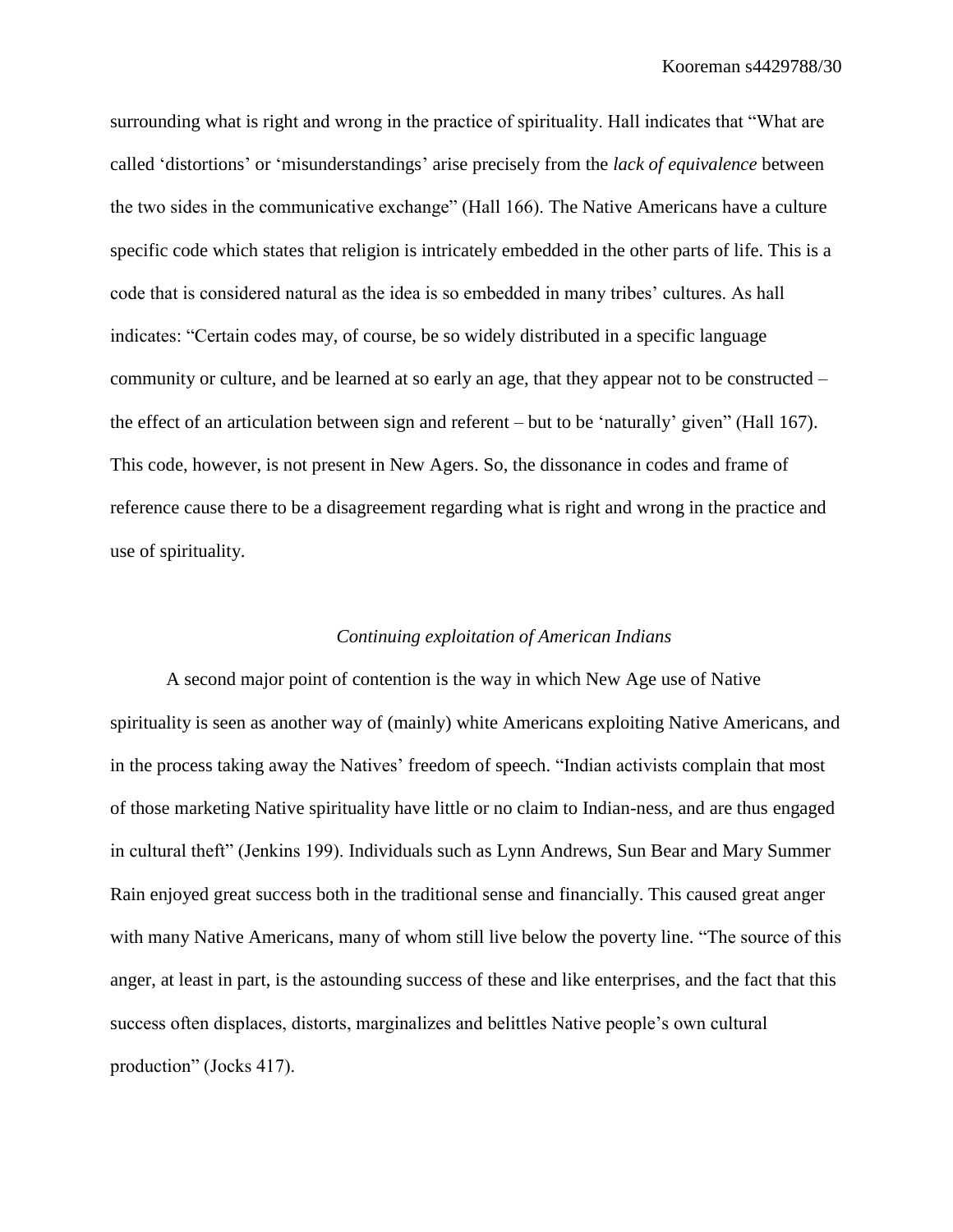Natives from different tribes all over the country have criticized the appropriation of their culture for decades. The following paragraph contains just a few examples. The Southwestern American Indian Movement (AIM) Leadership Conference, held in Window Rock in the Navajo Nation in 1984, considered New Age use and commercialization as follows (quoted by Aldred): "The attempted theft of Indian ceremonies is a direct attack and theft from Indian people themselves" (335). In a YouTube Video, Native vlogger Kainoa Blackeagle and his friend discuss the topic and state that "wannabees" teach stereotypes, not real culture. They also explain that Native culture is something that has been passed down for generations, despite the violence and struggles they had to go through. They explain their anger as a response to white people that copy Native culture and are "stealing it, tarnishing it, you know, destroying it, breaking it" (Blackeagle). Nancy Butterfield, a Chippewa Indian, wrote in the Seattle Times that "non-Indian imitation of Native American religious practices is disrespectful and offensive, and is just the newest expression of the attitude that anything belonging to or used by Native Americans is up for grabs" (Butterfield). All these examples expose the underlying idea that many Native Americans feel they are losing culture and being exploited, and that this is just another in a long history of ways in which white Americans exploit Native Americans.

Considering the history of suppression and attack on Native Americans by white Americans, New Agers adopting their spiritual practices can be viewed as just another mode of exploitation and cultural loss. It started with whites who tried to actively eradicate Native American spirituality: "the federal government actively discouraged and even outlawed the exercise of traditional Native religions" ("Religious Freedom"). By the 1980s non-Natives were actively seeking to copy and take part in American Indian spiritual practices. In the process, New Agers take what they like and ignore American Indians as three-dimensional people with their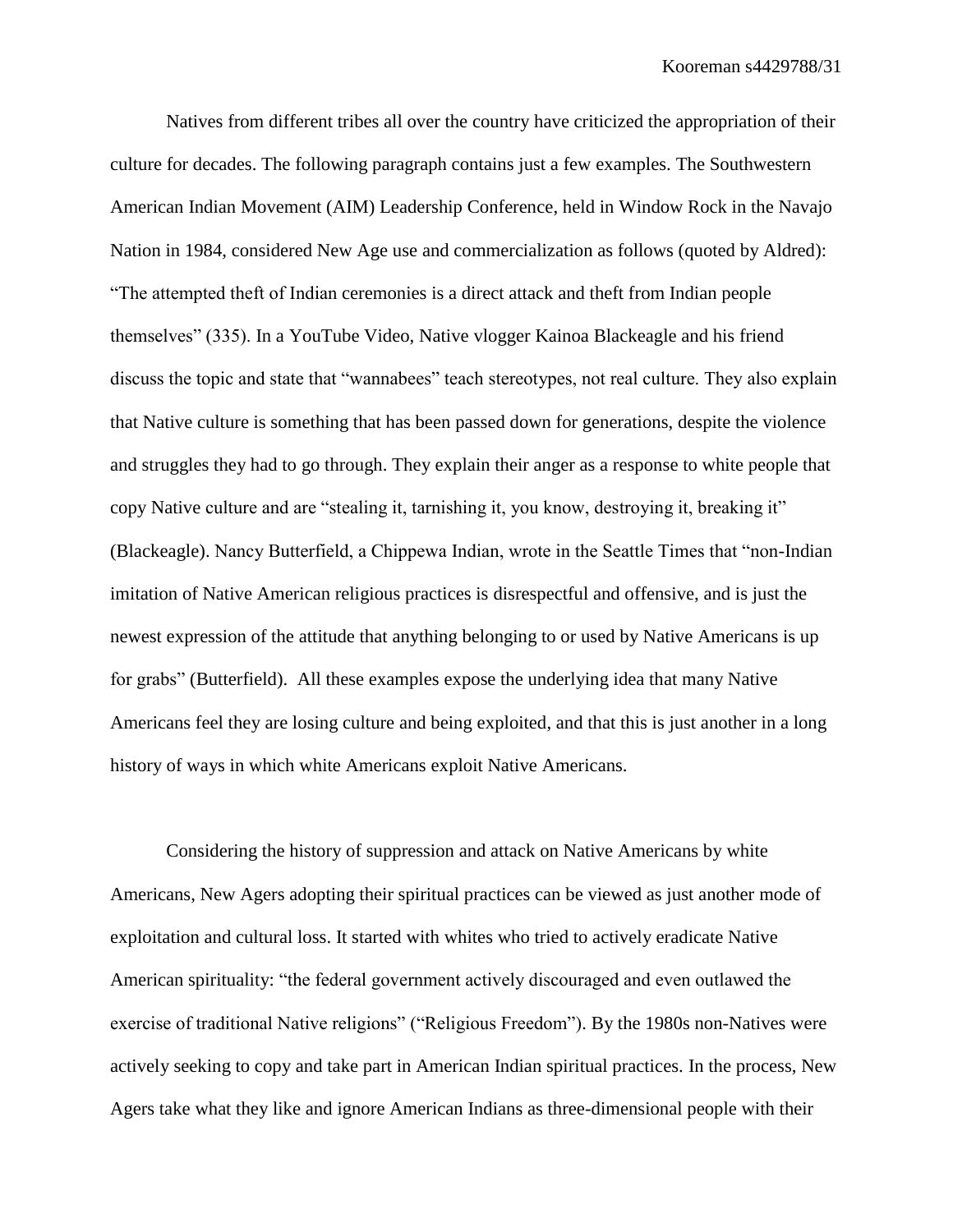own ongoing political and social struggles. York explains that "from the position as an 'endangered species' on the verge of extinction, the loss of cultural artefacts, private practices, use of traditional sites or their own sweat lodges has been viewed as the final loss of American Indian identity" (368).

Deloria argues that countercultural spiritualism, such as practiced by New Agers, rarely engaged real Indians as that was not only unnecessary but also inconvenient (169). New Agers tended to rely on books or, often white, teachers to tell them what it means to practice Native American spirituality. Within the New Age movement, as indicated by Deloria, "authenticity had few material or social forms," more emphasis and trust were put in a person's individual interpretation (176). The distorted images many New Agers were confronted with were then only stereotypical, reduced versions of the very real people still occupying parts of the United States. In addition to that, "plastic shamans and their simulations undermine indigenous peoples' struggles for survival" (Aldred 343). Miskimmin explains that the pervasive images New Agers see and produce, removed from Natives' day to day lives, mask their struggles for empowerment and acknowledgement (208). By accepting the stereotypical images, many New Agers participate in the neglect of actual Native American struggles in exchange for personal growth.

One aspect that exacerbated the problem was the fact that one of the most frequently used defenses by New Agers was rooted in First Amendment rights. "New Agers consistently argued that their right to religious freedom gave them the 'right' to Native American religion" (Aldred 336). This is problematic as the First Amendment had never before been granted to Native Americans and the American Indian Religious Freedom Act that was passed in 1978 seemed to have very low priority at a time when Native Americans were supposedly better protected.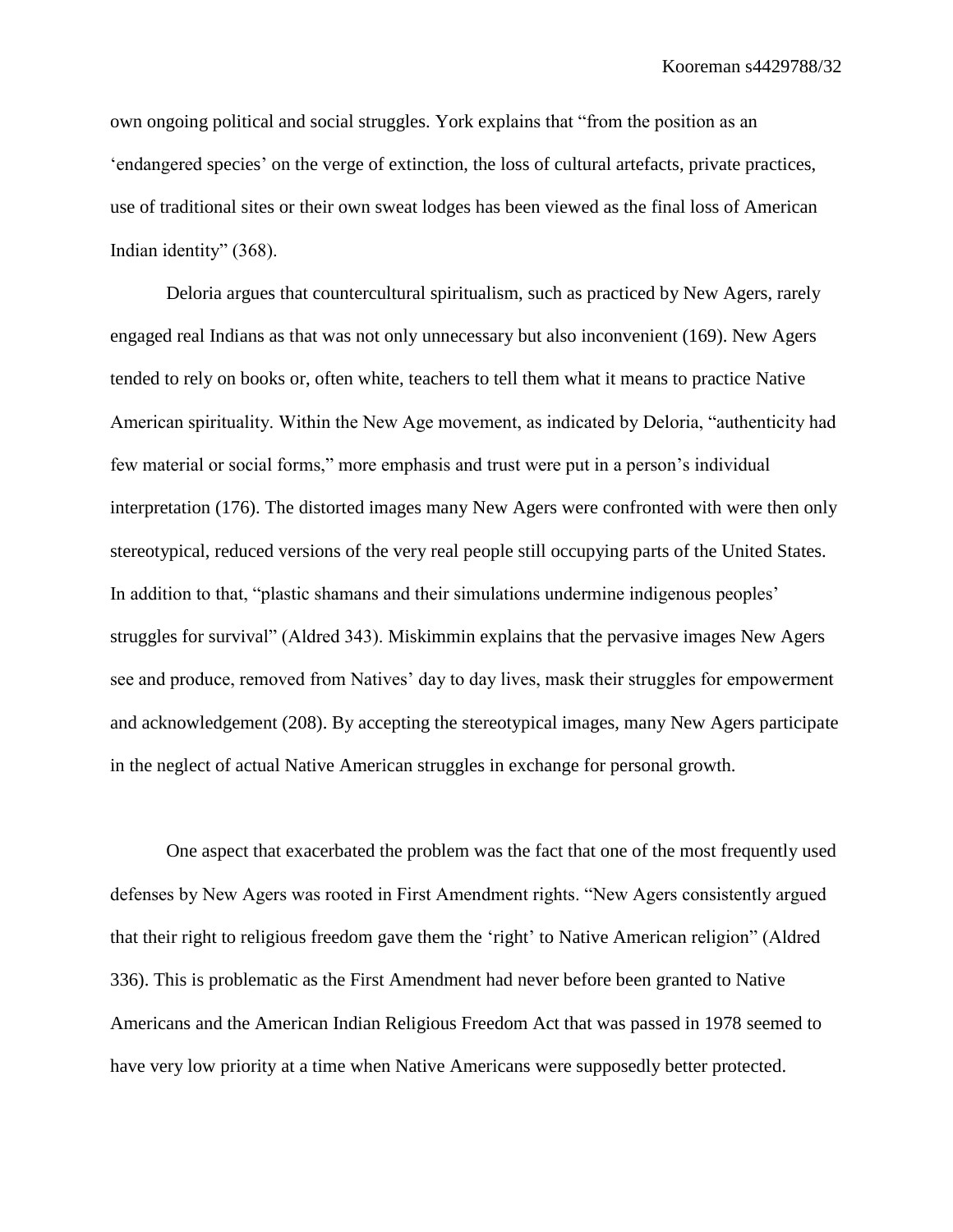In a series of legal decisions, the Supreme Court gutted the already-weak American Indian religious Freedom Act, curtailing the exercise of Indian religious freedom in favor of federal environmental law, tourism and hydropower production, Forest Service-supported logging operations, and state regulation of controlled substances (Deloria 171).

This directly relates to the, aforementioned, ongoing struggle for empowerment. Essentially, New Agers were, fruitlessly, trying to justify an action by calling on a law that does not hold a whole lot of meaning with those they are trying to convince.

Another part of the problem may lie in the notion that "Native people today are not 'real' or 'authentic' and that this makes the appropriation of aspects of their cultural heritage a nonissue" (Miskimmin 208). New Agers that believed this were essentially undermining themselves and completely ignoring the very real communities of Native Americans living in close proximity to them. Through ignoring Natives and taking what was not originally theirs, Donaldson and others previously mentioned, believe that "non-Natives participate in an ideological structure of white supremacy" (680).

All in all, there are many arguments for considering New Age Native Spirituality cultural theft and exploitation. All of them seem rooted, however, in the idea that culture and religion belong to the ethnic group it originated from. It can be taught when you are a part of said group from birth but not when you are an outsider, and especially not if you are part of the ethnic group that has dominated the other for centuries. But is this correct? The question remains whether New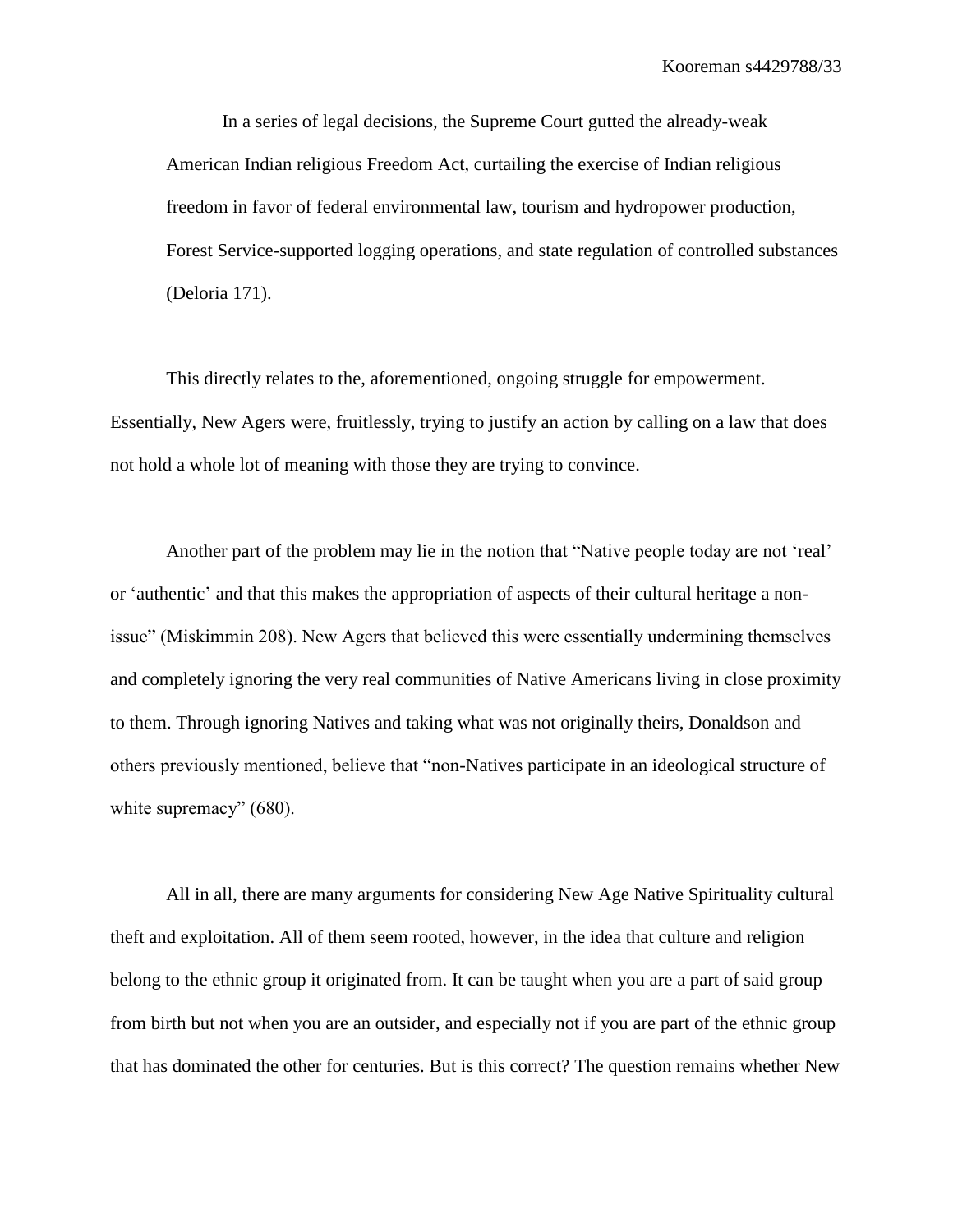Age interest in Native American spiritual traditions is solely "misappropriation of [American Indian] traditions as alternative sources of knowledge and spirituality" (Donaldson 677).

## *Devaluation through consumerism*

Another issue regards the consumerist aspect of the New Age movement and the idea that the commercial side of the movement diminishes its content. This argument appears in almost anything that touches on the subject. The New Age is viewed as a simply consumerist phenomenon that diminishes the original by only taking parts, changing them and selling them for a profit.

New Age adherents are commonly charged with stealing indigenous cultural products and supplanting the realities of indigenous life with a 'white fantasy'. In particular the appropriative eclecticism of contemporary spiritual seeking has been linked to the alienating transformation of virtually all traditions, beliefs and practices info commodities, into marketable pastiches of the primitive (Muir 236).

In the climate of the 1980s, people were confronted with a new awareness about religious options. As previously indicated, this occurred trough globalization, capitalism, immigration and the decline of western established religions (York 361). As American New Agers were particularly interested in Native American religion it is no surprise that, as indicated by Aldred, "Native American spirituality is one of the most popular and profitable sectors of [this] New Age commercialism" (331).

The issue that many critics (Aldred, 2000; Donaldson, 1999) touch on is that commercialization of spiritual practices strips them of meaning and diminishes the culture they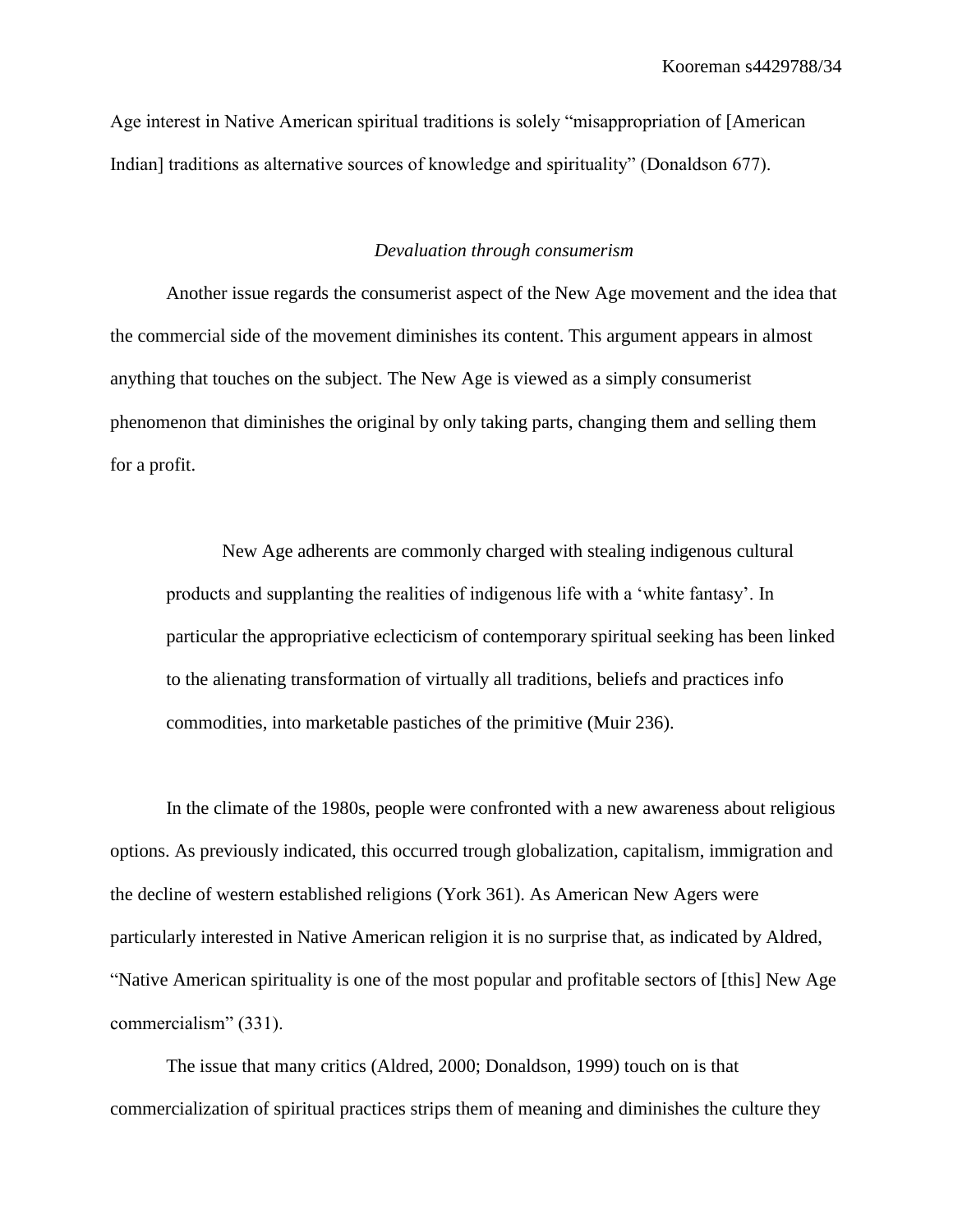come from. Aldred states that "[New Agers] produce new interpretations by fusing bastardized versions of these traditions with self-help pop psychology, as well as exotic blends appropriated from other cultural traditions" (343). This mixing of different cultures and philosophies can be viewed as a form of pastiche; a quintessentially postmodern phenomenon. Donaldson believes that this pastiche of Native American religious and spiritual practices with others leads to a lack of value and content; "[a] flatness or depthlessness that constitutes perhaps the most important formal quality of pastiche" (Donaldson 682). It is believed that as they are all put together, these spiritual objects and practices are stripped from any "historical specificity or contextual depth" (Donaldson 682) and are therefore devoid of meaning.

Ethnicity and other-ness became a source of profit for capitalists. Very little attention was given to legitimacy, and New Agers' focus on internal growth combined with the idealization of Indian spirituality has, according to Aldred, "erased the complex history of Indians" (344). She means that as the history previously attached to the products was erased, what was left was solely an empty object made for consumption. Aldred believes that commercialization of spirituality equals a trivialization of it (345). The spiritual traditions that products are based on now become as valuable – or devoid of value – as all the other products on the market.

Aldred indicates that "many New Agers interested in Native American spirituality participated only through commercially run seminars or the purchase of texts and products" (331). Aside from the previously problematic issues, this by itself is a violation of Native ideals. Many American Indians, with different tribal affiliations, uphold the idea that money entering a spiritual practice or ceremony makes it useless ("Differences between Indian Beliefs and New Age [Archive]"). There is an inherent belief in Native communities that money should in no way be involved in their religious practices and, consequentially, that anyone asking for money for a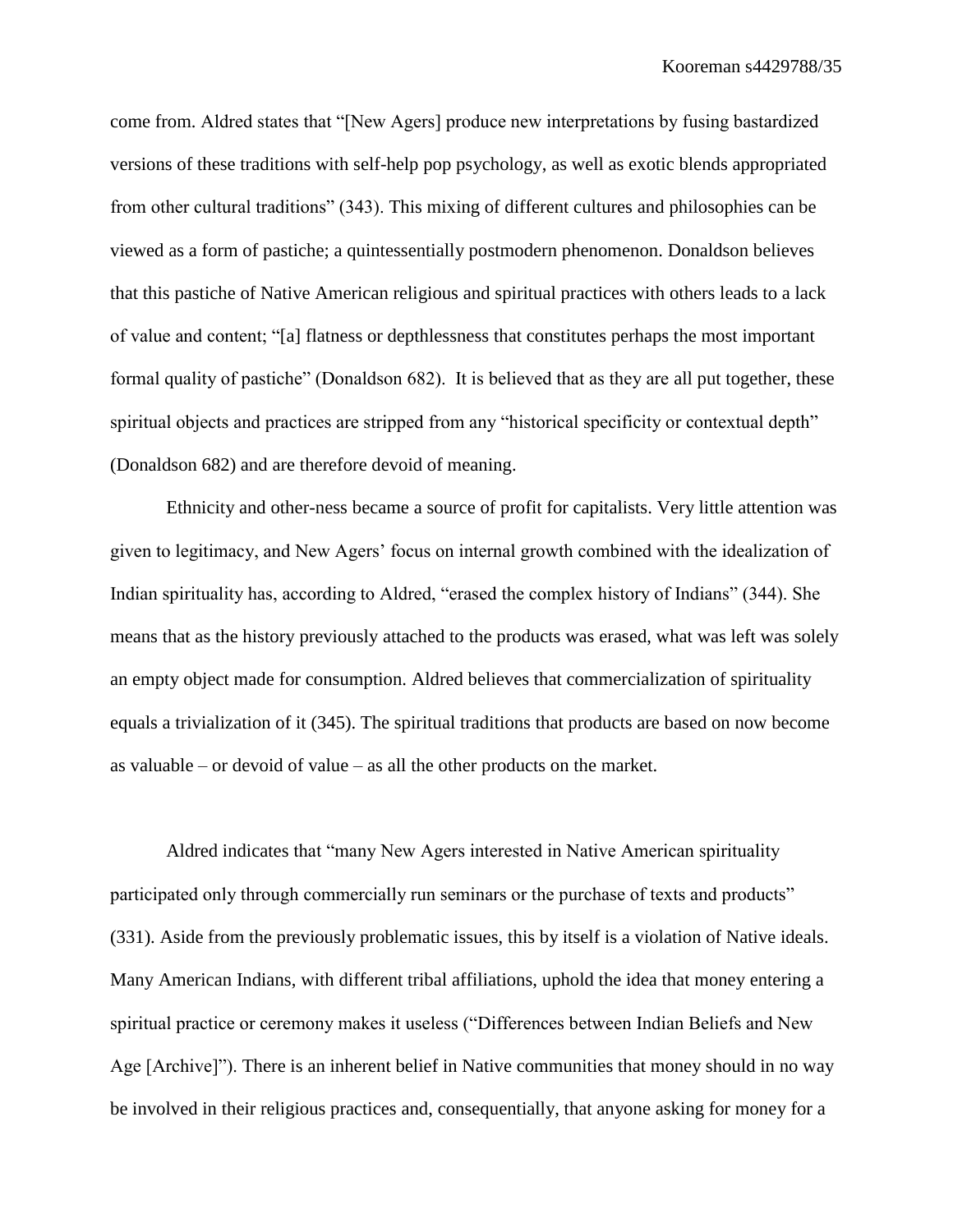"Native workshop sun dance or sweat lodge" is obviously a fake. Rose indicates that even when Native Americans do this, it is considered wrong; "Swift Hawk said, 'It is up to our people to pray with all people, but when we start charging, that is not the Lakota way'" (Rose). Simply the action of Native spiritual knowledge being sold, in a sense diminishes Native culture as the ideals regarding money and spirituality that are inherent in the very culture they come from are put aside to sell a product.

There are some (York, 2001; Muir, 2007; Sadovina, 2017) who believe the consumerist aspects of the New Age movement are not necessarily harmful. Muir indicates that "by starting from the position that commodification is essentially alienating, critics overstate the passivity of consumers, elide the values (other than exchange) that consumer commodities can embody and activate, and obscure the complexities of 'real world' cultural transactions" (237). Sadovina also supports the idea that valuable, meaningful lives can be lived within the postmodern consumerist culture and quotes Gauthier and Martikainen to indicate why:

The connection between the New Age and the market is undeniable but some scholars have objected to such a one-sided view. Francois Gauthier and Tuomas Martikainen (2013), for example, define consumerism as a condition of modern life, 'a culturally dominant ethos' within which people 'lead meaningful lives just as they have in other societies'. According to them, scholars should not brand religious movements as consumerist and compromised but ask what kinds of religiosity consumer societies enable (88).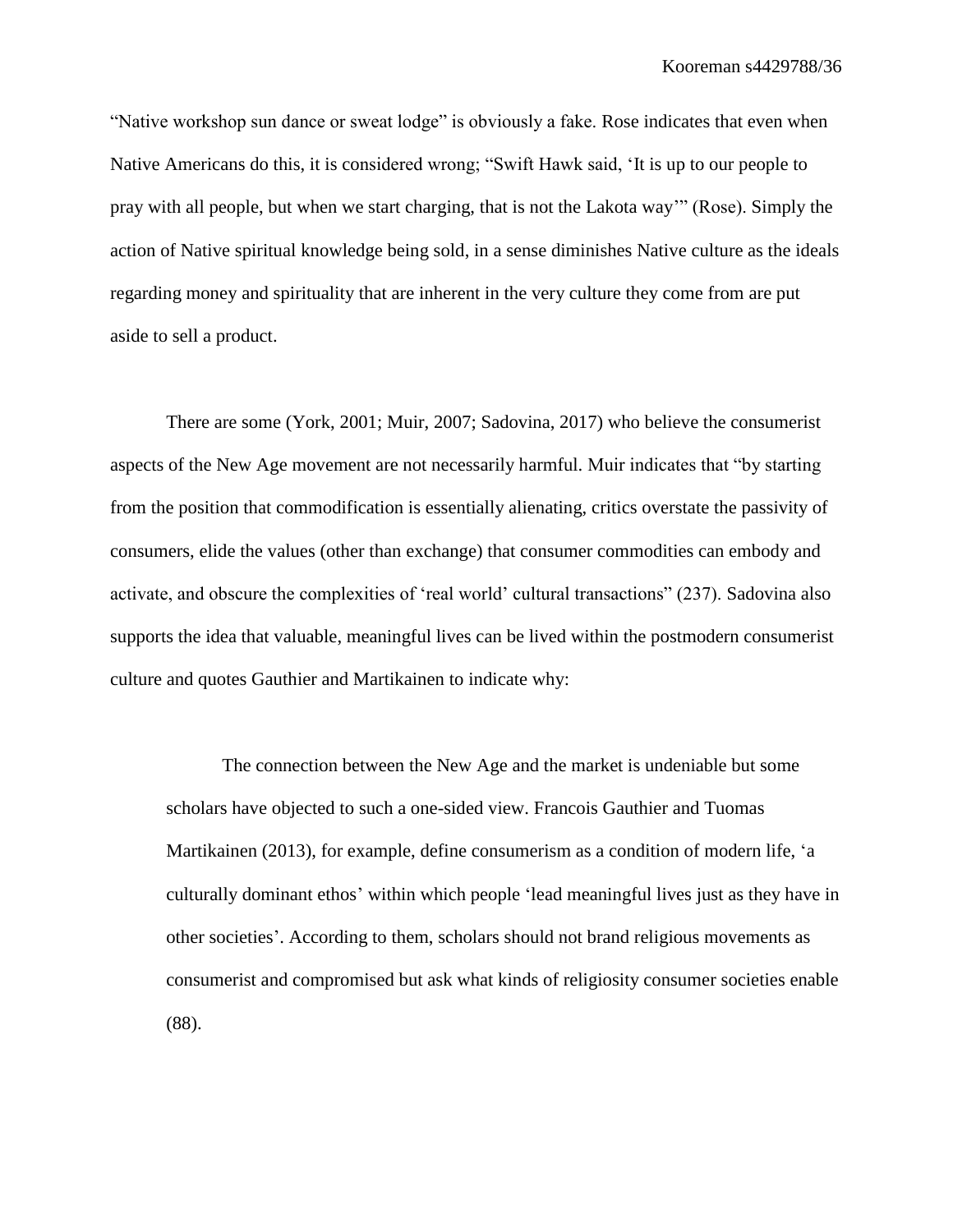During the 1980s the consumerization of society greatly influenced the New Age movement, but as consumerism was an essential part of the time, and still is, the commercialization of religion may just be the new way in which spirituality is moving with the times. A development which could be right as it is the natural way in which religions develop. The consumerist aspect does not necessarily diminish that which is sold. Muir indicates that the transformation of a good into a consumable object may disrupt but does not necessarily replace previous values (238). "For Heelas, the market-like quality of the New Age does not interfere with its ability to be individually meaningful and to effect social change" (Sadovina 88). This means that consumerism does not diminish spiritual practices, but rather, it is a new way in which spirituality is presented to the public with no necessarily inevitable, diminishing side-effects.

A somewhat commercialized spirituality may be the only one that is enabled, and best fits, the postmodern society that New Agers in the 1980s were a part of. "Late modern societies are characterized by unprecedented levels of affluence and by lifestyles, cultures, and identities formed around consumerism" (Woodhead). Woodhead's statement may indicate a development in human life from certain practices being separated from the market to all aspects of life being led within the market system. This is not to say that everything becomes meaningless but rather, as Sadovina indicates, that people can still derive meaning and value from consumption of spiritual objects (88).

The previous text exposes a great issue: "as products of the very consumer culture they seek to escape, these New Agers pursue spiritual meaning and cultural identification through acts of purchase" (Aldred 329). Aldred states that New Agers try to escape consumer culture and do so by simply consuming other products. This is an issue that may be debated, however, as New Agers did not necessarily want to escape consumer culture, nor did they immerse themselves in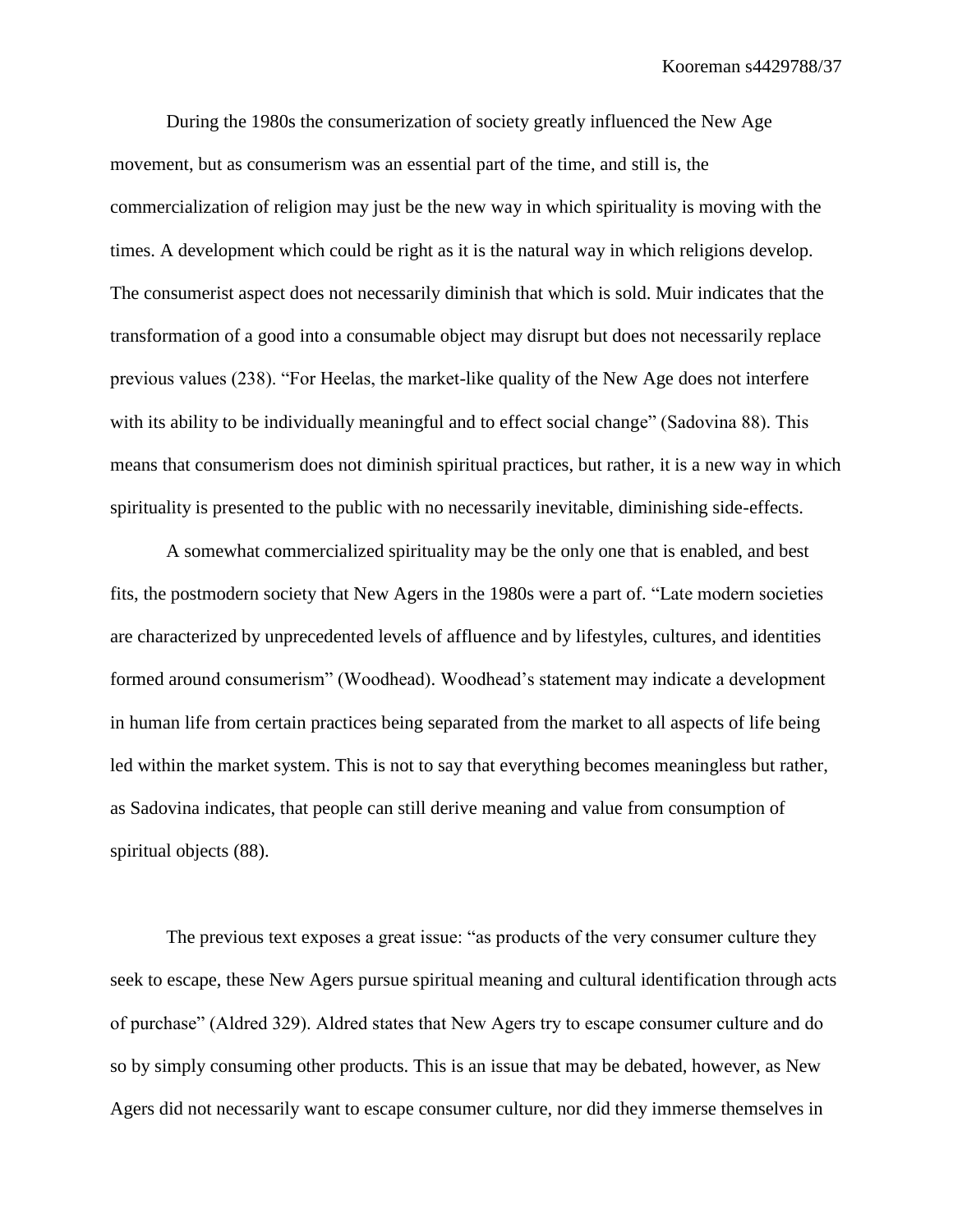spirituality solely through acts of purchase (this will be elaborated on in the next chapter). As previously indicated, it was the status-quo they were done with. The western religions that were established in their social circles did not provide them with spiritual fulfilment, and that is why they turned to Eastern and, yes, Native spirituality. In the end, New Agers have created hybridized versions of spirituality in which consumerism plays an active role.

Essentially, New Agers rejected traditional power structures and tried to go against their society's traditions. Paradoxically, Natives will feel that they are simply continuing a historical pattern that started with colonialism. But while they went against this they still tried to ground their new ideals in ancient philosophies. This was a way in which they tried to establish some kind of legitimacy. "What makes the Indian packaging of New Age ideas so attractive is the appeal to authority and antiquity" (Jenkins 198). While it would be nearly impossible to stop New Agers from adopting new and re-created spiritual practices into their daily lives, it could be considered that their use of the Native American label is not justified, and harmful. Even when it is the way in which New Agers try to establish some kind of authenticity.

## **Positive perceptions of New Age interest in Native American spirituality**

To provide a complete picture of the debate at hand, this chapter will deal with the positive perceptions of New Age interest in Native American spirituality and their significance. Together, the previous and current chapters provide a map, if you will, that displays the landscape of the debate regarding New Age use of Native spirituality.

## *Good intentions*

One of the most common defenses New Agers use for their use of Native American spirituality lies in their good intentions and deep found respect for Native culture. They believe,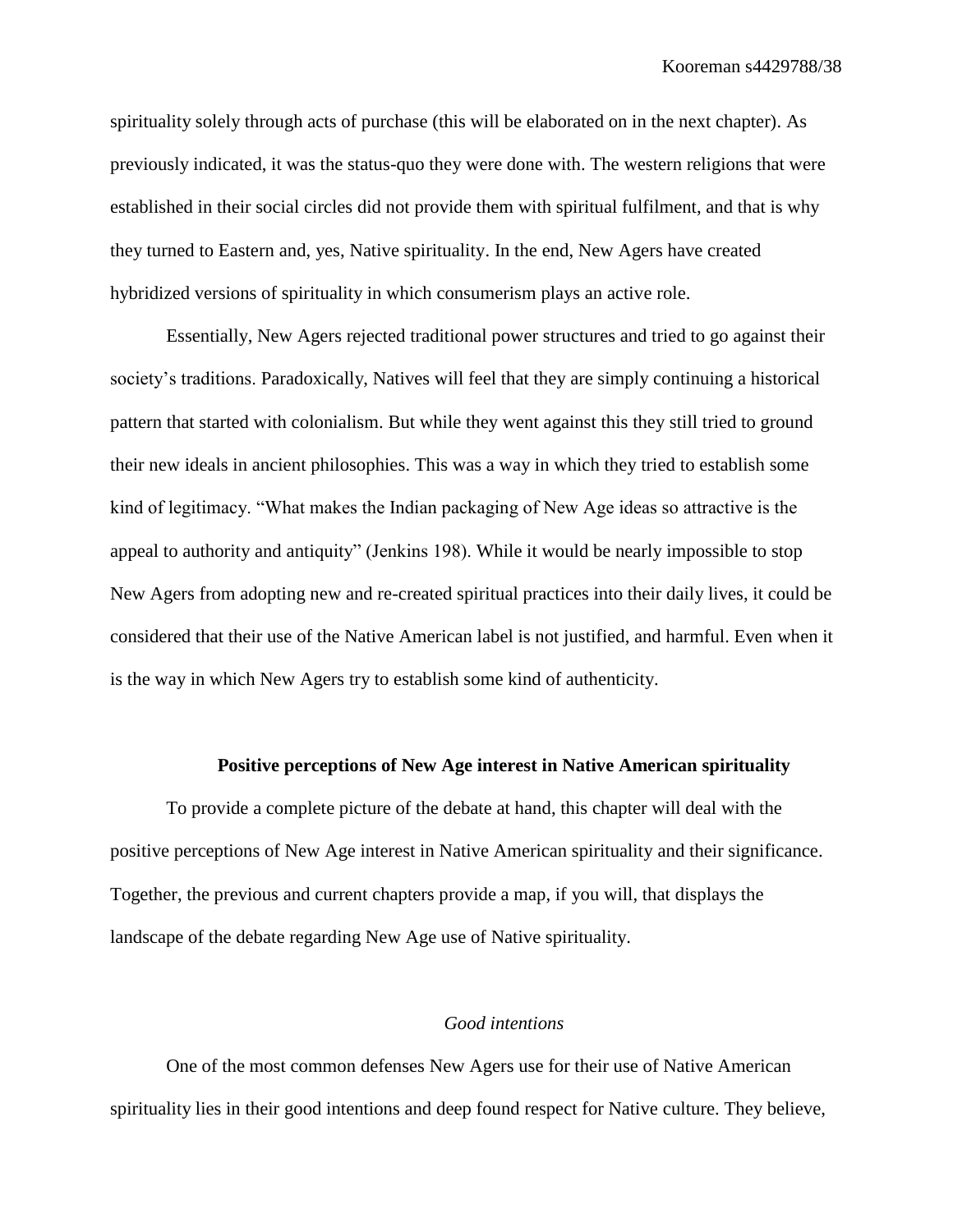as Deloria indicates, that when they obtain information about other spiritual practices, "they [usually] do so with a sense of compassion and concern" (172). This in turn provides a rationale that makes cultural borrowing okay, as it is founded on respect and interest.

The modern world, that was already existent in the 1980s, is a world in which anything is accessible at any time and open to individual use. More specifically: "in today's world, […] through globalization, capitalism, and large-scale immigration, along with the decline of traditional religious institutions, the Western individual is confronted with an awareness of religious options on an unprecedented scale." (York 361). This plethora of information provides people with the opportunity to pick and choose that which they like to read about and/or practice. Jenkins writes that New Agers reject hierarchy and traditional authority and instead base themselves on principles of individuality and self-reliance. York states that "whether one agrees with the self-authority and self-accountability of New Age or not, it is the stance on this issue around which New Age finds much of its identity. Spirituality is here considered to be something that the individual decides for him/herself. There is a growing and concerted refusal to be told what to believe and what one must do and not do" (367). This includes by the original bearers of the culture they are inspired by.

Despite this shift, however, he indicates that there remains a belief that religion, and spirituality, must have some sort of authority. This authority can be found in traditions, charismatic power or alternative scriptural sources (Jenkins 198). The popularity of Native American spirituality within the New Age movement stems in part from its historic significance. While New Agers are known for going against the grain and breaking with tradition, they did look for some ancient roots to base their beliefs in. Native Americans provide New Agers with a claim to tradition, seeing as they practiced their spirituality long before "White Americans" even set foot on the continent.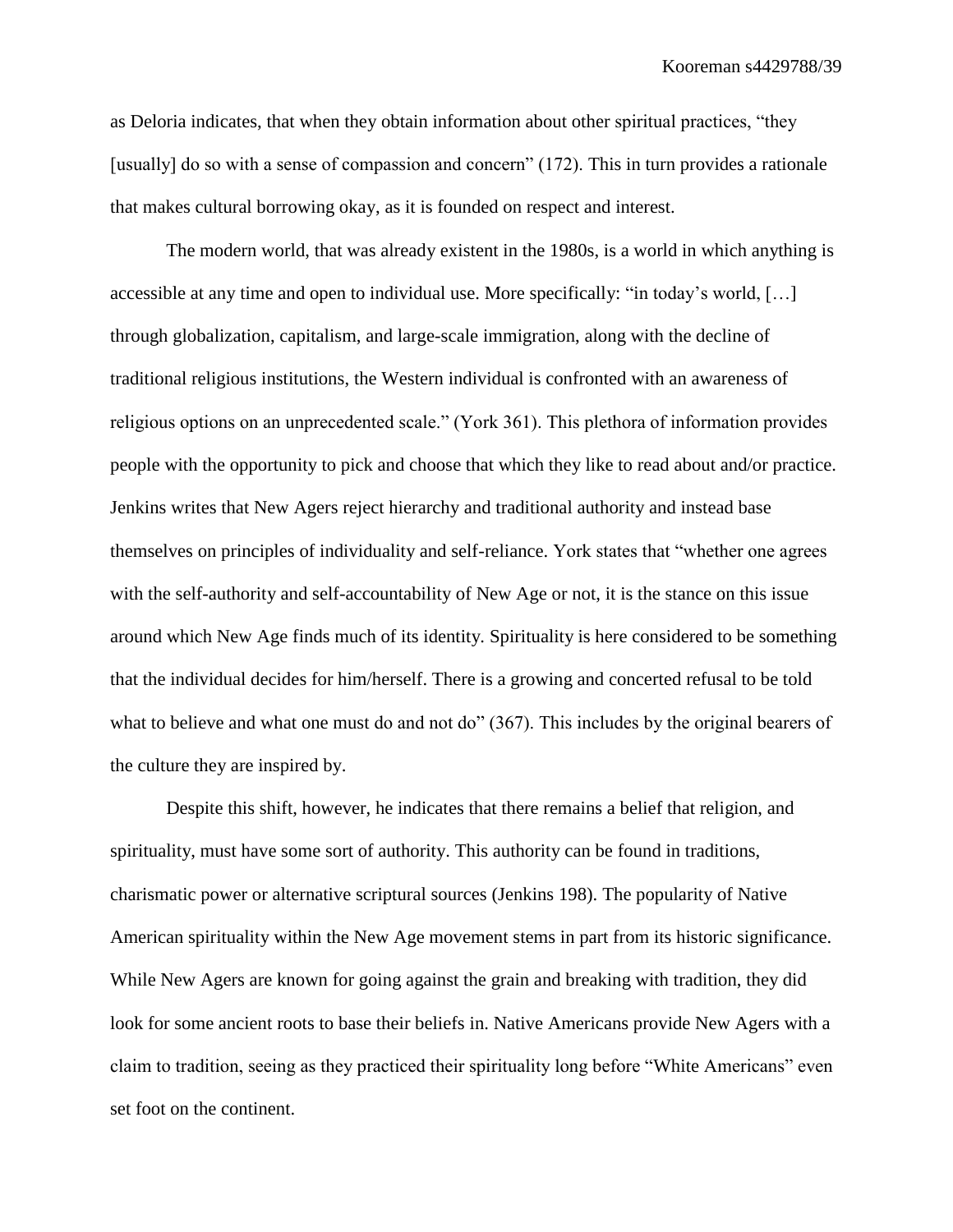Sadovina explains this phenomenon as follows:

In a world rapidly moving towards new products and forms of life, the appeal to 'tradition' becomes a radical act of 'thinking for oneself', which fits in well with the countercultural self-understanding of New Age movements. The relationship of New Age to tradition is complex. While vague truth claims emphasize personal cognitive and emotive benefits over historical accuracy, the need for legitimation often leads to references to ancient roots (89).

So, while the New Age movement was a relatively new phenomenon in the 1980s, there was still a desire to turn back to ancient philosophies and wisdom. This in turn shows a kind of respect to the bearers of the original culture as it shows a kind of acknowledgement of legitimacy. New Agers eagerness to learn indicates a certain care about Native culture, a respect for the knowledge it holds and a desire to preserve its wisdom. Jenkins supports this idea by stating that "much of the non-Native interest has been sincere, respectful, and motivated by a real desire to learn from the spiritual powerhouse of Native religions, and, where possible to absorb some of those strengths"  $(255)$ .

Additionally, most New Agers do not try to imitate Natives, a practice that is widely seen as disrespectful and degrading. Doyle indicates that "most non-Natives are not portraying themselves as what they are not. The ones that do are not respected" (5). Most New Agers did not participate in this fake practice and consequentially had instilled into them a certain search for authenticity that made them weed out fakes and instead turn to traditional, authentic information. Sadovina explains that "New Age movements often privilege traditional authority in their commitment to seeking truth. The New Age cannot therefore be simply seen as a free-market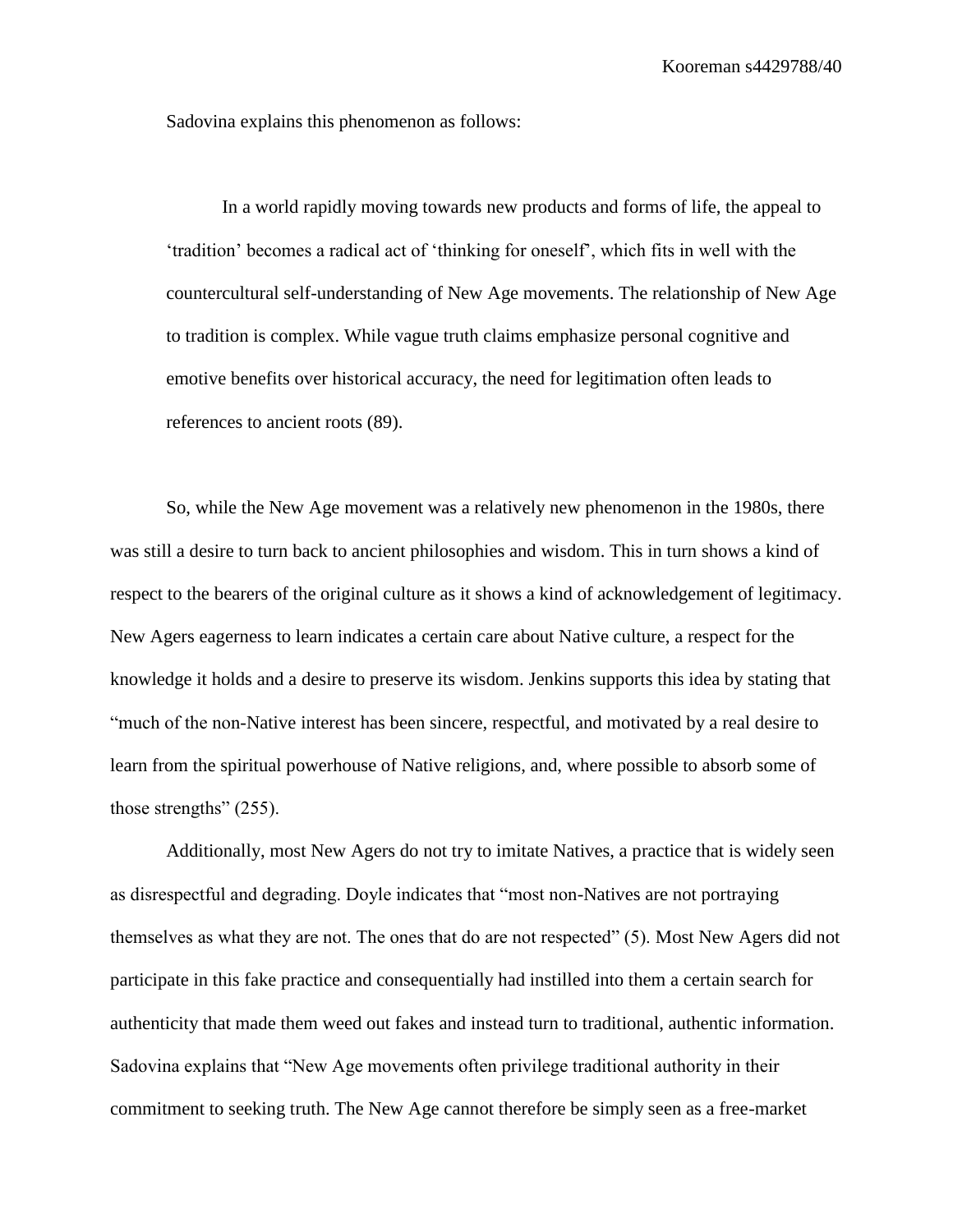utopia (or dystopia). It is also a space of active social construction of truth narratives which can complete with or complement each other" (83). This phenomenon, Doyle indicates, is respected by the Native American community, which often upholds the idea that if someone takes the time to learn about their ways, they can find a place in their community (5).

While New Agers are often painted as selfish people who care only about themselves, the respect which pushes them to discover Native spirituality shows a certain selflessness. Seeing as this interest quite often leads to involvement in socio-political issues. "In the political sphere, spirituality now inspires and shapes commitment to a number of 'progressive' causes and movements including feminist and ecological movements" (Woodhead). there is even more to be said for the positive approach New Agers employ. Muir, in an interview with a non-Native practitioner of Aboriginal spirituality in Australia, indicates that "[she] believed that her purchase, and her admiration of the Aboriginal designs the Oracle featured, was an indicator of her interest in Aboriginal culture and of her desire to help foster understanding between Aboriginal and non-Aboriginal peoples" (236). Muir indicates that many of his research participants expressed the same belief. The coming together of Native and non-Native people is, however, still obstructed by the discussion regarding ownership of religious cultural traditions.

Aldred believes that good intentions do not justify cultural appropriation. She indicates that some New Agers "defend their commercial exploitation by arguing that they are 'good people' who 'give to Native American charities and support their causes'" (337). This justification does show that some New Agers are in fact engaged with Native American social and political issues, a point that was raised in the previous chapter. However, this does not completely justify the appropriation of Native spirituality, altogether. "This defense seems to rely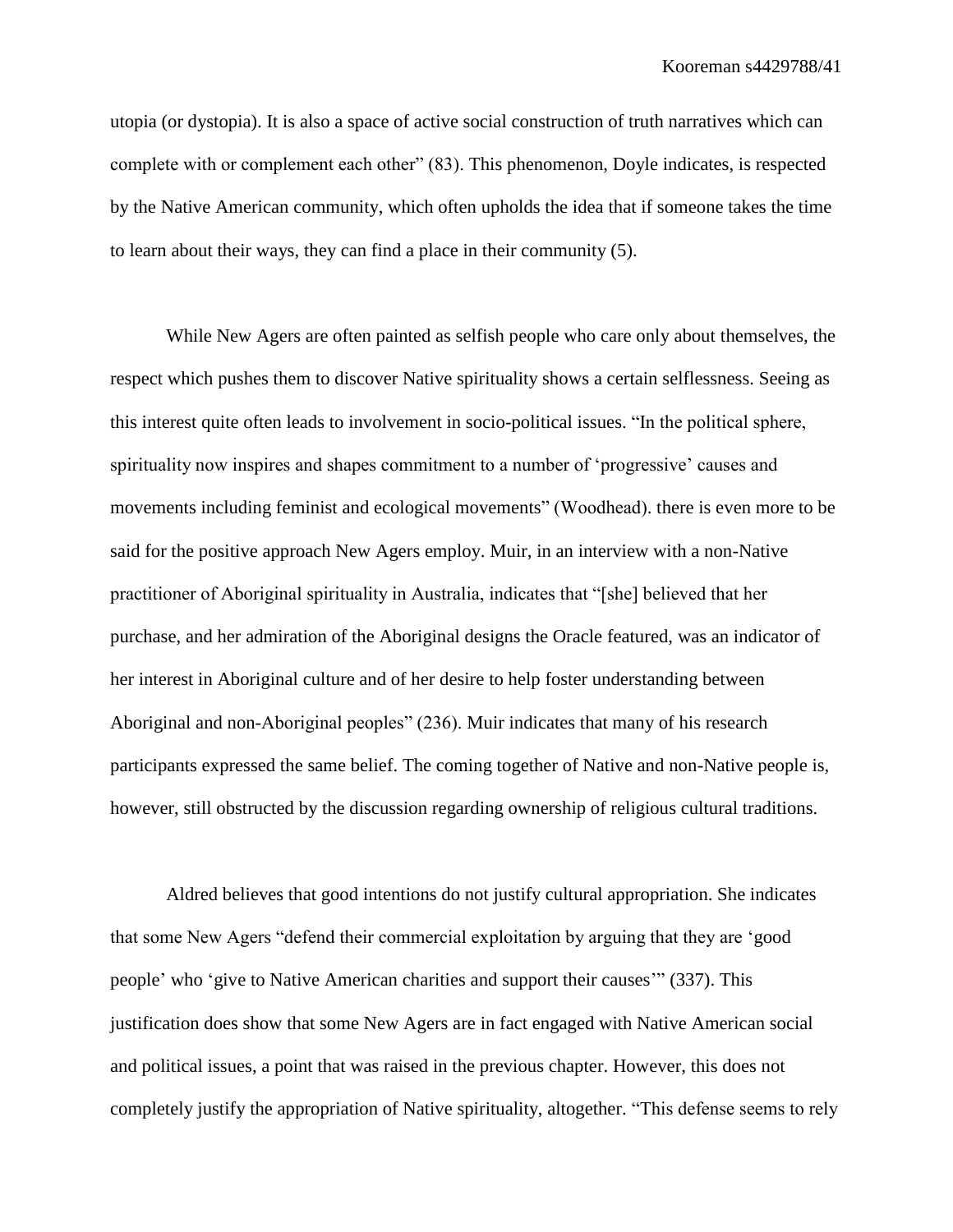on the old Puritanical standby that 'good intentions' and 'charitable acts' somehow absolve someone from the political implications of their actions for an oppressed group" (Aldred 337). So just because their initial interest could lead to New Agers engaging in political action for Native American issues, that does not mean the issues that are created by engaging in Native spirituality are immediately cleared.

So, it seems New Agers were genuinely interested in, and had respect for, Native American knowledge but they were not willing to play by their rules. This issue seems like an inevitability, however, as it sometimes seems like there is no way for non-Natives to practice anything relating to Native Spirituality. This is illustrated by the article on the *Huffington Post* by Wes Isley, who indicates that although he feels aligned with many Native ideals and philosophies, he feels there is no way whites are allowed to be involved. As if "Indian spirituality is for Indians only". He raises the question "whether culture, race or DNA forever determines our spiritual path" (Isley). This is something that still requires more research.

## *Natives sharing with New Agers*

New Agers do not solely get their information from non-Natives who pose as Native or relay information they have supposedly received from Native teachers. As York indicates: "Those who feel their ways and identities are being appropriated are quite often actively part of the dissemination process itself" (368). There were a number of well-known medicine men and gurus within the New Age movement that had actual Native heritage. The controversial Sun Bear, active during the 1970s, 1980s and 1990s, was originally Native American and conducted spiritual ceremonies with non-natives on Native land (Butterfield). It is interesting to note that while there were Native Americans that believed it was okay for them to partake in the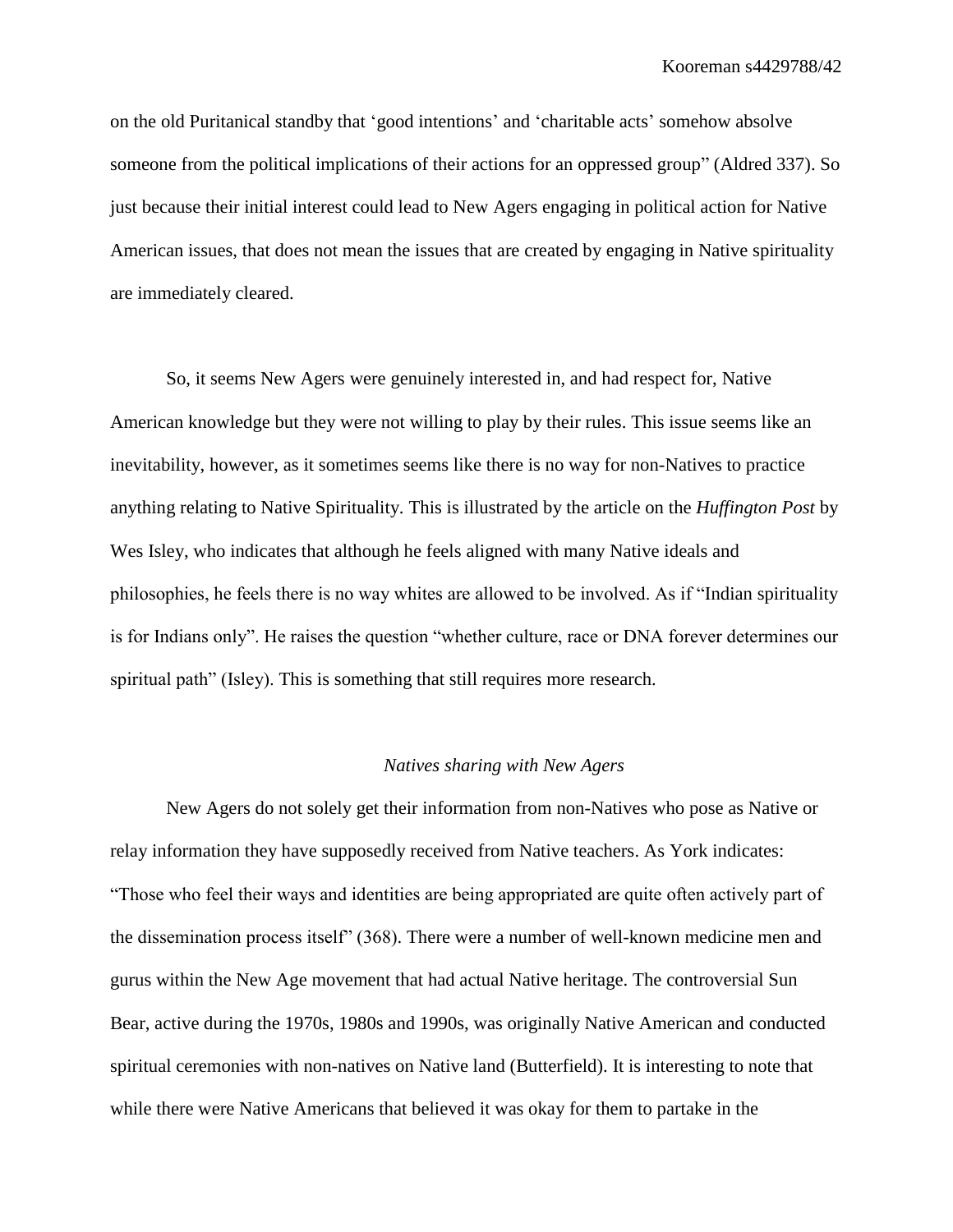commercial sphere of the New Age movement, these people of Native heritage are often highly criticized for it. Sun Bear remains one of the most controversial and criticized New Age "medicine men". Precisely this fact proves that "a number of the most sharply attacked 'plastic medicine men' are of Native blood, and some of them can recount deep connections to their Indian contexts earlier in their lives" (Jocks 421). Some, though not all, American Indians have chosen to participate in the market and have published books and/or run workshops that engaged New Agers. Muir indicates that "some Aboriginal writers, entrepreneurs and healers have directly engaged with New Age and alternative spiritualities and/or used alternative spiritual terminology to articulate Aboriginal spiritualities and identities" (245). In much the same way, Native Americans have shared their knowledge, whether for the profit or to add some "legitimate" Native American products and information to the market.

So, while there is a lot of criticism directed at Native Americans sharing their culture's spiritual knowledge, both from the academic community and the Native American one, there are also plenty people of Native heritage that choose to share their knowledge. Many New Agers, in fact, prefer this information in their search for authentic truth. This information is viewed as more authentic and New Agers feel it is more accessible and accepted when the information is presented by people of Native heritage. The fact that Natives share with non-Natives sends a message that there are Native Americans who do believe that non-Natives can in fact respectfully engage in Native American spirituality. Jocks, in his research, indicates that "no Native scholar I know has ever insisted that one must be Indian in order to understand or study Indian communities. To do so would be embrace notions of 'wisdom in the blood' that carry cultural and philosophical relativism to its untenable extreme" (424).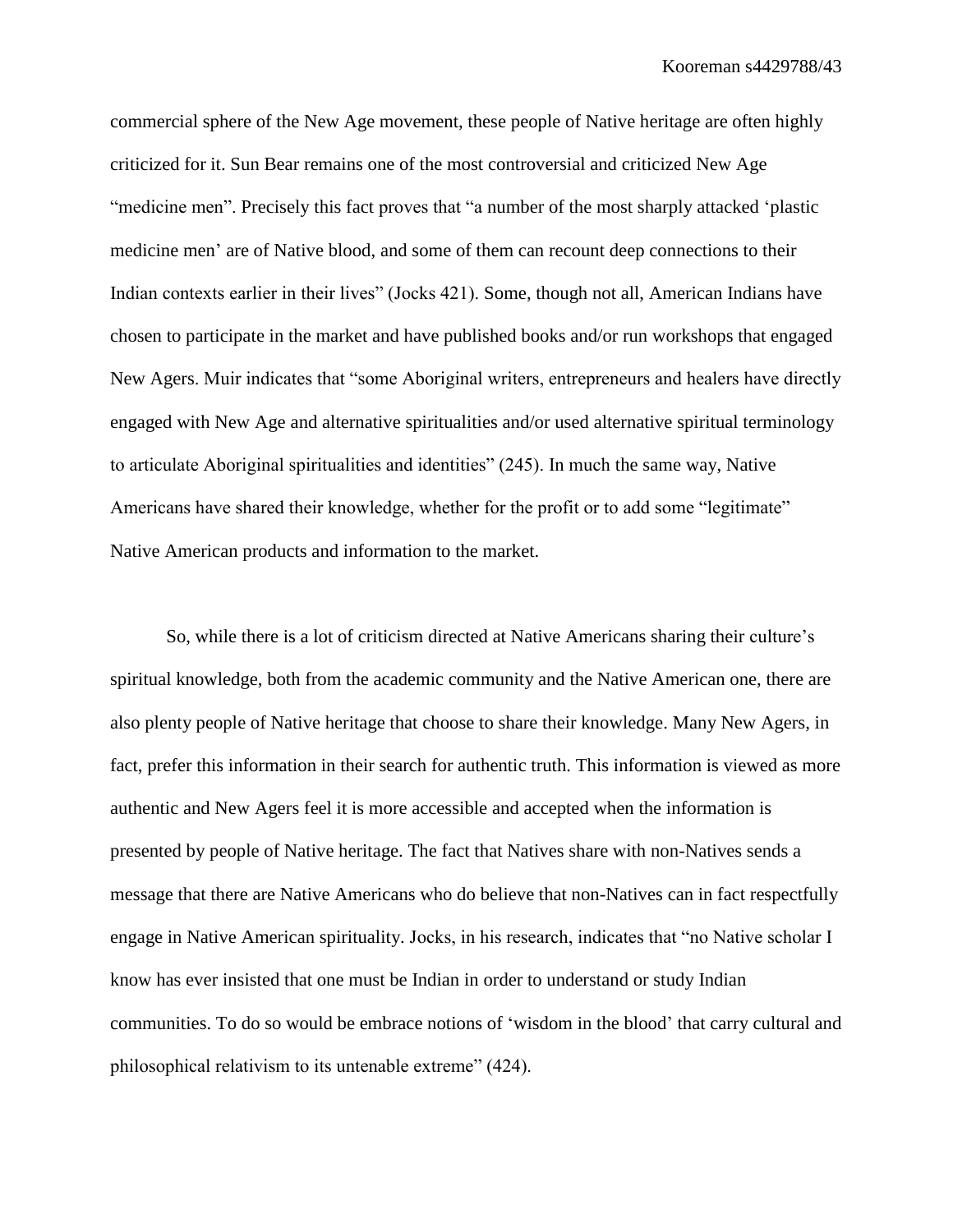The Native American community itself seems divided on the issue. Some believe Westerners can be initiated in their traditions while others believe they should leave their cultural "property" alone. While York says that Indians are part of the problem when they share knowledge this may also be interpreted as Natives willfully sharing their knowledge to people they feel deserve it and thereby spreading their ideals to a greater audience. In the process, they may also counter faulty information that is spread by "New Age frauds". York's statement that the original bearers are often complicit in their religio-cultural exportation (368) may have to be viewed in a more positive framework in which the sharing of the knowledge is not part of the problem but part of the solution in that it creates cultural bridges and brings everyone together. As Jamie Sams, Native American New Age product creator, indicates: "every Native American person who has the courage to share the beauty and simple goodness of what they have been taught by their elders is creating a bridge between cultures" (4).

## *Cultural mixing*

Lastly, but definitely not least, it can be said that all religious traditions throughout history have taken from others in a never-ending journey for development and improvement. The New Age movement would then be nothing more than the next step in the development of spirituality. Their combining and hybridization of existing cultures can then be viewed, not as detrimental, but as innovative and progressive. Many researchers have stated the fact that religions have always borrowed from and adapted from each other to create new and improved versions (York, 2001; Jenkins, 2004; Woodhead, 2016; Andrews, 2003; Sadovina, 2017) and posed that it is an inevitable part of the religious development process. It is what Andrews calls "the phenomena of common threads". Similar teachings can be found in most societies and traditions all over the world (6). York corroborates this, stating the following: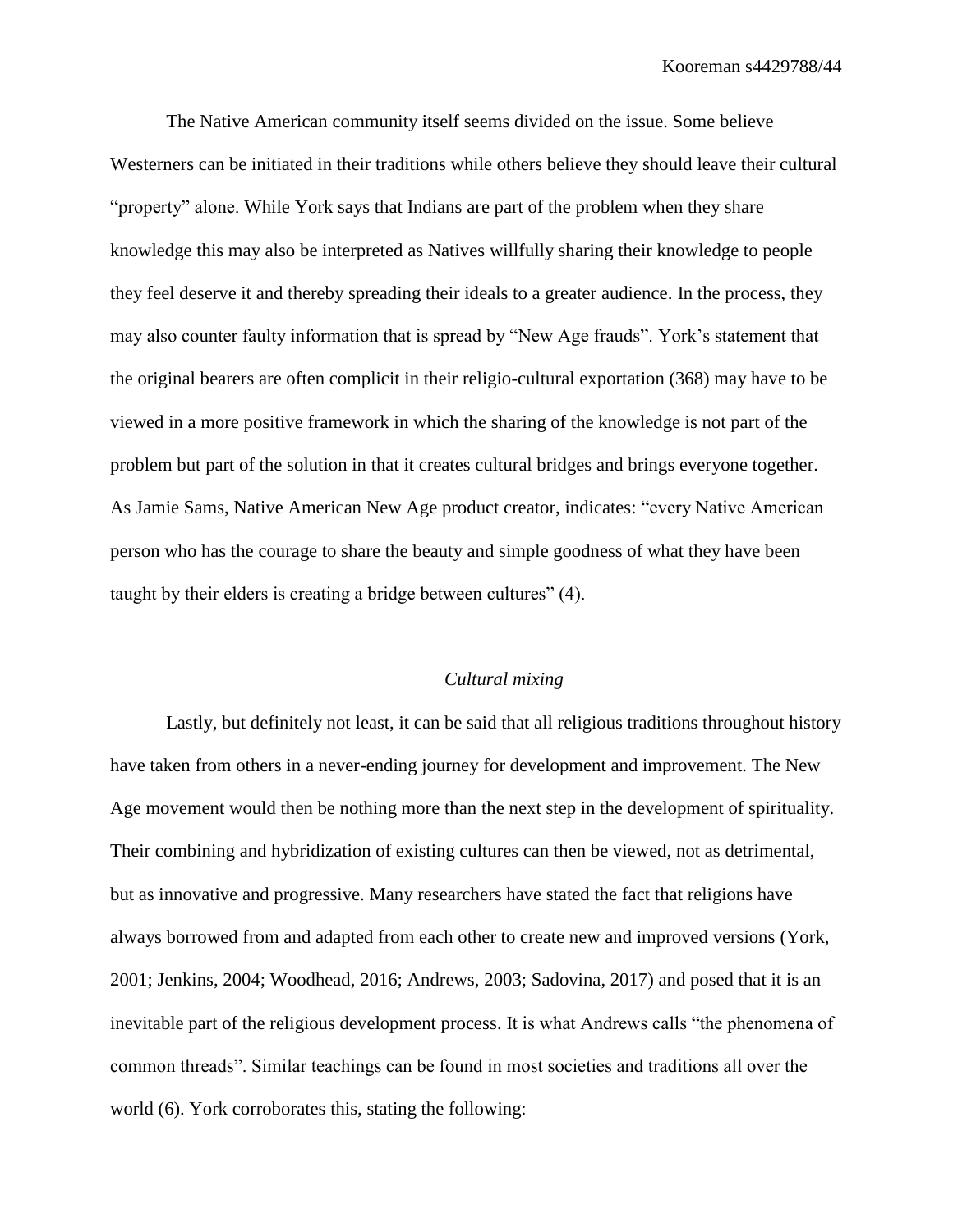In defense of New Age, it could be pointed out that all religions appropriate from each other. Roman paganism, through its interpretatio romana, incorporated Celto-Gaulic deities; Hinduism included Gautama Buddha as an avatar of Vishnu; Christianity acquired pagan sanctuaries and festival for its own; Islam seized the Kaaba and the site of the Jewish Temple in Jerusalem. Inter-religious exchange may, in fact, be seen as an inevitable norm (369).

The New Age movement of the 1980s can be viewed as just another in a long line of new spiritual developments that produces a new and, possibly, improved way of incorporating religion in modern daily life. Throughout history, religious movement have evolved and adapted. Cultures are bound to collide and exchange. During this process people are involved, and the more individualistic a culture becomes, the matter of religion becomes a personal choice as well. A rising number of people during the 1980s were no longer controlled by central figures that decided what forms of spirituality they could and could not practice. There was a whole market of possibilities that were possible for New Agers to explore. In this process "cultures inevitably bump up against each other and when they do, they exchange and share cultural material, each becoming a kind of hybrid" (Deloria 172). The New Age movement is then not a group of people that tries to, crudely and wrongfully, emulate Native Americans, but a rather a group that is in the process of creating a new kind of spirituality that is based on elements from existing esoteric practices and altered to be suited for the consumerist and individualistic mindset of the 1980s and onward. The neo-Native spirituality that many New Agers claim to follow really is not that at all. Through only copying parts from Native lifestyles and by adapting them, New Agers are creating something completely different from the original. As Jenkins indicates "much of the [New Age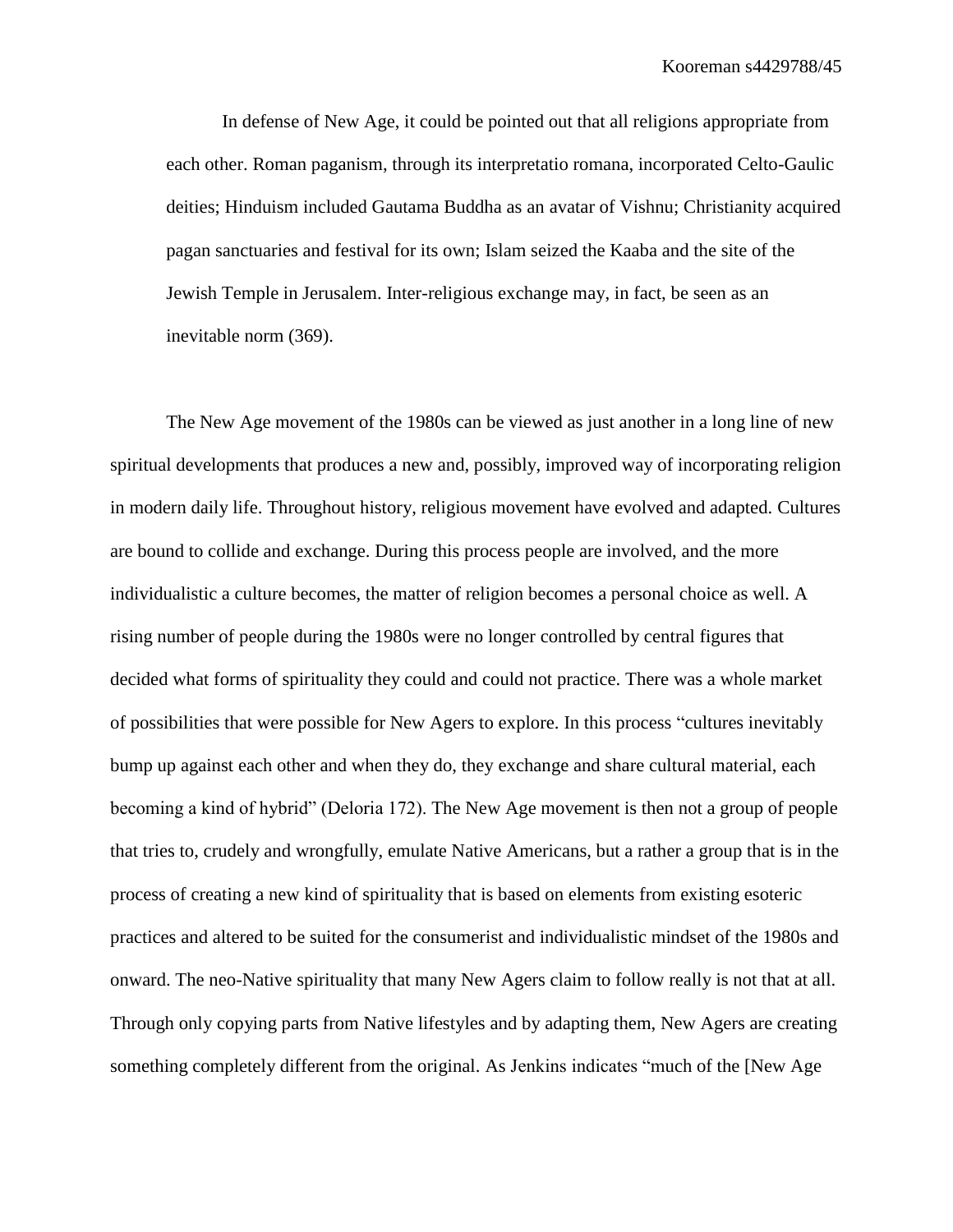Native American] synthesis is historically recent and, at least in its present guise, largely artificial" (218).

In this process, Isley indicates, "Native American spiritual traditions have an opportunity to evolve, too". The New Age movement, in a way, mirrors and embodies Native American philosophies, even if it seems like they are very selective about what they incorporate from Native American religious traditions (Jenkins 242). As Mello indicates, there are tribes that have been able to maintain and grow their traditions, Plains people for example, largely because of a cultural tenacity and ability to adapt their beliefs. Native Americans found a way of taking what they liked from European Christianity when they were introduced to these new beliefs. Granted, that was a completely different situation but, in a sense, they were just as individually picking and choosing as New Agers in the 1980s. Just like Native Americans throughout time have done, the New Agers enact agency in their way, when choosing which parts from Native American religion they liked. Mello illustrates this as follows:

Many Native Americans […] actively resisted the 'global truth' of Christianity when it did not make sense in comparison to their own cultural beliefs, thus enacting agency in choosing the parts they liked and rejecting the parts they did not, rather than wholeheartedly rejecting one for another. This would be typical of Native responses to religious change from the contact period to the present (Mello).

Nonetheless, all traditions have their own unique rituals, practices, objects and ceremonies. They can be very similar to other spiritual traditions either from cultural exchange or because they all crouch on similar ultimate truths and beliefs. "Some New Agers have based their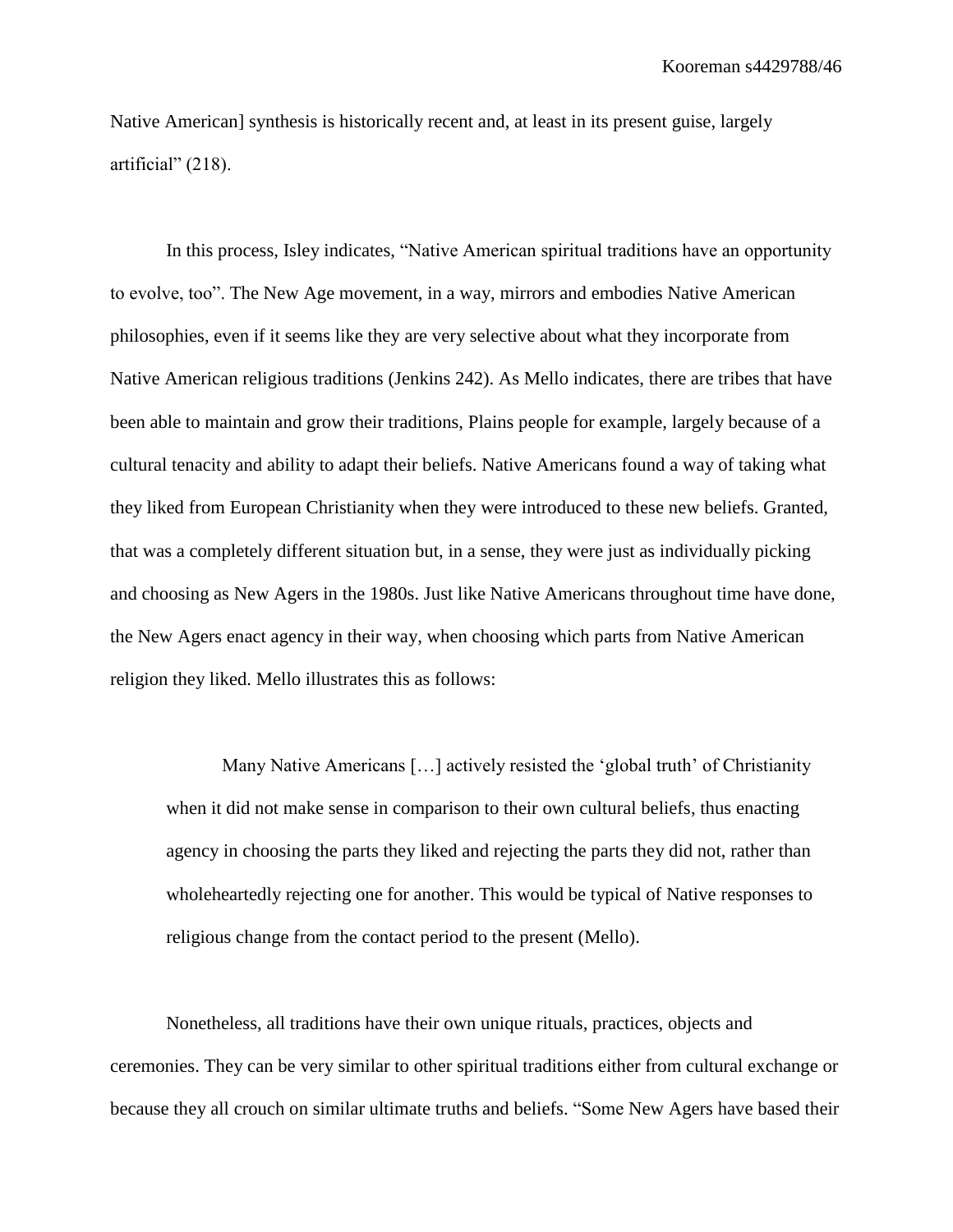claim of a right to Native American religion on the reasoning that spirituality and truth cannot be owned" (Aldred 336). In this lies exactly the source of the problem. Hall's encoding and decoding theory can be applied to clarify: it is the frame of reference in which the miscommunication occurs. New Agers believe that spirituality and truth cannot be owned, while many Native Americans believe that their culture, which is already in danger, is being stolen from them. Throughout time, this has led to arguments and violence when one group accuses another of stealing:

Most religions and sacred traditions have believed that others have stolen their sacredness or trivialized their beliefs at one time or another, but the truth is that most people only take what they can personally use from any religion or tradition. It doesn't make it right or wrong, but problems usually arise when people think that one aspect contains the whole (Andrews 6).

When New Agers are inspired to think a certain way or incorporate Native rituals into their day-to-day lives, that does not necessarily mean they are stealing culture. Nor is the only solution for existing cultures to hang on tightly to what they once had. The times change and spirituality has to change with it. "Exclusiveness is what often kills a religion or tradition" (Andrews 6). Cultural exchange helps religions grow.

Sadovina further elaborates on this issue by stating that problems arise when several groups lay claim to similar ancient traditions which they interpret differently (91). Where Native Americans see their spirituality as entwined with, and part of, their daily lives, New Agers believe they can take the elements they like and leave the rest. The cultural exchange, which New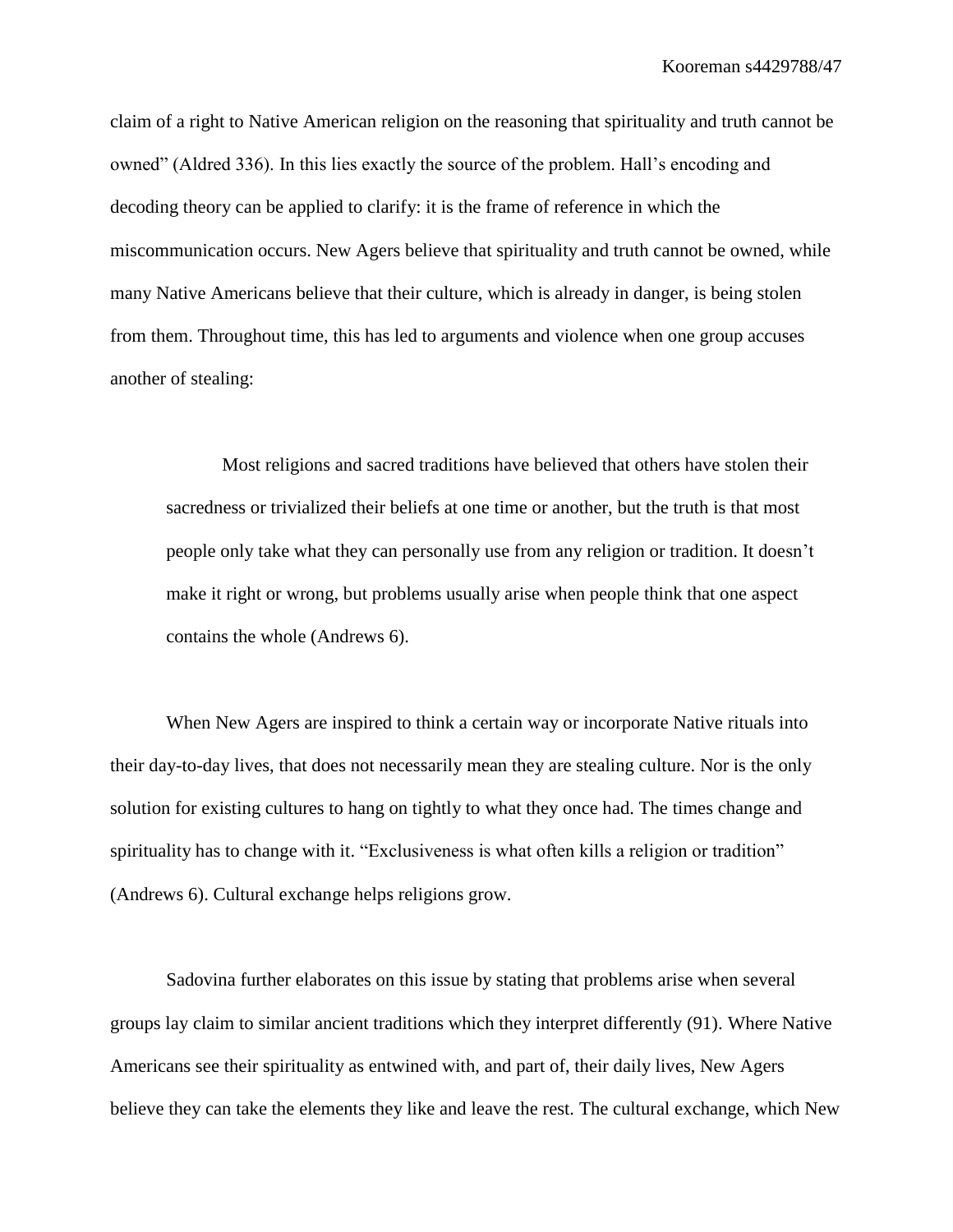Age Native spirituality can be classified as, can be seen as the sharing of ideas and beliefs, something which helps build bridges and renews religion. York does indicate, however, that "New Age is not a phenomenon from which one can appropriate" (369). It thus remains a question whether the phenomenon can be classified as "cultural exchange" when dealing with a "one-way-street". This is further complicated by it being a dominant group taking from a subordinate one. The subordinate group, i.e. the Native Americans, already feel like their lives and culture is on the brim of extinction. Their religious and spiritual practices, then, become part of that which is endangered, and which needs to be protected from being stolen. It is for this reason that Butterfield and Miskimmin believe that the conversation should be led in a different way. Butterfield states that "if New Age practitioners want to attain a higher spiritual level, they should begin by respecting other peoples' religious beliefs and by learning or developing their own traditions – not by exploiting those of a people they seek to emulate". Miskimmin believes that people who are interested in Native spirituality should first become engaged in Native political struggles and develop relations with Native communities. "When this happens, native people may invite a non-Indian to take part in a ceremony, but it will be on native terms" (Miskimmin 210).

Jenkins, however, believes the opposite. He states that "a case can be made that neo-Native spirituality is a rather more positive development than its critics claim, and may well have a solid claim to be a legitimate religious movement in its own right" (243). Rather than viewing New Age Neo Native spirituality as a bastardization and disrespectful appropriation of Native American culture, it could be interpreted as a new mode of spirituality that is developing. York concurs, stating that "what is dismissed as appropriation could be the type of exchange that is necessary for productive maturation" (371). The exchange and "appropriation" in which New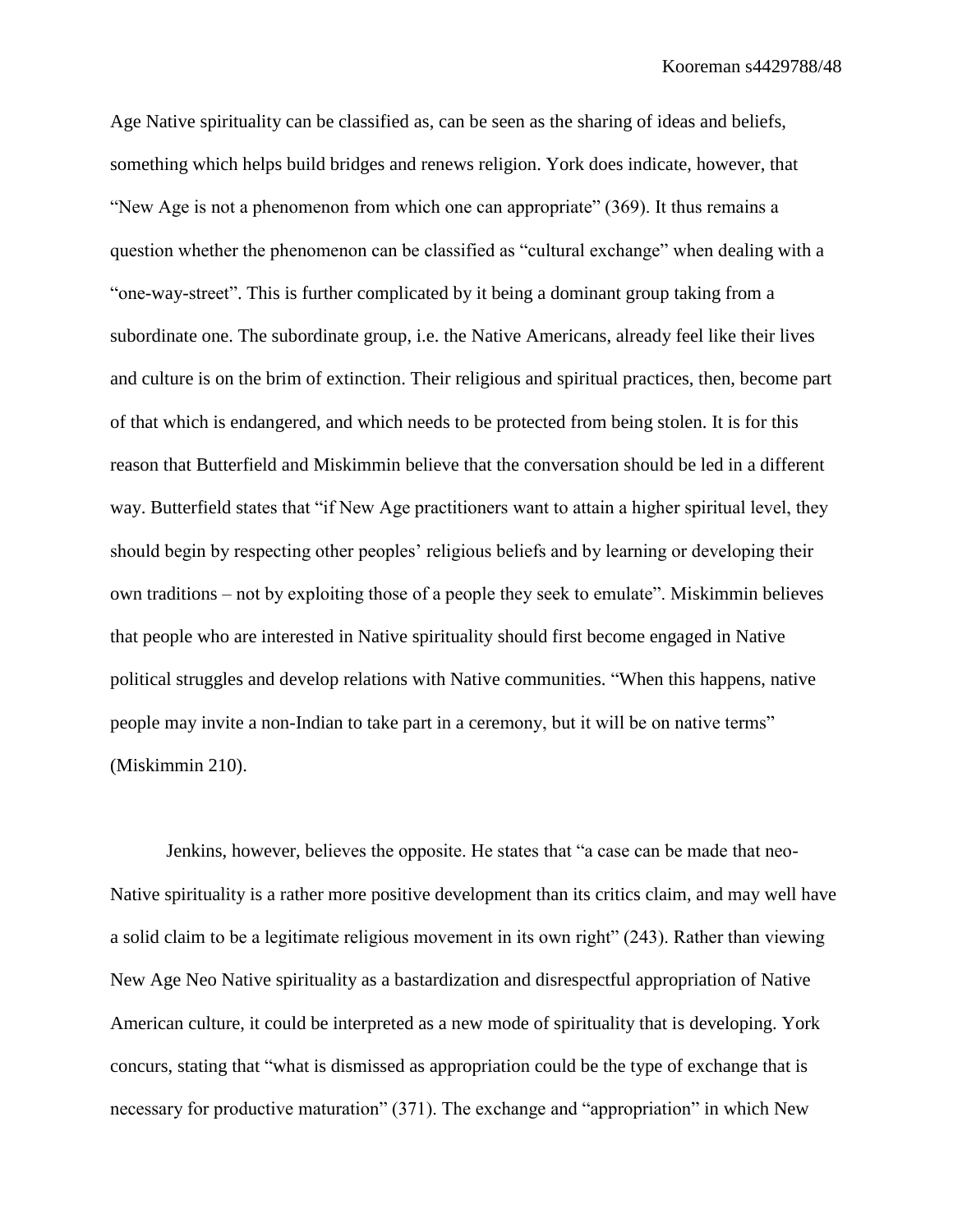Agers engage could be a crucial step for spirituality to be adapted to postmodern life from the 1980s on. As Hall indicates in his theory, "the [encoder] can attempt to 'pre-fer' but cannot prescribe or guarantee the [decoder], which has its own conditions of existence" (170). So, while Native Americans, sometimes, prefer for everyone to think of their religious practices as they have done for years – as their culturally dominant reading prescribes them – they cannot demand that non-Natives have the same reading. Jenkins defines a "real" religion as "one that people are prepared to treat as such, regardless of the historical or scholarly grounds on which their views are based" (249). If the legitimacy of a religion or religious movement is measured according to Jenkins' definition, the New Age can be considered a new religious movement in its own right, equally valid and deserving of respect as any other.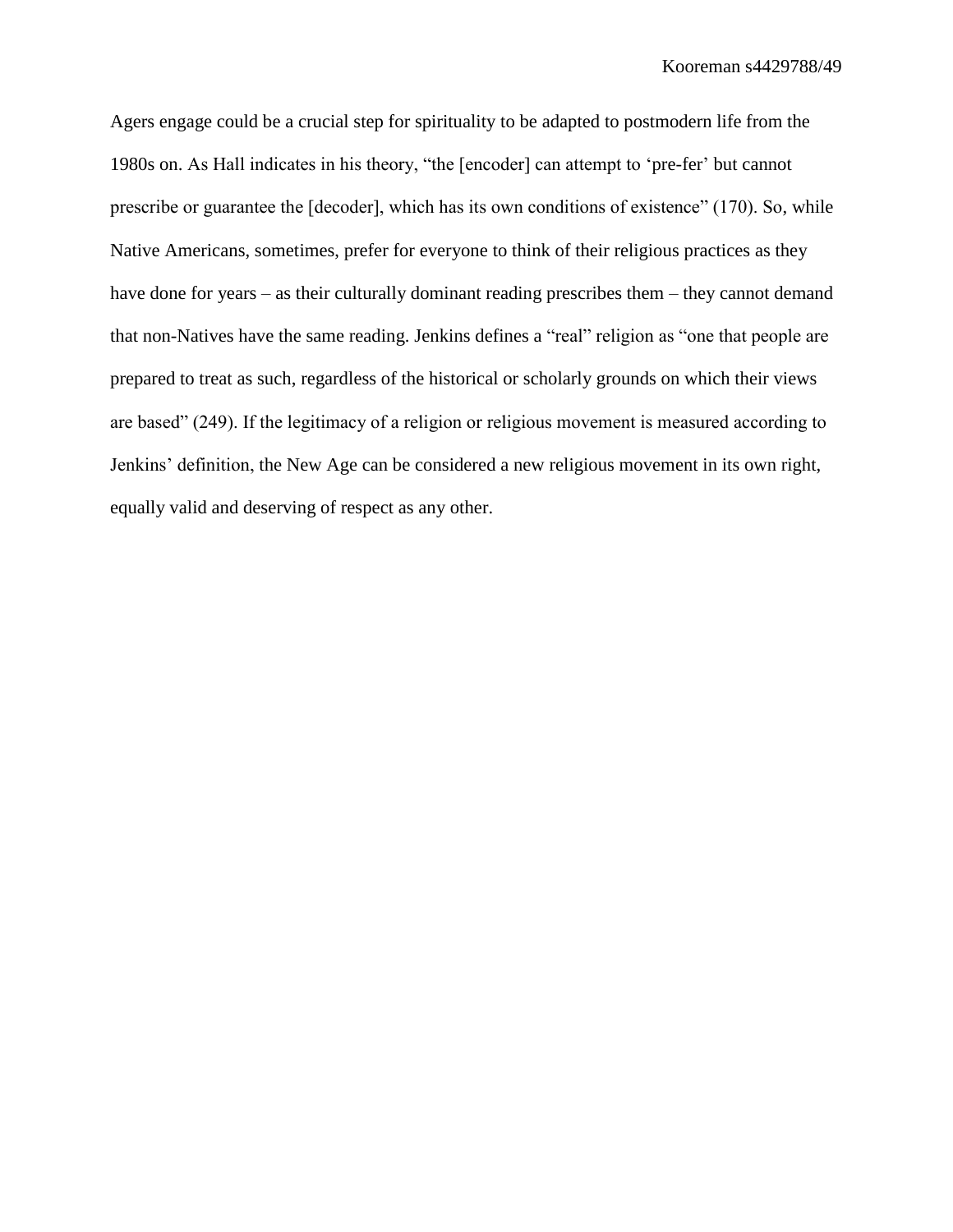## **Conclusion**

In the end the "bastardized" versions of Native Spirituality, as Aldred calls them (343), may in fact be a completely new and unique phenomenon that was inspired by Native Spirituality, but through exchange and incorporation of many other elements has become a thoroughly new spiritual tradition. Neo-Native spirituality, while operating under the name of "Native American," is a new spiritual creation that has evolved through cultural exchange and adaptation. Additionally, while the New Age movement is an inherently consumerist movement, it is founded on sincere interest and respect for different spiritual practices, including Native American spirituality. Its consumerist practices do not necessarily diminish its content or devaluates that which it takes from or is inspired by. Muir indicates that "Far from being empty commodities, valuable only for exchange, [New Age] goods are alive with meaning" (234). So rather than diminishing its content, consumerization of New Age spirituality alters it and helps create a new kind of spirituality that was suited, and still is, for the consumer age of the 1980s and the decades that have followed.

Many Native voices, and non-native ones, indicate that more opportunities should be created for Native Americans to voice their opinions and share as much or as little as they prefer to. However, in the age of information it would be hard to counter the spread of information, faulty or correct, by simply remaining quiet. It seems the public is interested in genuine, original information and the Native American community could supply this whilst also countering the fake information they oppose. Through participating in the informational sphere Native Americans could possible reap benefits. For example, a way could be found in which Native Americans, a generally less economically advantaged ethnic group, can use their unique knowledge and philosophies to advance their peoples economic status. This would have to be accepted by Natives themselves, however, which is often not the case. Muir indicates: "one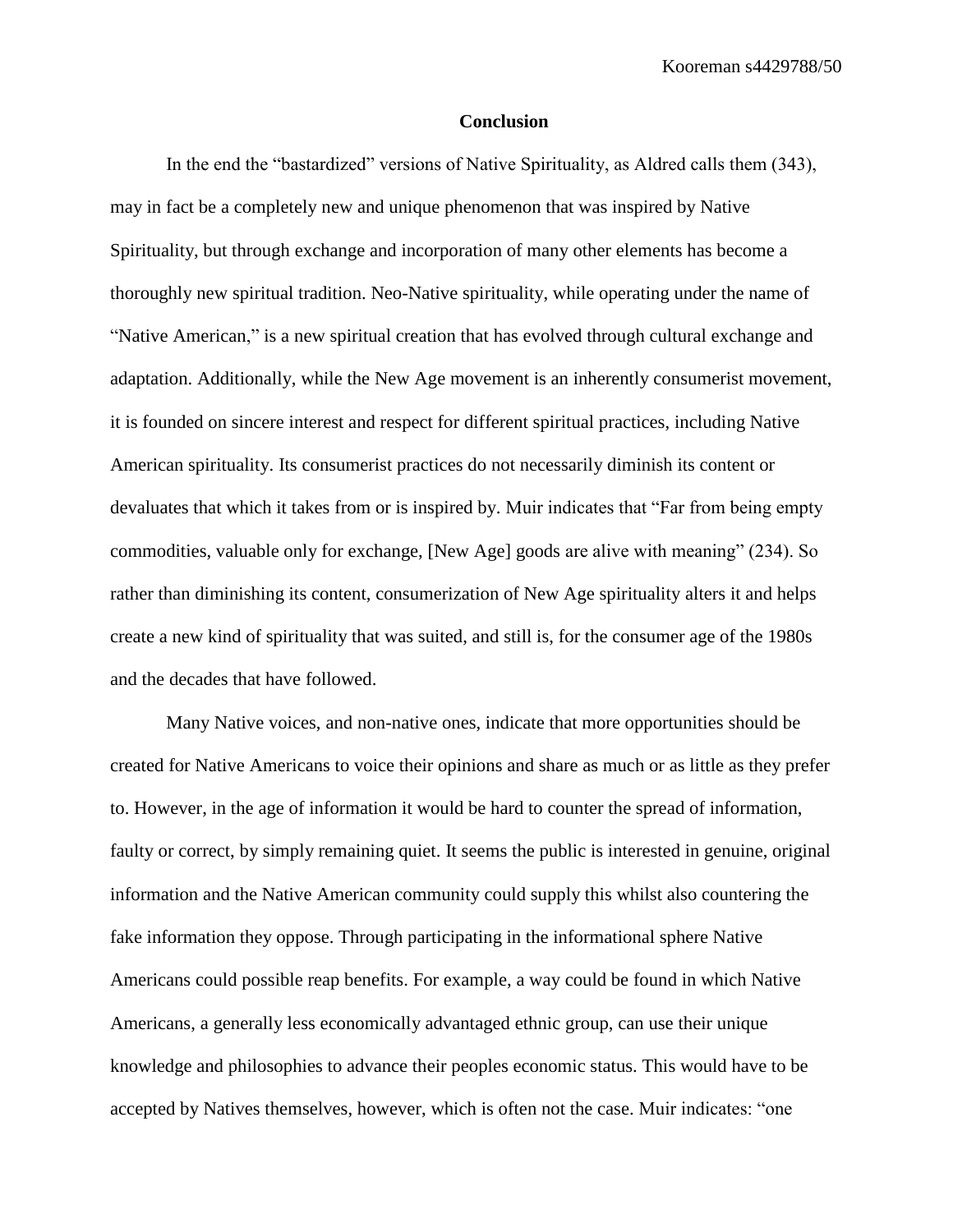should […] be alert to the occasions when both parties receive something of value" (247). As this is the consumer age, and everything operates within it, the best solution seems an equal footing and opportunity for advancement and sharing of knowledge.

In the end, any religion or spirituality is man-made. Interpreting religion is a matter of decoding and encoding. The New Agers, Native Americans and academic critics all have their own backgrounds, frame of reference and consequential connotative levels of signifiers. These all determine how people view spirituality and what is considered moral or not. Native American religion is often considered private, owned by the group from which it originated, incompatible with consumerism and most importantly: intricately tied in with every other part of Native American culture and therefore impossible to separate. New Agers, however consider Native, or Neo-Native, spirituality to be a public good, meant to be adapted so that it can improve everyone's lives if they wish.

The ultimate issue lies in the consideration of who owns religion and what is appropriate, or even necessary, and what is not. Is someone from a different cultural and ethnic group free to choose when he or she adopts different religions or spiritual traditions, and can he or she alter them to suit their individual needs, or not? It would be hard to stop New Agers from developing their own kind of spirituality, but it could be argued they should not be allowed to pass it off as Native American, because it simply is not. As Jenkins eloquently enquires: "Even if neo-Natives are not reproducing Native traditions accurately, does that mean that what they are doing is necessarily spurious or deceptive, or that it can never become legitimate or accepted in its own right?" (243).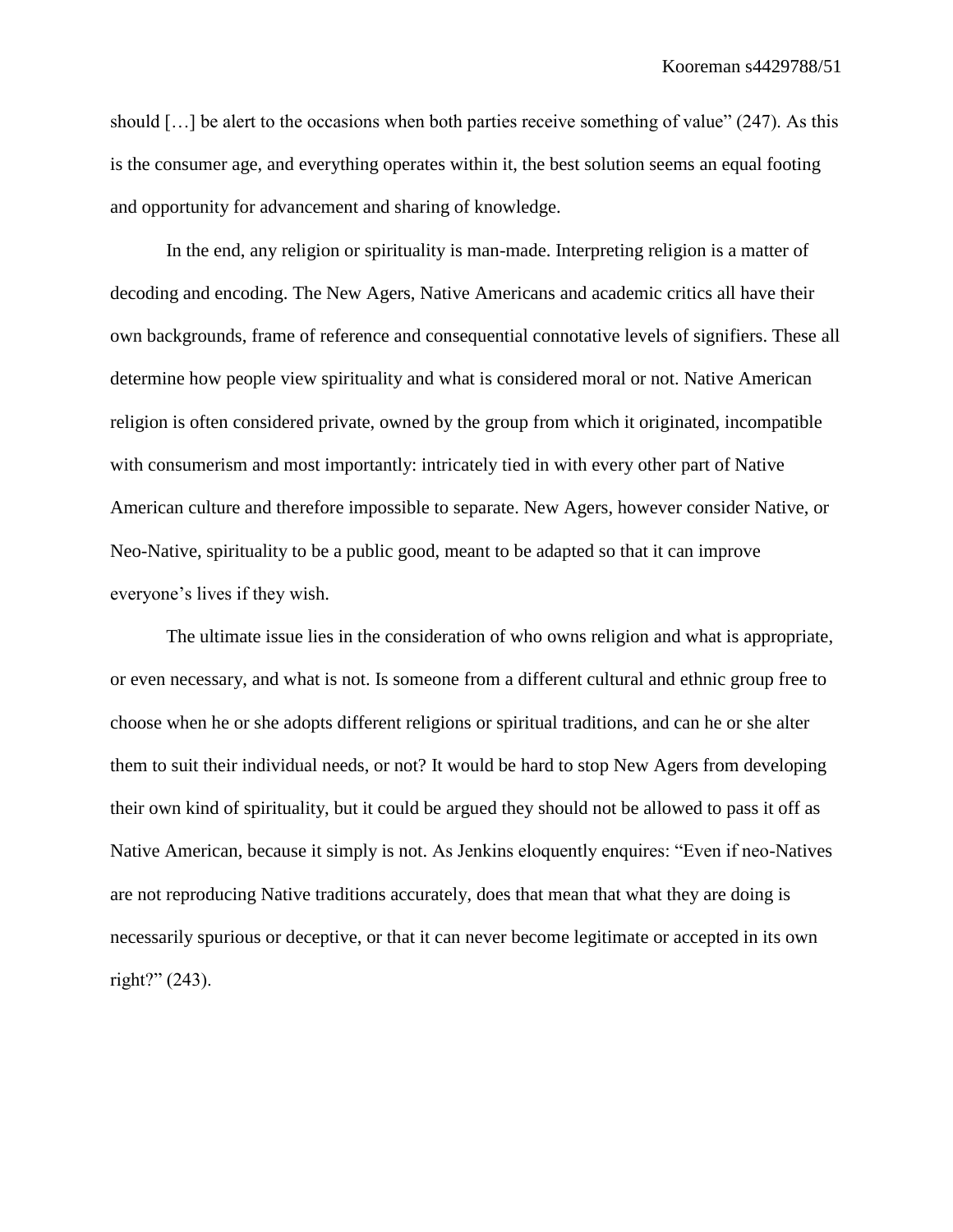## **Future Research**

The question remains whether religion and spirituality can be owned. Much of the debate seems to be caused by an underlying belief that religion is, or is not, owned by the ethnic group from which it originated. Consequentially, more research is needed to provide insight in the question whether people can be excluded from adopting certain practices and beliefs into their personal lives, when they are not part of the ethnic group from which the spiritual tradition originated. In the current era of free information and individualism, especially, this issue is more pressing than ever.

Additionally, more research on the subject of religious development and cultural appropriation is needed to better understand when something is cultural appropriation and detrimental and when changes in the religious landscape are merely the next step in the evolution of religion and spirituality.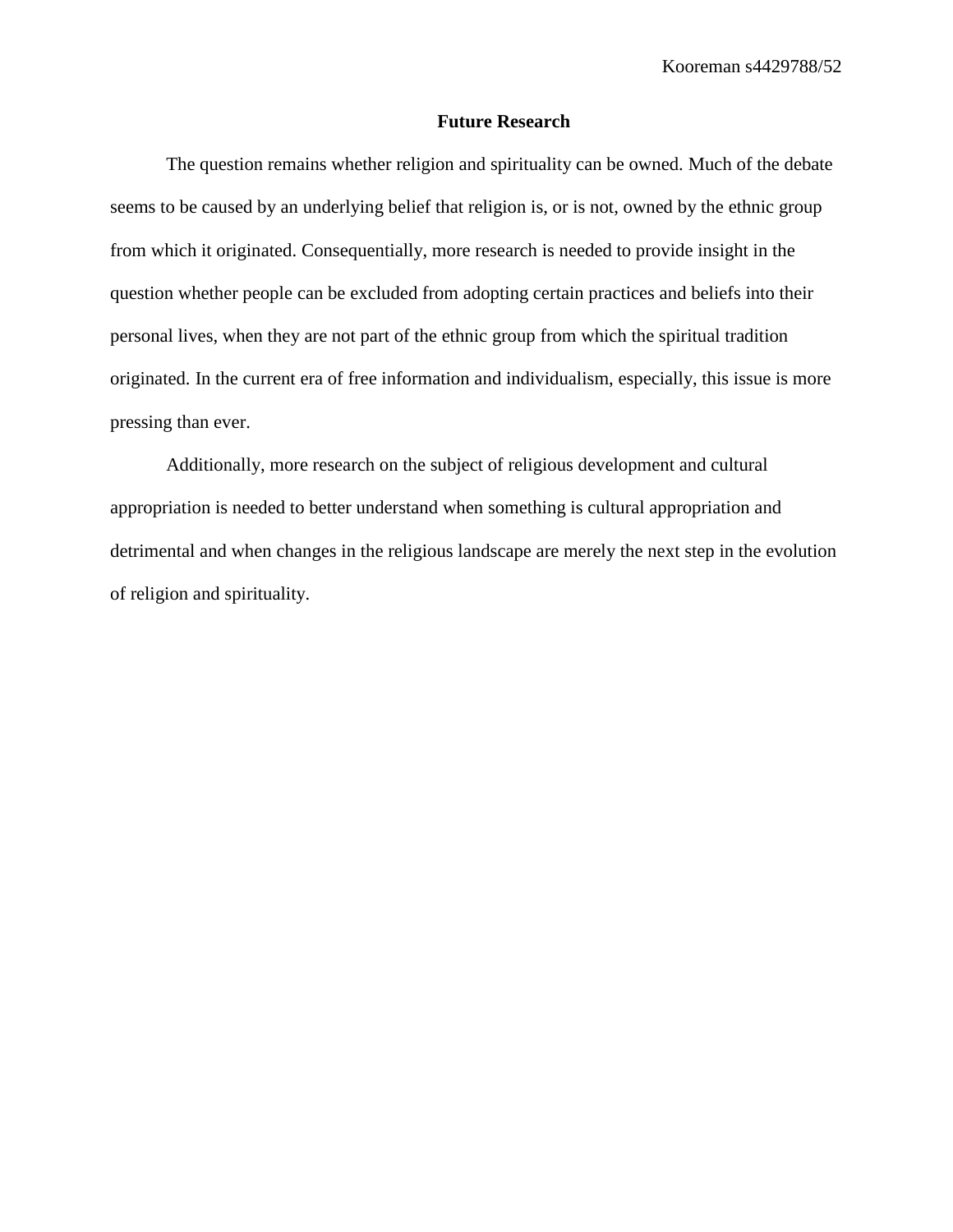### **Bibliography**

- Aldred, Lisa. "Plastic Shamans and Astroturf Sun Dances: New Age Commercialization of Native American Spirituality." The American Indian Quarterly 24.3 (2000): 329-352. RuQuest. Web. 7 February 2018.
- Andrews, Ted. "Selling the Sacred? American Indians and the New Age." Edited by Ray A. Hemachandra. New Age Retailer, 2003, p. 5-7. Google Scholar, 2018.
- Blackeagle, Kainoa. "All You Wannabes!" Online video clip. YouTube, 21 August 2014. Web. 27 May 2018.

https://www.youtube.com/watch?v=SRRGM\_HypAw&t=455s

- Butterfield, Nancy. "New Age Movement Stealing American Indian Ceremonies." The Seattle Times, 7 April 1990.
- Deloria, Philip Joseph. Playing Indian. Yale University Press, 2007.
- "Differences between Indian Beliefs and New Age [Archive]." Native Languages of the Americas.

www.bigorrin.org/archive25.htm.

- Donaldson, Laura E. "On Medicine Women and White Shame-Ans: New Age Native Americanism and Commodity Fetishism as Pop Culture Feminism." Signs 24.3 (1999): 677-696. JSTOR. Web. 7 February 2018.
- Doyle, Robert. "Selling the Sacred? American Indians and the New Age." Edited by Ray A. Hemachandra. New Age Retailer, 2003, p. 4-5. Google Scholar, 2018.
- Ferguson, Duncan S. New Age Spirituality: An Assessment. Louisville, KY: Westminster/John Knox Press, 1995. Print.

Hair. Dir. Miloš Forman. 1979. United Artists and MGM, 2001. DVD.

Hall, Stuart. "Encoding/Decoding." Media and Cultural Studies: Keyworks. By Douglas Kellner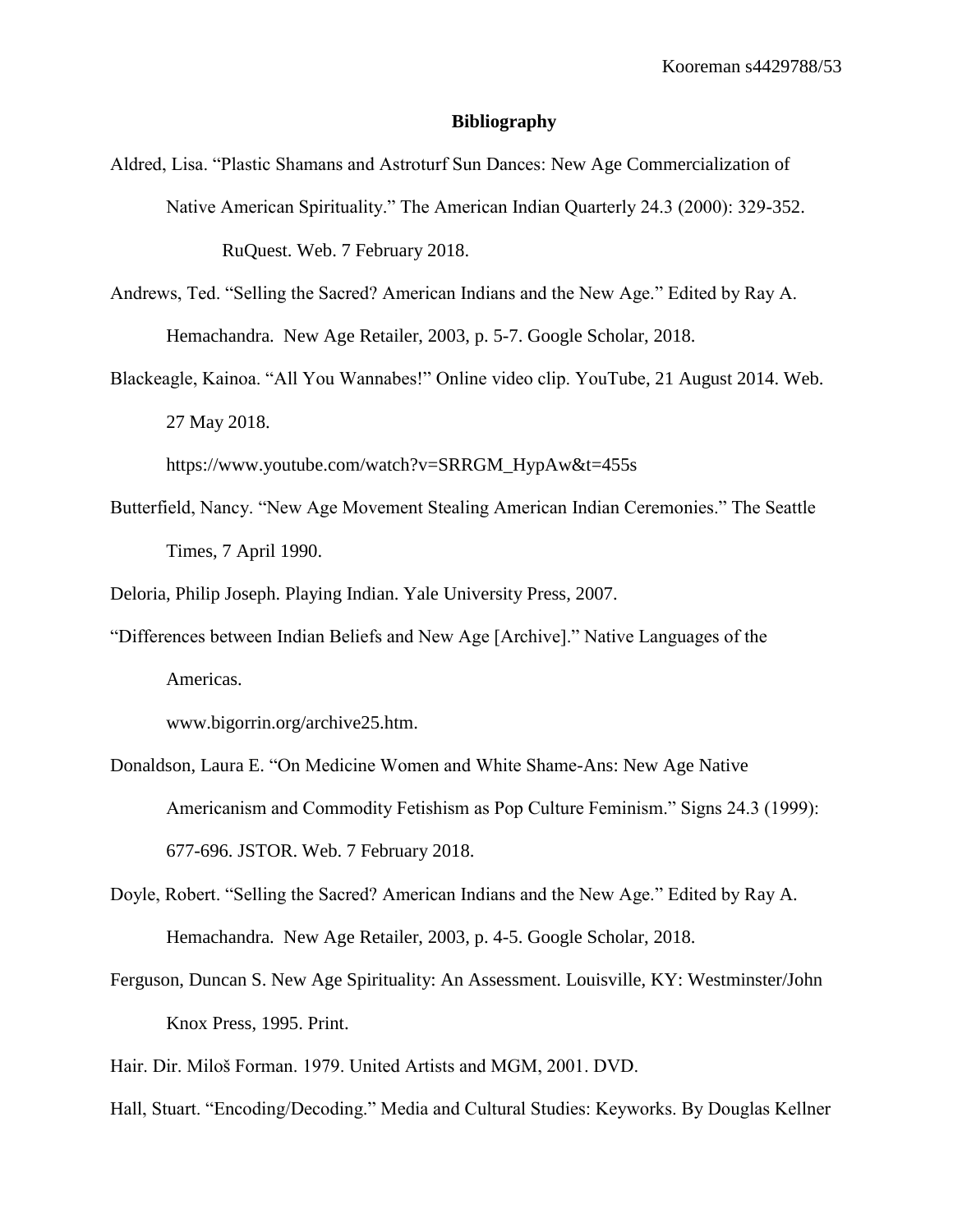and Meenakshi Gigi Durham. Revised edition. Malden, MA: Blackwell, 2006. 163-173. Google Scholar. Web. 22 April 2018.

- Isley, Wes. "Native American Religion: For Members Only?" Huffington Post, 20 July 2010. www.huffingtonpost.com/wes-isley/native-american-religion\_b\_648437.html.
- Jenkins, Philip. Dream Catchers: How Mainstream America Discovered Native Spirituality. New York, NY: Oxford University Press, 2004. Print.
- Jocks, Christopher R. "Spirituality for Sale: Sacred Knowledge in the Consumer Age." American Indian Quarterly 20.3/4 (1996): 415-431. RuQuest. Web. 11 May 2018.
- Mello, Kenneth and Suzanne Owen. "Chapter 10: Native American religions." Religions in the Modern World: Traditions and Transformations. Routledge, 2016. ProQuest Ebook Central, 2016.
- Melton, J. Gordon. "New Age Movement." Encyclopædia Brittanica, Encyclopædia Brittanica, Inc. 7 April 2016.

https://www.britannica.com/topic/New-Age-movement

- Miskimmin, Susanne. "The New Age Movement's Appropriation of Native Spirituality: Some Political Implications for the Algonquian Nation." Papers of the Twenty-Seventh Algonquian Conference 27 (1996): 205-211. Papers of the Algonquian Conference. Web. 1996.
- Muir, Stewart. "The Good of New Age Goods." Culture and Religion 8.3 (2007): 233-253. RuQuest. Web. 7 February 2018.
- "Religion Library: New Age." Patheos, Patheos 2008-2017. http://www.patheos.com/library/new-age
- "Religious Freedom." Association on American Indian Affairs. https://www.indian-affairs.org/religious-freedom.html